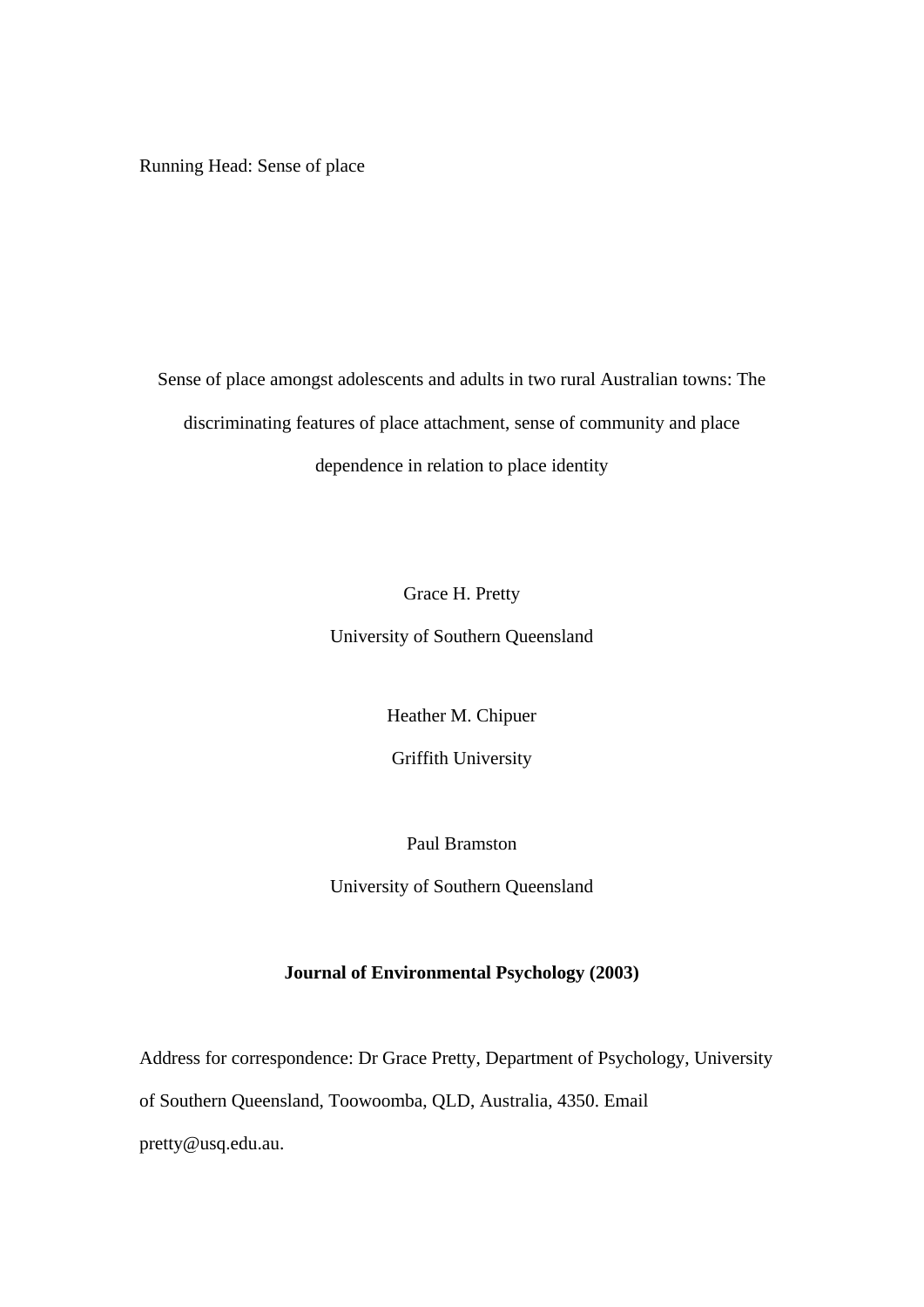#### **Abstract**

This study investigates whether dimensions of sense of place can discriminate those residents who identify with their rural town, and prefer to stay, from those who do not, and whether patterns of association between these dimensions differ between adolescent and adult residents. Participants were 246 adults and 365 adolescents in two remote rural towns in Australia. Place identity was determined from residents' responses on a single item, "I would really rather live in a different town. This one is not the place for me". Three groups were classified, those agreeing, undecided and disagreeing with the statement. Discriminating variables were place attachment (emotional bonding and behavioural commitment), sense of community (affiliation and belonging) and place dependence (available activities, quality and quality comparison with alternative communities). A direct discriminant function analysis showed 76.4 % of adults were correctly classified from one discriminant function accounting for 92 % of the variance. Indicators of dependence, belonging, behavioural commitment and emotional bonding, loaded above .45. Sixty-two percent of adolescents were correctly classified from one discriminant function accounting for 93.6 % of the variance. Indicators of dependence and belonging loaded .45 and above. Discussion considers distinguishing dimensions of sense of place and identifying associations amongst them as ways to explore the experience of community in everyday life.

Key words: Sense of place, sense of community; place attachment; place identity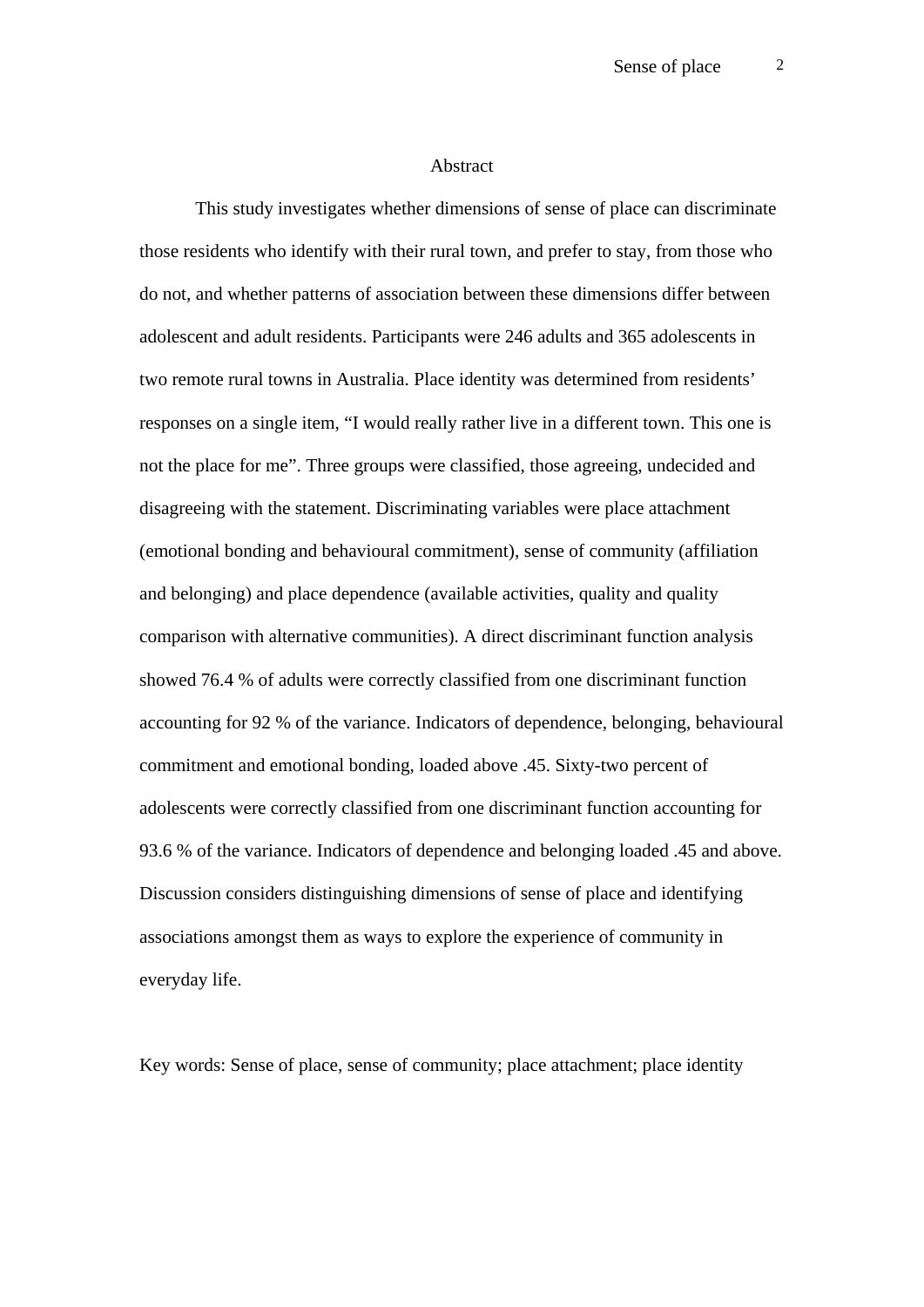The sense of place amongst adolescents and adults in two rural Australian towns: The discriminating features of place attachment, sense of community and place dependence in relation to place identity

This study is part of a project conducted to determine how adolescent and adult residents feel toward their remote rural towns in the wake of increasing economic threat and declining sustainability. Specifically, it explored residents' identity with their town, assessed by the extent of their agreement with the sentiment "this is not the place for me", in relation to sense of place dimensions including place attachment, sense of community and place dependence. Also of interest was whether young people showed patterns of associations between these sense of place dimensions and community identity similar to those shown by adult residents. A community development project had begun in the region to address the alienation rural young people were experiencing (Chipuer  $\&$ Pretty, 2000). The question was asked whether community sentiment might be implicated in the risk factors affecting the significant rise in mental health problems in rural Australian youth, as had been suggested in studies of rural adults in America (O'Brien, Hassinger & Dershem, 1994).

In addition to addressing these practical questions, the project provided an opportunity to explore the distinctiveness of, and the relationship between, sense of place dimensions.

### Place as residential community

Place can be understood as a unit of "environmental experience" (Canter, 1986), a convergence of cognitions, affect and behaviours of the people who are experiencing them (Canter, 1991). The word place conveys many different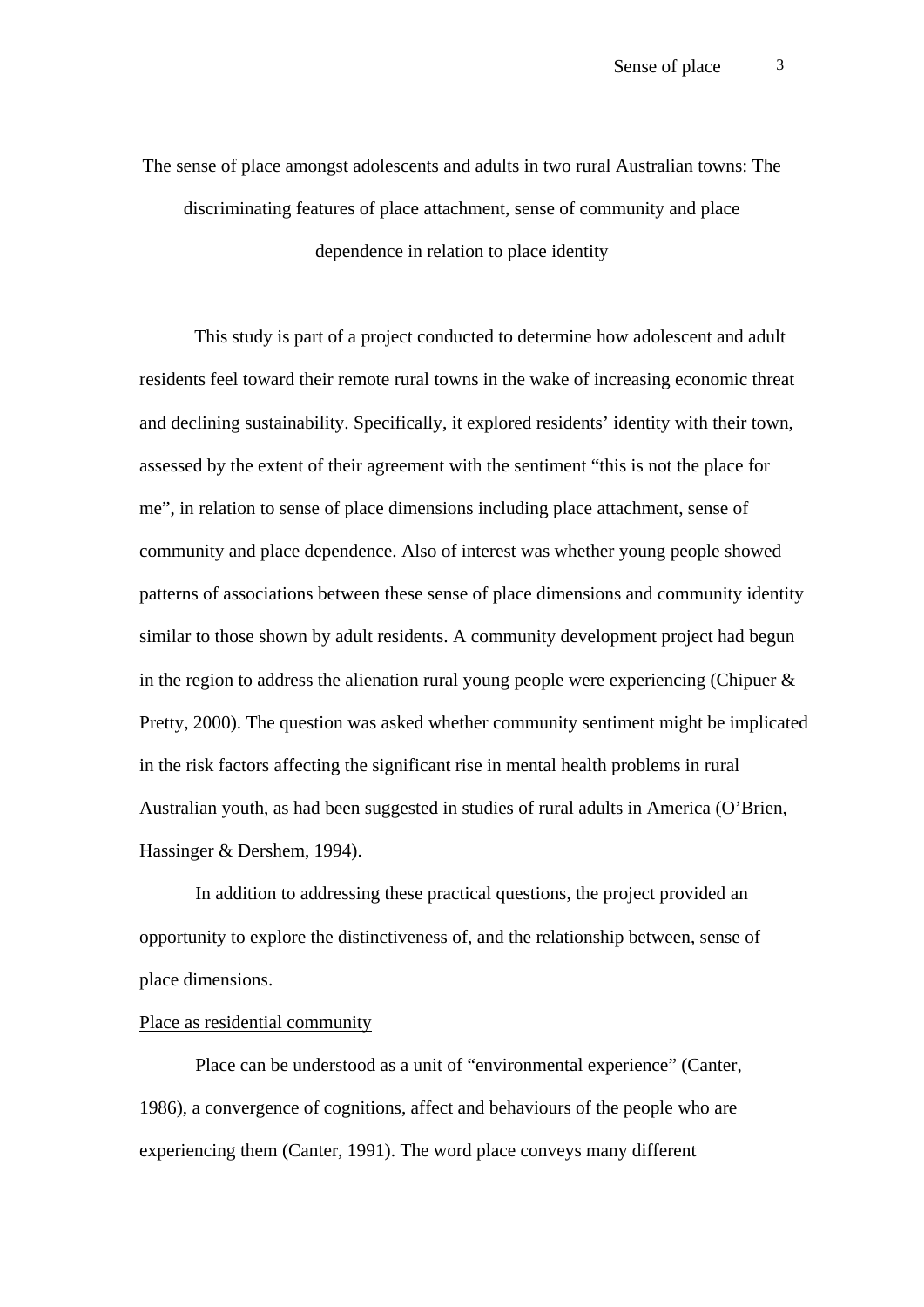dimensions such as physical size, tangible versus symbolic, known and experienced versus unknown or not experienced. Place also includes that which influences the meaning occupants give to it through personal, social, and cultural processes (Altman and Low, 1992). Hence place can be described in terms of many multidimensional physical and psychological environmental attributes. In this study the place about which participants were asked to respond in survey questions was the town where they lived.

Like place, the word community can convey different meanings such as inhabited geographically defined areas or groups of people identified by common interests, values, culture, etc, but not bounded by physical locale. In this study we use the word community, as in sense of community, to indicate specific geographical residential locations with municipal boundaries identifiable by its inhabitants. It designates a residential place and, as such, communities in this research are considered to have all the multidimensional attributes of place described above. The psychological dimensions of person-place relationships in the residential community are the focus of this study.

## Difficulties differentiating sense of place dimensions for empirical study

The psychological dimensions of experiencing place have been described under several umbrella concepts such as community sentiment (Hummon, 1992) and sense of place (Relph, 1976; Jorgensen & Stedman, 2001). Location itself is not enough to create a sense of place. It emerges from involvement between people, and between people and place.

The specifications of concepts subsumed under sense of place, particularly place identity, place attachment and sense of community, have not been clearly articulated. There is considerable overlap between factors such as emotional bonds,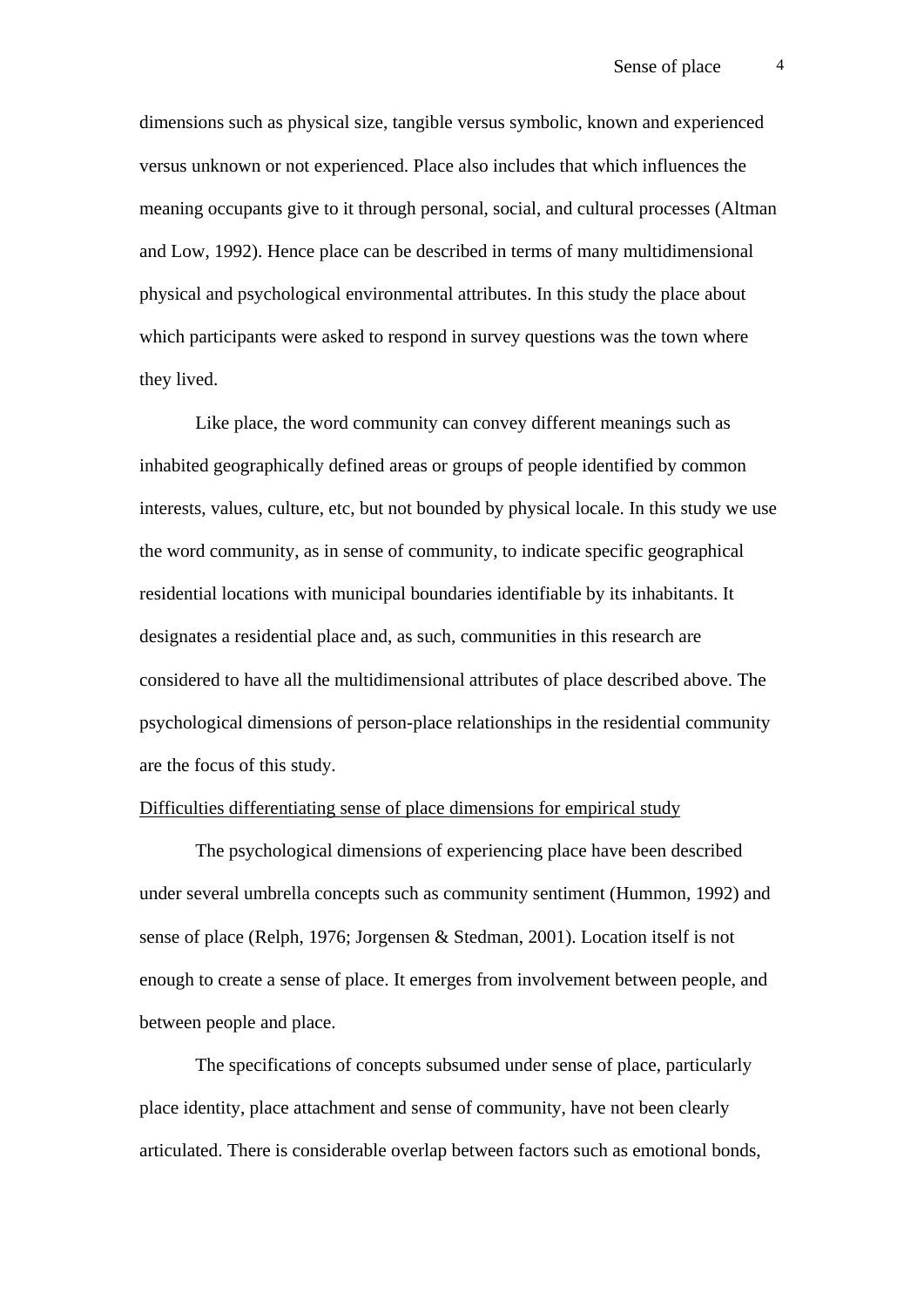affiliation, behavioural commitment, satisfaction and belonging which are loosely associated in theoretical descriptions. For example, Cuba and Hummon (1993) describe emotional ties and affiliation with place as aspects of identity, whereas Altman and Low (1992) use these same factors to define attachment. Attachment is also described in terms of behavioural commitment and emotional bonding (Brown & Perkins (1992), which is similar to the emotional connection and fulfilment of needs components of sense of community (McMillan & Chavis, 1986). Shamai (1991) distinguishes between belonging and affiliation, and bonding, however Puddifoot (1995) identifies these as common aspects of community identity without distinguishing between them. In the sociological literature, there is a similar lack of specificity in definitions of attachment and identity (Goudy, 1990a; Stinner, Van Loom, Chung & Byun, 1990; O'Brien et al, 1994).

The theoretical quagmire reflected in this blurring of conceptual boundaries is also evident in the lack of precision of the operational definitions that are used to study these sense of place dimensions. Researchers find statistical relationships and common loadings of items on different subscales indicating a high degree of commonality amongst the dimensions. This makes conceptual interpretation of participants' responses difficult. Attempts to address these problems and to develop better models and measures (for example, Shamai, 1991; Lalli, 1992; Cuba & Hummon, 1993; Puddifoot, 1995; McAndrew, 1998; Jorgensen & Stedman, 2001; Obst, Smith & Zinkiewicz, 2002) have resulted in further expansion and complexity, but little progress in conceptually and empirically disentangling the dimensions.

This problem was foreshadowed by those who cautioned against the positivist tradition of dissecting sense of place phenomena into precisely defined and measurable dimensions (Relph, 1976). However, the value of discovering the unique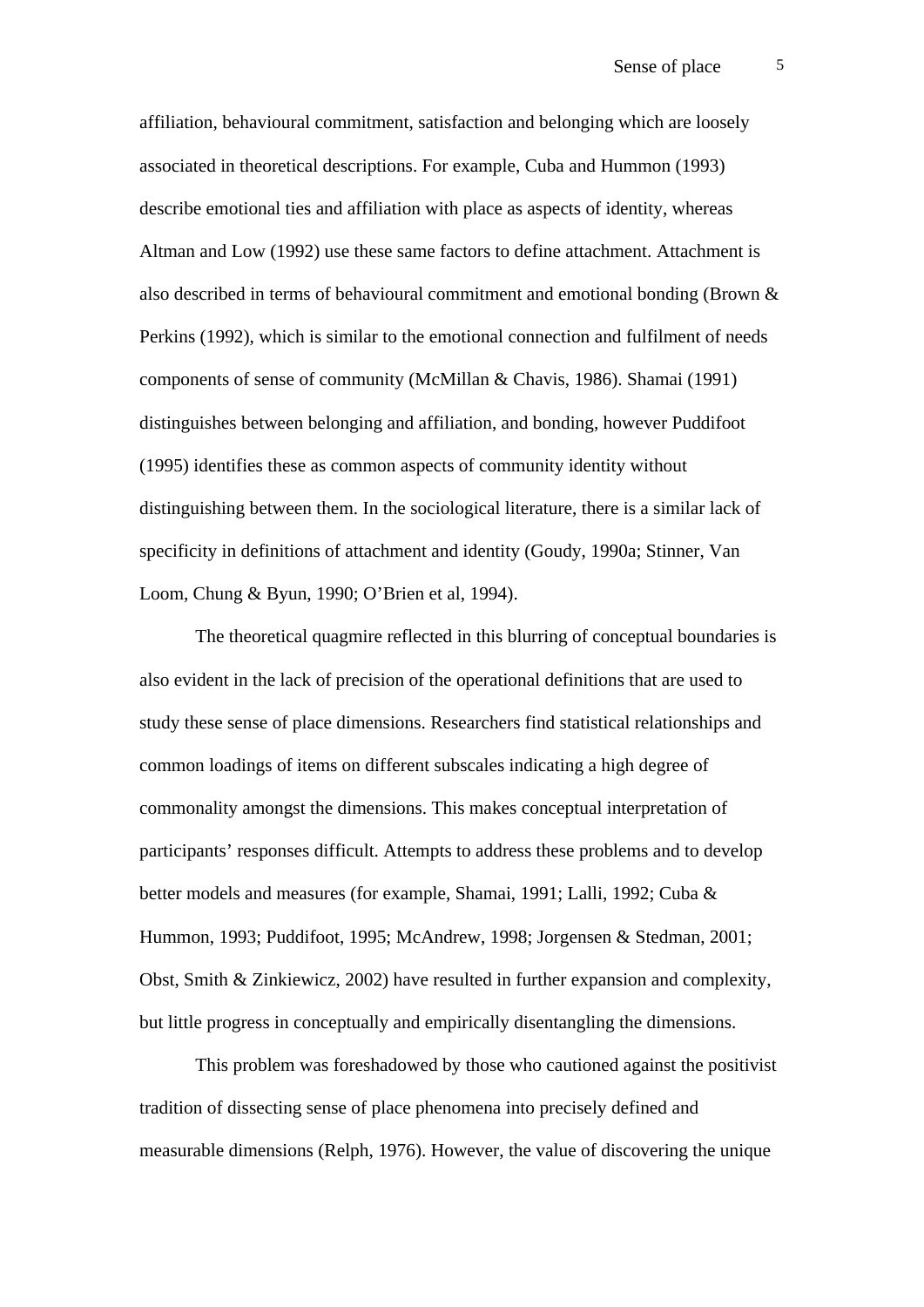features of sense of place dimensions is maintained by those who propose how understanding facets of the community experience might help to illuminate solutions to social and ecological problems. (See for example Fried's (2000) discussion of social issues related to the functions and dysfunctions of place attachment, Cantrill and Senecah's (2001) description of the role of 'sense of self-in-place' in environmental planning, and Chavis and Wandersman's (1990) findings regarding sense of community and citizen participation).

For the purposes of this study, we attempted to assess place attachment, sense of community and place dependence as separate concepts. However, theoretically we consider them as different ways of thinking about the same phenomenon, self-incommunity. We take the view that each concept exists and has meaning by its relationship to the other. We endeavour to be clear in our operational definitions of these concepts, and how we distinguish each from the other. We attempted to choose subscales of reliable and valid questionnaires, and individual items, to measure the concepts such that there is little overlap in item content. This was essential in order to answer empirically the project question posed to us by a systematic analysis of psychological features of residents' relationships with their rural communities. Next we provide a brief description of how we defined these concepts.

### Place identity with one's residential community

The dependent variable in this study is a self-definitional attitude toward a place which indicates " the ways locales are imbued with personal and social meanings, and …serve in turn as an important sign or locus of the self" (pg 258, Hummon, 1992). Proshansky, Fabian and Kaminoff (1983), Sarbin (1983), Twigger-Ross and Uzzell (1996) and, more recently, Breakwell (2000), Gustafson (2000) and Fried (2000) have suggested that place identity is a cognitive structure which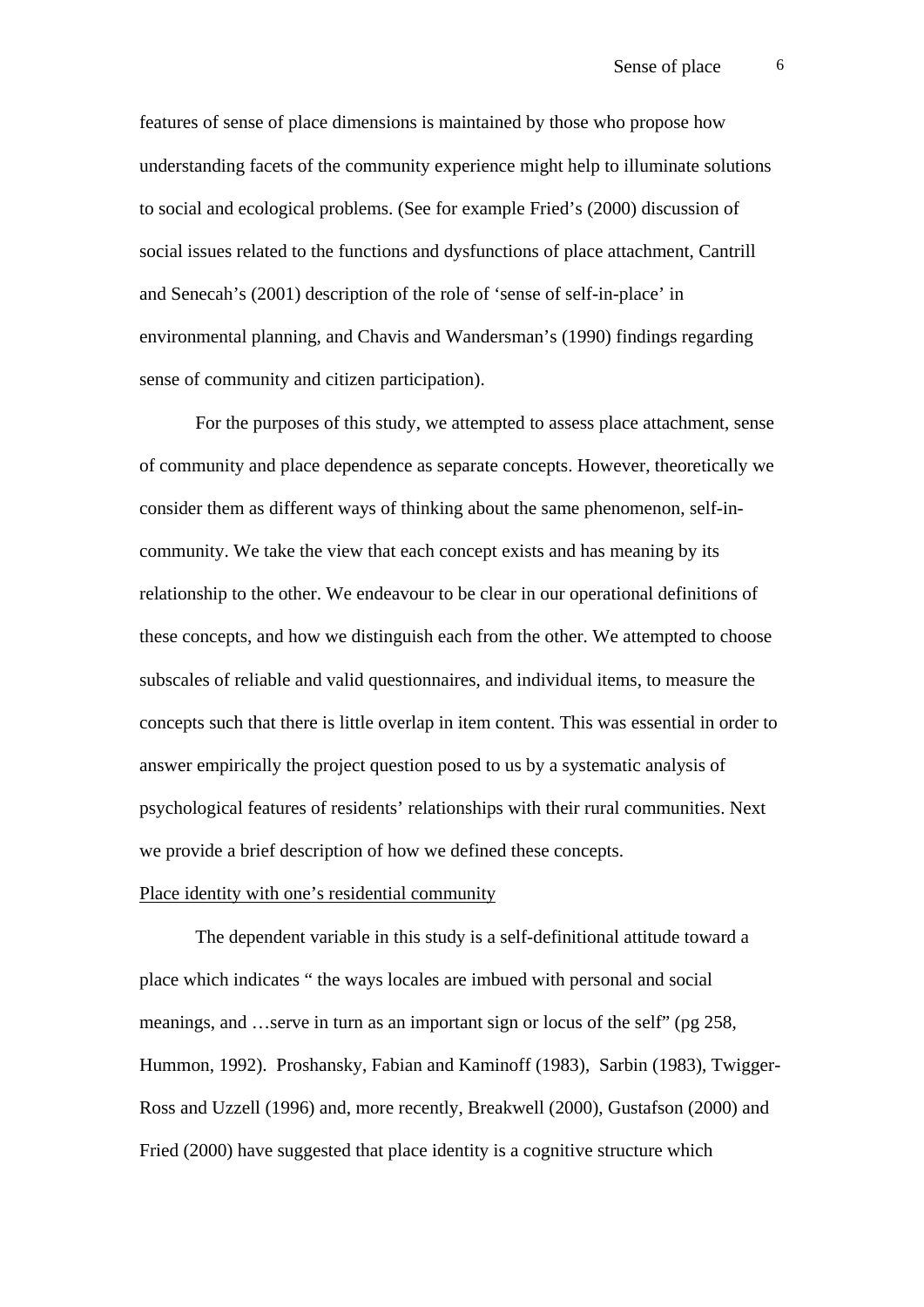contributes to global self-categorisation and social identity processes. This aspect of sense of self answers the "who am I?" question by answering the "where am I?" question (Cuba & Hummon, 1993). Hence place identity develops from acts of locating oneself within environmental contexts throughout daily routines as well as during exceptional circumstances. One's residential community can have personal meanings that are constructed such that the experiences and images of the place constitute a symbolic extension of the self (Hummon, 1992; Prochansky et al, 1983; Sarbin, 1983).

Discursive evidence that a place has become integrated into one's self identity is reflected in "I" and "me" statements regarding the place. Such personal positioning with respect to place can indicate that the person's construction of self identity has included that place. In this study participants were asked to position themselves with respect to their residential community by agreeing or disagreeing to the statement "I would really rather live in a different town. This one is not the place for me". As the physical surroundings in which one chooses to situate one's self can communicate qualities of self to self or to others (Cuba & Hummon, 1993), indicating that one's town is not the place "for me", is to suggest that one's town is not constituted as part of one's self identity.

Researchers such as Korpela (1989) suggest that place identification reflects the belonging one feels within that particular context. In this study, we describe belonging in terms of one's sense of community.

#### Sense of community

Sense of community is associated with the social environmental characteristics of place, although residents' perceptions of it have been linked to physical features of the built environment (Plas & Lewis, 1996). Sarason (1974) described this "sense" as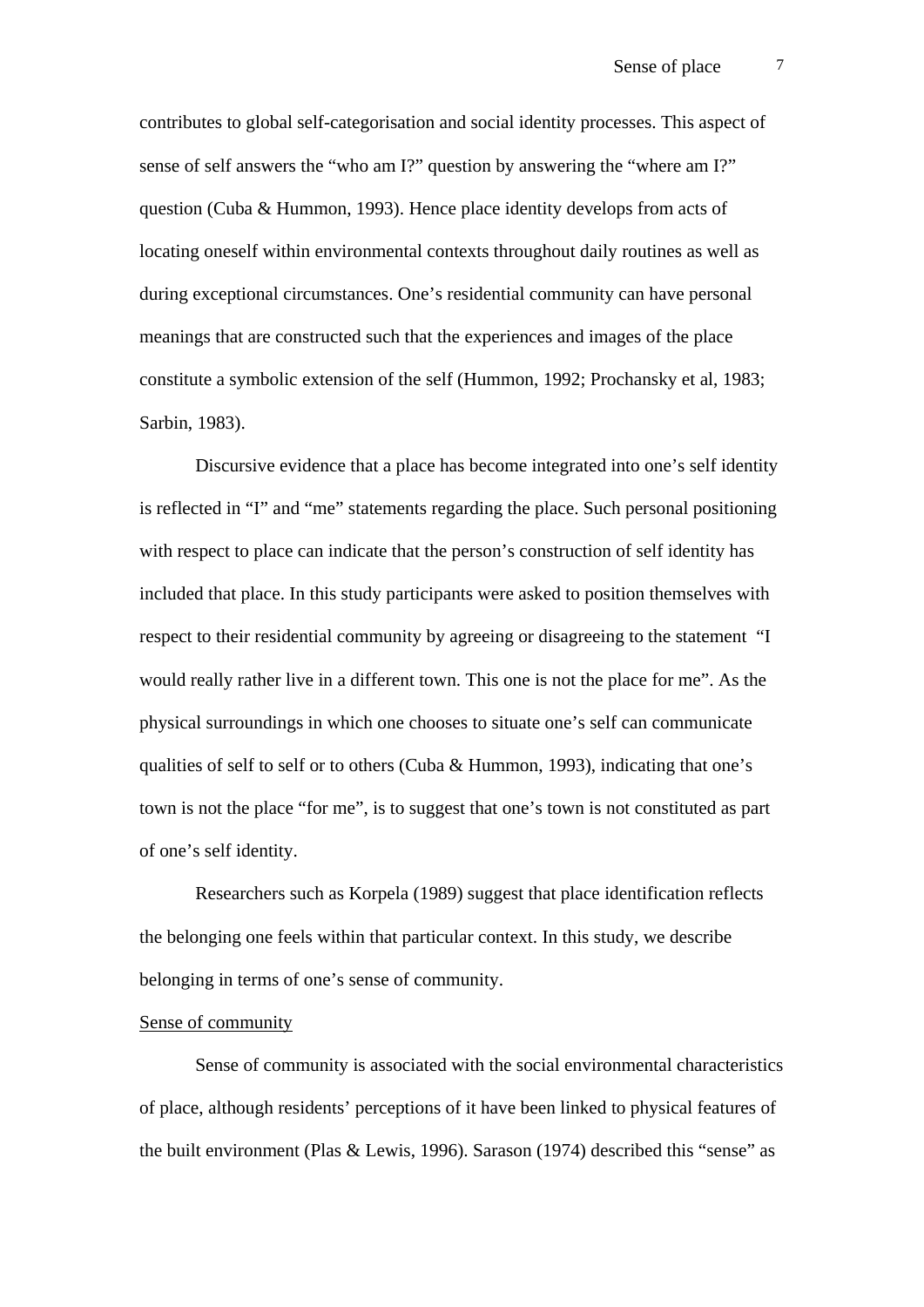the extent to which a person feels part of a readily available, supportive and dependable structure; that one belongs somewhere. One model of sense of community (McMillan & Chavis, 1986) further delineates its content in terms of affective, cognitive and behavioural components. When one has a sense that one belongs to an identified community, one anticipates receiving resources from that community. One then reciprocates by responding in kind when the community requires something of his/her resources. In other words, people care for, and are cared for by, those with whom they feel they belong.

#### Place attachment

Bonding and the emotions associated with it are central to the concept of attachment (Altman & Low, 1992). However, unlike sense of community, the cognitions are not related to the social environment of place only. Borrowing from attachment theory, Fried (2000) maintains that attachment to a community can be understood in terms the deeper meaning of experiencing close, local relationships with people and, by extension, to places of relational interaction.

Initial sociological studies (Gerson, Stueve & Fisher, 1977) defined attachment in terms of both subjective feeling toward the geographical locale, and the behaviour of neighbouring, social involvement and commitment of personal resources. Both dimensions have been included in psychological research of attachment in rural (Goudy, 1990b) as well as urban settings (Brown and Perkins, 1992).

In previous studies attachment has been subsumed under the concept of place identity (Lalli, 1992; Puddifoot, 1995). However these researchers did not operationally define the affective and behavioural commitment features, and did not differentiate between bonding and belonging. Hence they have not sought to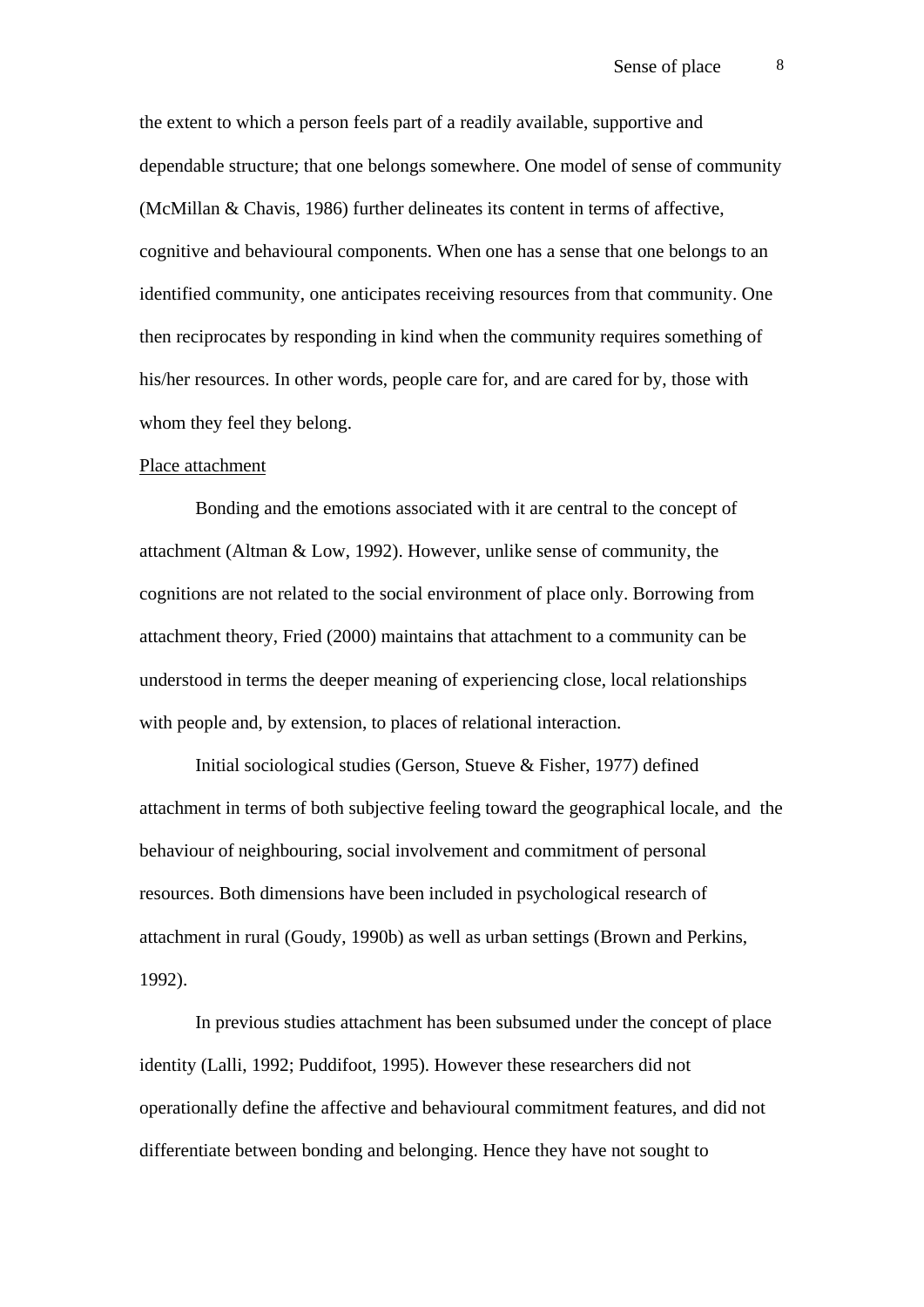distinguish, conceptually or operationally, attachment from sense of community, or from place identity, as we attempt to do here. In this study, both the affective and the behavioural aspects of place attachment are assessed.

Another behavioural sense of place dimension closely related to attachment, and also implicated in place identity, is place dependence.

## Place dependence

Place dependence considers the goal oriented behavioural component of residents' sense of place. Stokols and Schumaker (1981) describe two components of place dependence, the quality of the current place in terms of the availability of social and physical resources to satisfy goal directed behaviour, and how it compares to other alternative places. While residents are not always consciously monitoring their transactions within a place, or comparing the quality of their life with that in other communities, particular circumstances can heighten their awareness. One such circumstance might be exposure to highly publicised concerns regarding the economic viability of one's community, as in the case of the towns we study here.

Several studies of community identity have assessed residents' perceptions of the quality their town and how it compared to other towns. However, the researchers did not conceptualise their measures as indicative of place dependence features. For example, Lalli (1992) has a component in her Urban-identity Scale that requires an evaluative comparison with other towns. Puddifoot's (1995) dimensions of community identity contain residents' perceptions of the physical distinctiveness of their town (implying comparison with other towns) as well as an evaluation of the quality of the community. More recently, Jorgensen and Stedman (2001), in their attempts to identify sense of place dimensions as attitudes, included a measure they labelled as place dependence, which they distinguished from identity and attachment.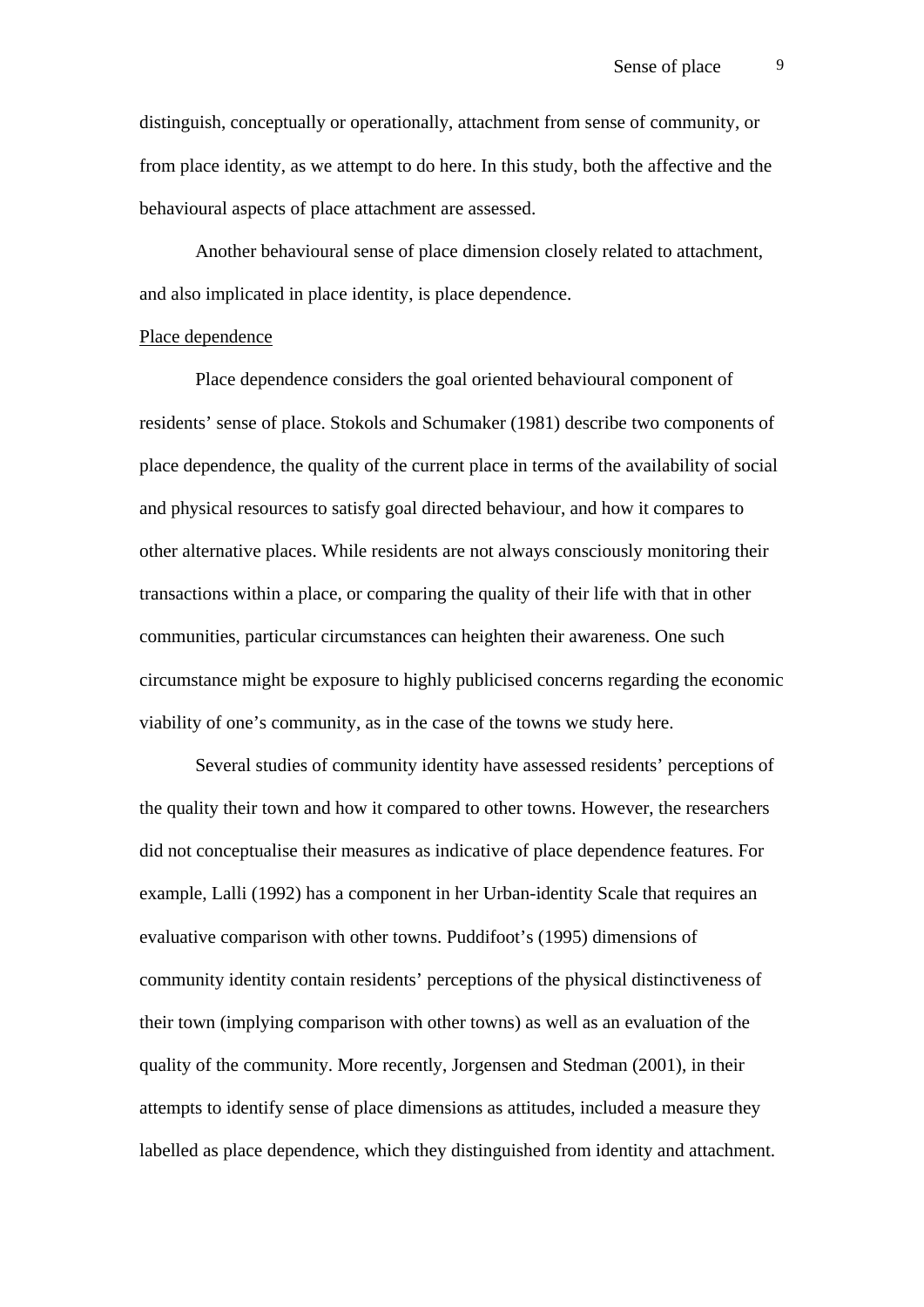In this study the availability, quality and comparative evaluation features of place dependence are each assessed.

#### Ways of associating sense of place dimensions

There is little in the literature to describe what unique affective, cognitive or behavioural features of sense of place dimensions discriminate each one from the other. However, there have been some attempts to suggest relationships between the concepts.

Some have suggested that each dimension of sense of place reflects a different level of intensity of feeling. Relph (1976) distinguishes between seven degrees of "outsidedness" and "insidedness", representing extremes from alienation to complete identity with a place. Shamai (1991) also describes sense of place as having levels of intensity of feeling and behaviour from belonging (affiliation) and attachment (special affinity) to commitment (ready to do something for the place). The present study similarly distinguishes between residents' perceptions of belonging (sense of community) and bonding and commitment (place attachment).

Bonnes and Secchiaroli (1995) propose that the distinguishing features of these concepts can be understood in terms of their different theoretical positions in relation to "place". Place attachment implies an individualistic perspective, concerned with an individual's emotional and behavioural commitment, or bonding, to place. Similarly place dependence describes an individual's internal representation of place in relation to his/her personal goal-oriented behaviours that are supported by the physical and social resources of the place, and his/her personal comparison of the quality of life in the community compared to other alternative communities. These two concepts contrast with the sense of community concept that is concerned with the meanings of place common amongst its inhabitants, including affective, cognitive and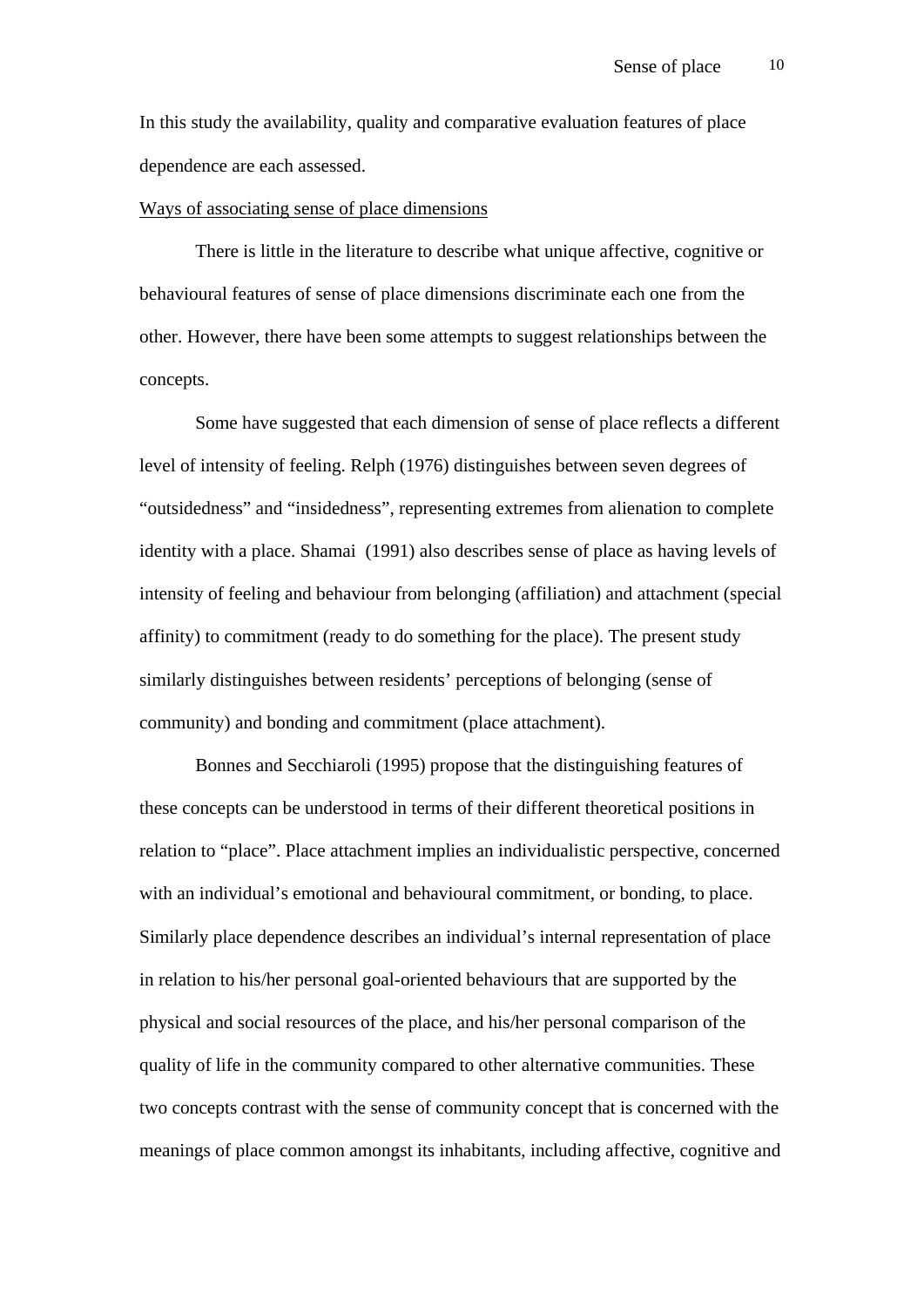behavioural components of shared experiences. Place identity, the dependent variable in this study, has an individualistic aspect, in terms of the development of the self-inplace identity, and a communal aspect, which encompasses the processes of social identity. These are related to the shared collective dimensions of place that become integrated within one's individual identity. This study considers the relative importance of individual, compared with collective, affective, cognitive and behavioural indicators of sense of place in discriminating between residents with different levels of community identity.

We hypothesize that while these sense of place dimensions are associated with each other, they may be distinctive in terms of their relative importance in predicting people's identity with place. We suggest that attachment (emotional and behavioural commitment) is related to having a sense of community (cognitions of affiliation and belonging within the community). Attachment and sense of community have implications for community dependence, in that the affective, cognitive and behavioural features of both can enter into a person's assessment of the quality of a town and the comparison of this quality with alternative communities. To date there has not been an attempt to consider the specific features of these dimensions in relation to a resident's place identity. We are asking what unique features of each dimension determine whether "this is the place for me."

#### Community identity and developmental stages

Much of what we know about community sentiments of attachment and identity in rural towns concerns adults (Goudy, 1990a; Rowles, 1990; Stinner, Van Loon, Chung & Byun, 1990; O'Brien, et al, 1994). A general finding is that people who have resided in the community the longest tend to have the highest indicators of attachment and identity (Kasarda & Janowitz, 1974; Rowles, 1990; Goudy, 1990a; Sampson, 1988). This may be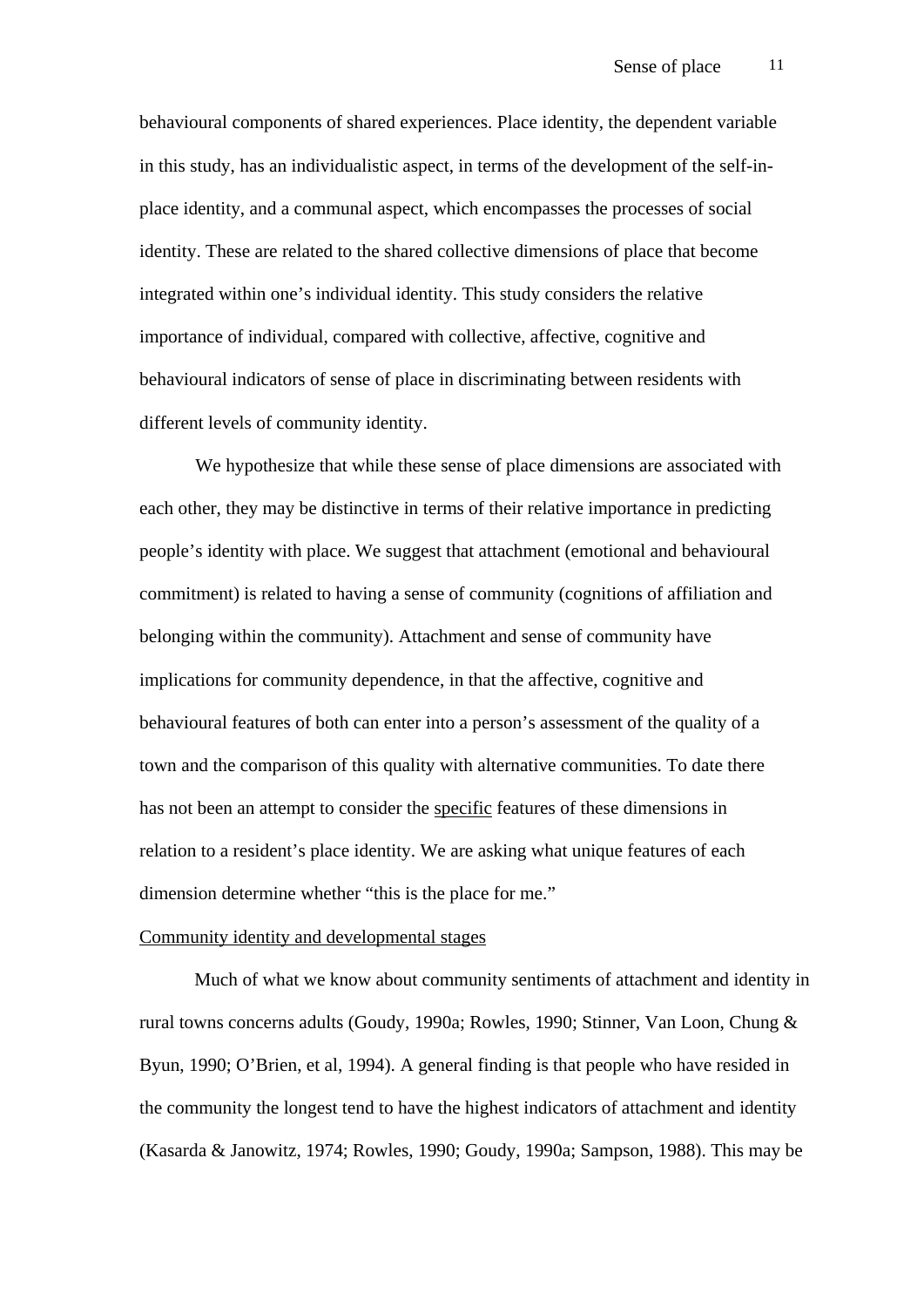related to the extent of residents' current involvement as well as to past memories of their life course, all of which can serve to maintain the continuity of one's identity (Rubinstein & Parmelee, 1992).

The importance of having a lifespan perspective in this research area has been suggested by Hummon (1992) and other theorists who propose the significance of sense of place in self identity maturation processes (Proshansky, et al, 1983; Sarbin, 1983; Proshansky & Fabian, 1987; Giuliani & Feldman, 1993). While we have some appreciation of the differences in orientation toward and evaluation of places throughout childhood and adolescent stages (Hart, 1979; Chawla, 1992; Korpela, 1989; Malinowski & Thurber, 1996; Hay, 1998; Fried, 2000) little of this research has considered the sentiment of adolescents toward their residential community. However, there is evidence that sense of community, for example, is implicated in the well-being of young people (Pretty, Andrewes & Collett, 1994; Pretty, Conroy, Dugay, Fowler & Williams, 1996; Chipuer et al, 1999). Of particular relevance to this study, are the findings of Elder, King and Conger (1996) regarding young people in rural communities threatened by economic decline who were making decisions on future careers. Elder et al describe the influence of young people's place identity and attachment in terms of their preferences for remaining in their community of origin.

Except for recent research by Chipuer (2001), no study has compared the community sentiments of adolescents and adults within the same setting, so we have little indication how patterns of association compare between age groups. This question is of interest both from a theoretical lifespan perspective as well as from a practical perspective as community developers endeavour to create places that meet the psychological needs of all its residents.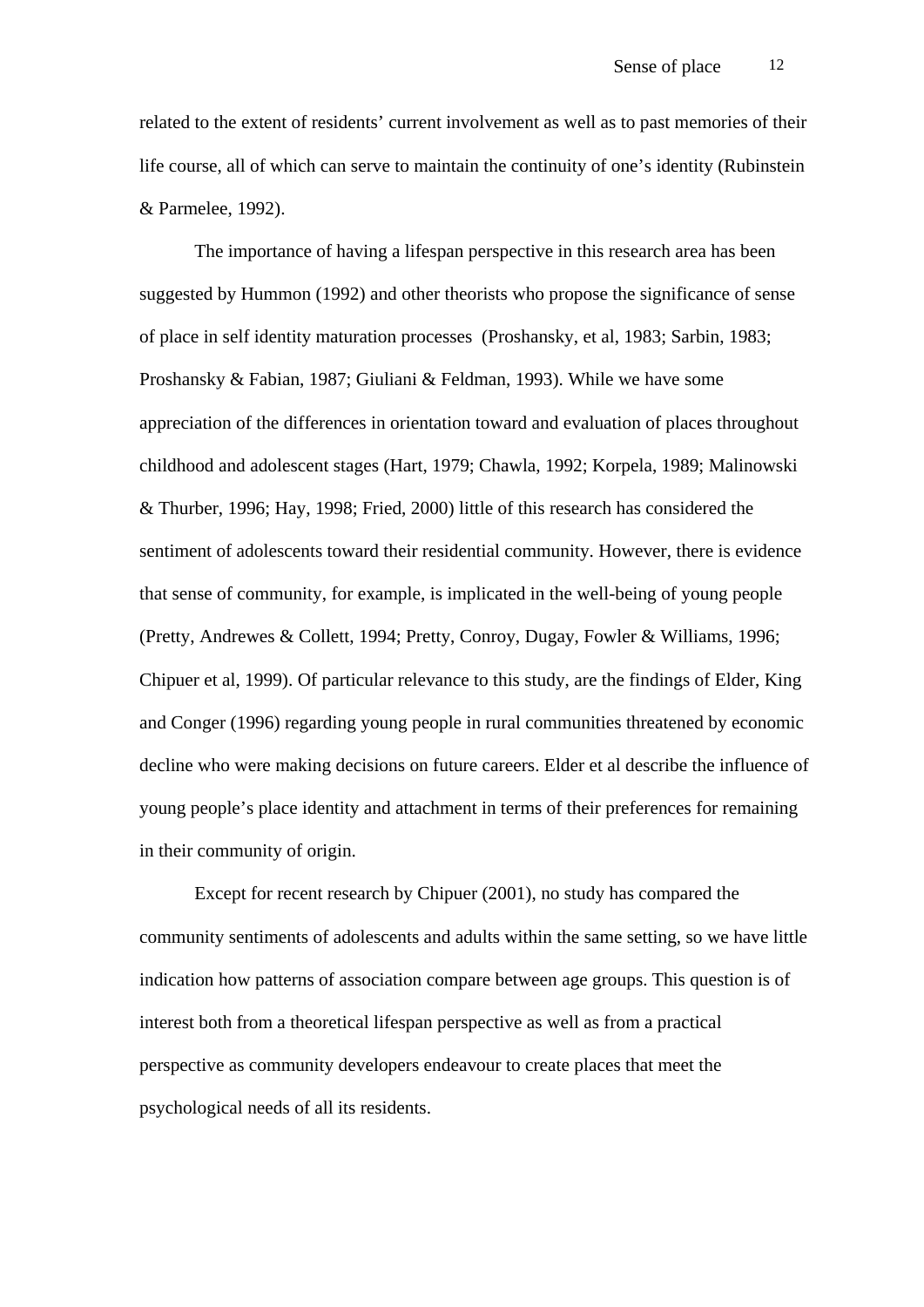#### Purpose and hypotheses

The primary purposes of this study encompass conceptual as well as practical questions regarding the relationship between dimensions of sense of place; whether those residents who identify with the community can be discriminated from those who do not identify on the basis of these dimensions; and how the patterns of associations amongst these dimensions compare for adolescent and adult residents. No hypotheses are made regarding the ordering of sense of place dimensions in the discriminant function analyses as there are no theoretical or empirical precedents on which to base them.

### Method

## The setting

In this study place refers to two rural communities which are located in southeast Queensland, Australia. Residents have a common perception of each town's boundaries and familiarity with all aspects of its natural and built environments due to: the small size of the towns (less than 3,000 inhabitants); the separation of these rural towns from other communities by hundreds of kilometres of uninhabited "outback"; and all residents are dependent on their own community facilities and resources for their daily needs (at least six hours drive from a major city). Hence many of the boundary definition and familiarity issues inherent in studies of larger urban centers (Coulton, Korbin, Chan and Su, 2001) are not evident here. Each town has only one central commercial location surrounded by a grid of four or five residential streets without district markers.

 These towns were chosen from a list of rural towns in the southeast region identified as experiencing significant economic decline based on information from Statistics Australia. They were matched on the following criteria: population size less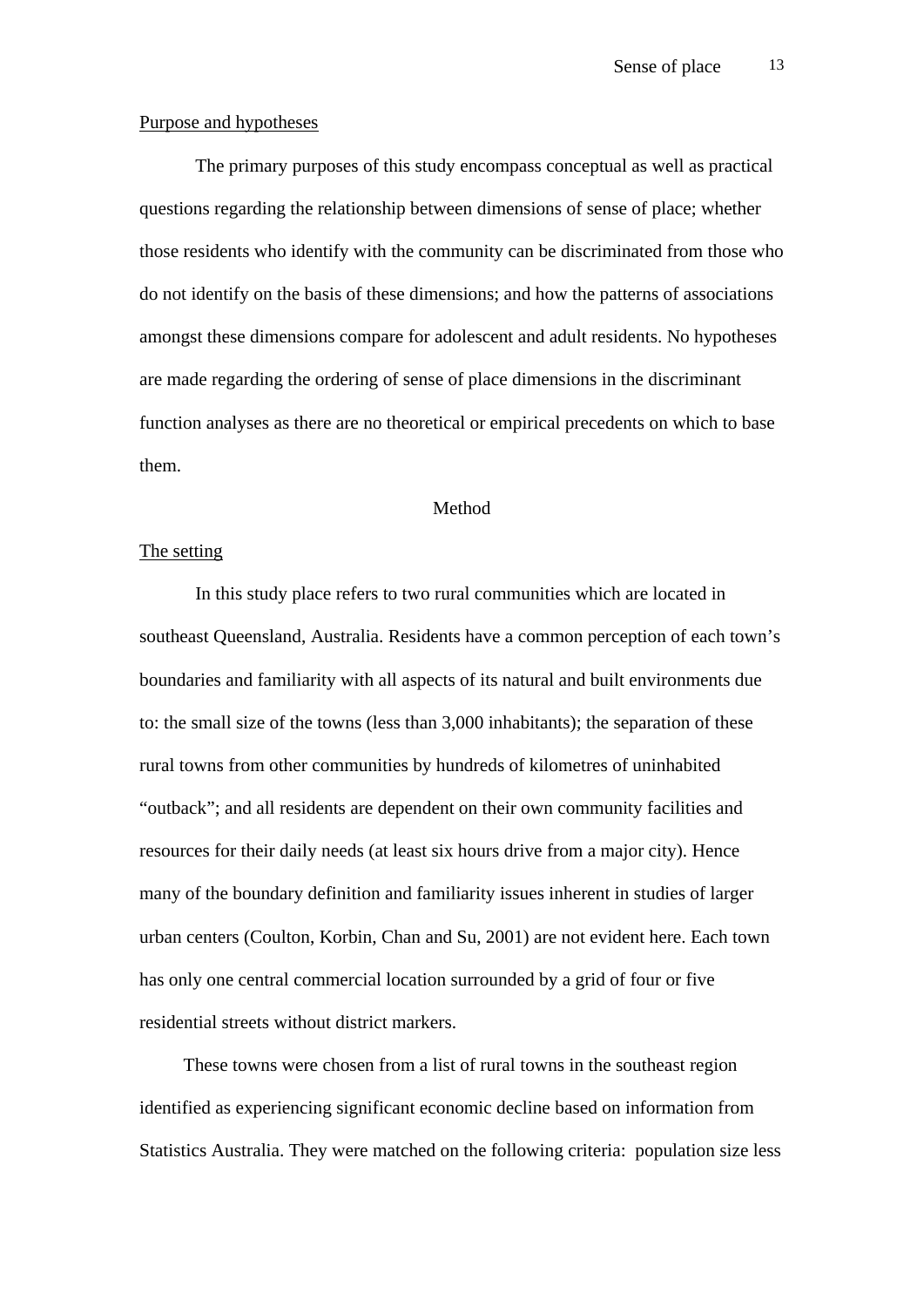than 5,000; relative percentage of adolescents, adults and seniors; history of settlement (year established, origin of inhabitants and growth rates); economic base in agriculture; average yearly income of residents; size of schools at primary and secondary level; availability of local health and social services; accommodation for the elderly; and shopping, dining and recreation facilities. Town A has 1750 residents and Town B has 2500 residents. They are located approximately 8 hours driving time from each other. **Participants** 

Participants consisted of adolescent and adult residents. Participants' responses were analysed to determine whether further analyses should be conducted for each town separately or whether the data could be collapsed across towns to provide more power for statistical analyses. The results of these analyses indicated no significant differences in the distributions of the two samples across the demographic data and the predictor variables for each town. All further analyses are presented for adults and young people in Town A and Town B combined.

Adolescents. The sample consisted of 365 young people between the ages of 12 and 18 years ( $M = 14.16$ ,  $SD = 1.63$ ). Fifty-three percent were male. Seventy-three percent lived with both parents and 75% had lived all of their lives at their current residence. Sixty-three percent indicated that they knew almost everybody in their town by name.

Adults. 246 participants ranged from 19 to 90 years of age with 50% being over the age of 43 years ( $M = 45.81$ ,  $SD = 19.56$ ). This proportion of middle to old age adults was representative of the population profile of the towns. Women comprised 79% of the sample. The average length of time they had lived in their town was 18.23 years. Seventy-six percent of adults indicated they could name almost everybody in the town. Twenty percent of adults were living alone. Fifty-eight percent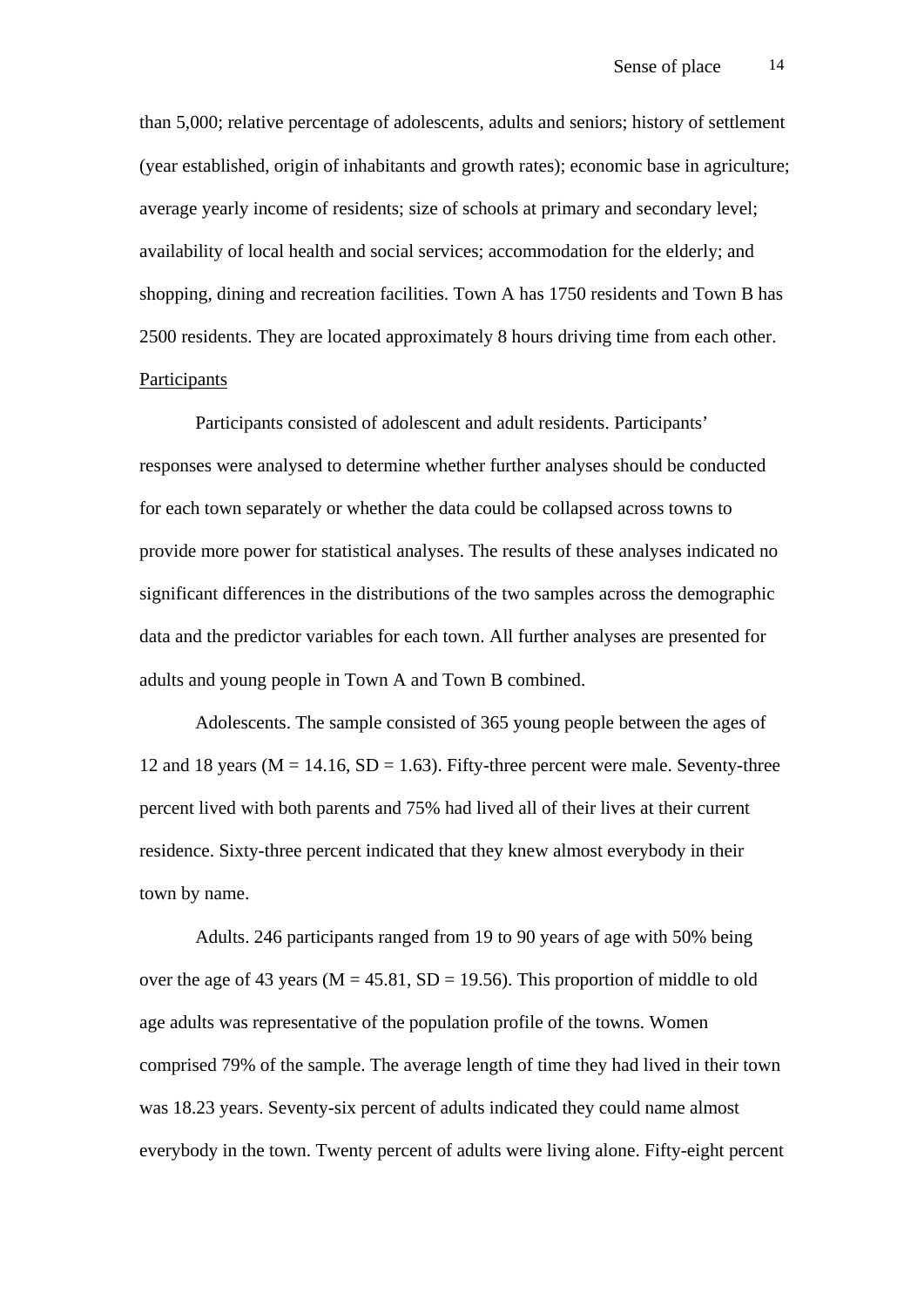were living in their own homes, 33% were renting and the remainder were living in retirement or aged care residences. Thirteen percent had completed primary school only, 48% high school and the remainder tertiary (mostly trade) programs. The most common occupations reported were teacher, administrative assistant, retail salesperson and homemaker, reflecting the large proportion of women in the sample, and the proportion of occupations that were most available in the town. A number of participants were farmers, medical personnel and other professionals that was proportionately representative of each of these jobs in the town's population. However, there were few adult participants from the unskilled and unemployed labour sectors. Hence this study is not considered to be representative of all adult residents in this these towns.

Indigenous people comprise fewer than 1% of residents in these two towns, and this was reflected in our sample in that no participants identified as such. Measures.

This study is part of a larger project that used an extensive survey questionnaire. Participants' responses on the following measures and questions were analysed to address the research questions in this study.

Background information. All participants were asked to indicate their gender, date of birth, education, length of residence in the town and at their current address, with whom they lived, and how many neighbours they knew by name. Adult participants were asked to indicate their occupation, and whether they owned or rented their place of residence.

Sense of place measures. The following measures were chosen on the basis of each having face validity for a unique feature of the sense of place concept we were investigating, and on not having similar items in their content. The indicators of all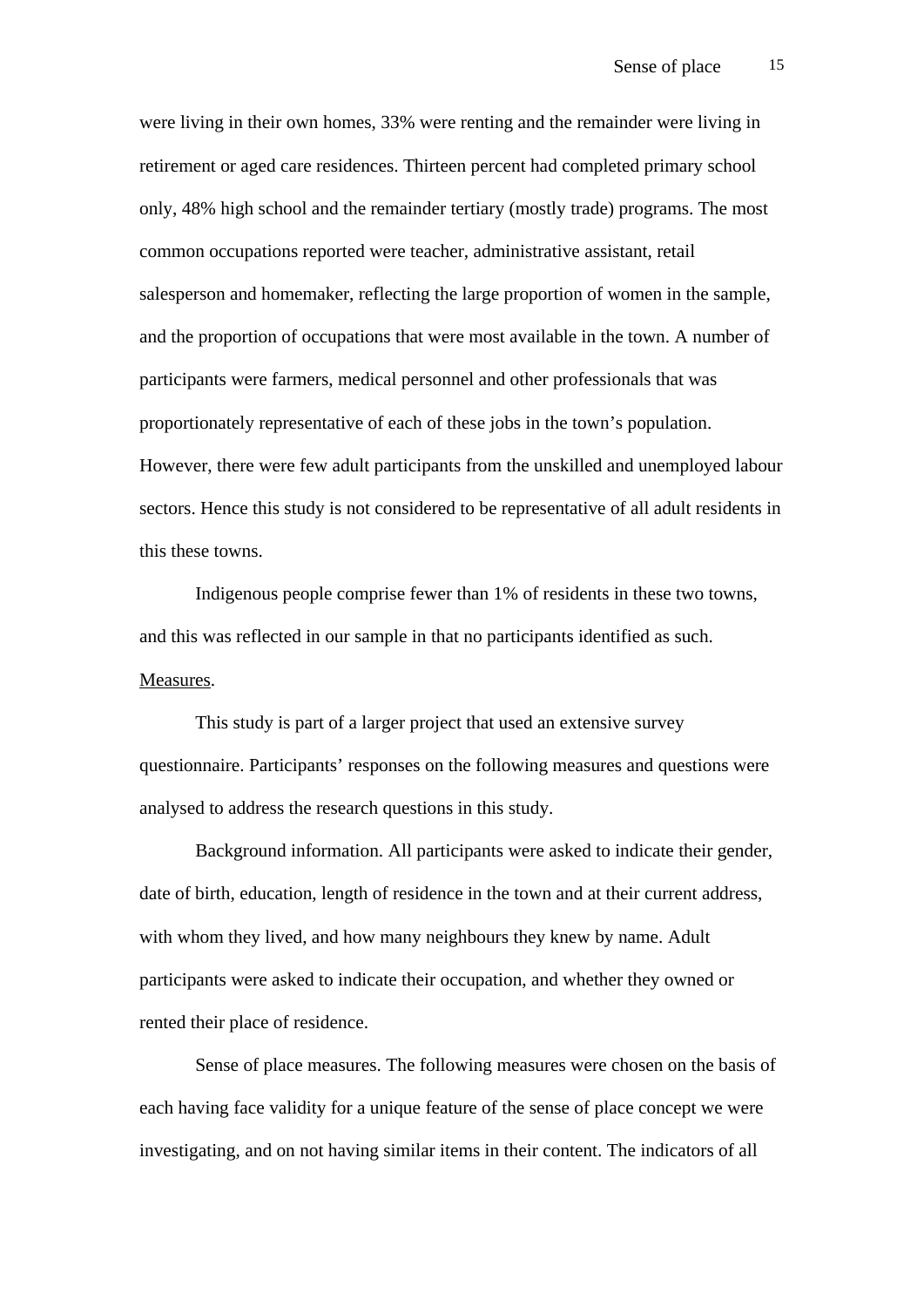three concepts were drawn from subscales of the Neighbourhood Cohesion Instrument (NCI; Buckner, 1988) and the Neighbourhood Youth Inventory (NYI; Chipuer et al 1999).

Place identity. Participants were classified on this dependent variable based on their response to the item "I would rather live in a different town. This is not the place for me". This item is constructed with content similar to the social identity measure, the Strength of Group Identification Scale (SGIS, Brown, Condor, Mathews, Wade & Williams, 1986) that has been used to assess residents' identity with their geographical community (Obst, Smith & Zinkiewicz, 2002). This adaptation was considered appropriate as it is consistent with the theoretical perspective of the study that place identity is an aspect of self categorisation and social identity. The item contains personal positioning in reference to place, and reflects the practical aspect of the research question (preference for staying versus leaving) in relation to the theoretical aspect (situating self identity within the physical setting). While two items on the survey were similar in this content, this negatively worded item was the only one that discriminated groups of residents across adolescents and adults. Upon inspection of these two items in comparison to other positively and negatively worded items, there was no pattern of response to suggest acquiescence, affirmation or agreement bias across the survey (DeVellis, 1991). Hence the discriminating nature of this item was taken to be a valid indicator of differences in the sample. The item is rated on a response scale: 1 (very true), 2 (true), 3 (undecided), 4 (untrue) and 5 (definitely untrue). For the purposes of the discriminant function analysis, participants were categorised into one of three groups based on their response as follows: low community identity (responding 1 or 2), undecided (responding 3), high community identity (responding 4 or 5).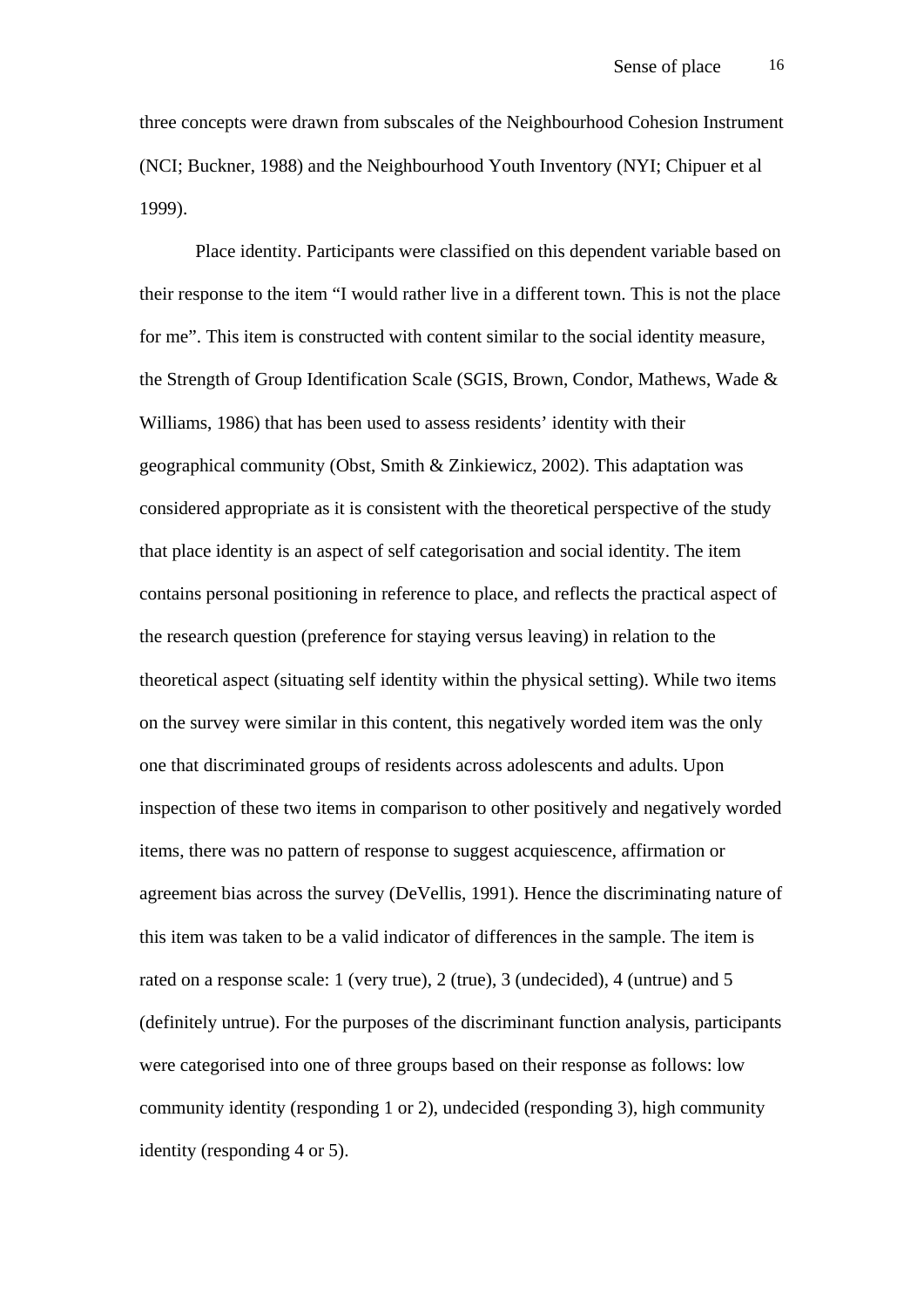Place attachment. The behavioural commitment dimension of community attachment was assessed using the Neighbouring subscale of the Neighbourhood Cohesion Instrument (NCI; Buckner, 1988). The NCI is an 18-item multidimensional scale tapping residents' perceptions of three aspects of neighbourhood experience; sense of community, attraction to neighbhourhood, and neighbouring. The items are rated on a scale from 1 (strongly disagree) to 5 (strongly agree). Negatively worded items are reversed scored. The Neighbouring subscale (NBeh) consists of 5 items describing behaviour such as "If I needed advice about something I could go to someone in my neighbourhood". Scores range from 5 to 25 with higher scores indicating more behavioural commitment. The Cronbach alpha for this subscale in the current study compares favourably to the alpha reported by Buckner for the NCI (1988), .80 and .76 for adults and adolescents respectively.

 The emotional bonding dimension of attachment was assessed using the Friends subscale of the Neighbourhood Adolescents Inventory (NYI; Chipuer et al, 1999). The NYI was developed from interviews with young people, specifically to assess adolescents' perceptions of their neighbourhood and has been found to have similar psychometric properties for adults. The participant is required to respond from 1 (not at all true) to 5 (completely true). There are 22 items for which Chipuer et al report a consistent four factor structure identified as representing subscales of Activity, Support, Friends and Safety. The Friends subscale contains 4 items such as "I like being with other people in my neighbourhood". Scores range from 4 to 20 with high scores indicating more emotional bonding. The Cronbach alphas for this subscale for adolescents and adults respectively are .53 and .62.

 Sense of community. The Sense of community subscale of the NCI (described above) was used to assess this dimension. The 10 items on this subscale (Nsoc) describe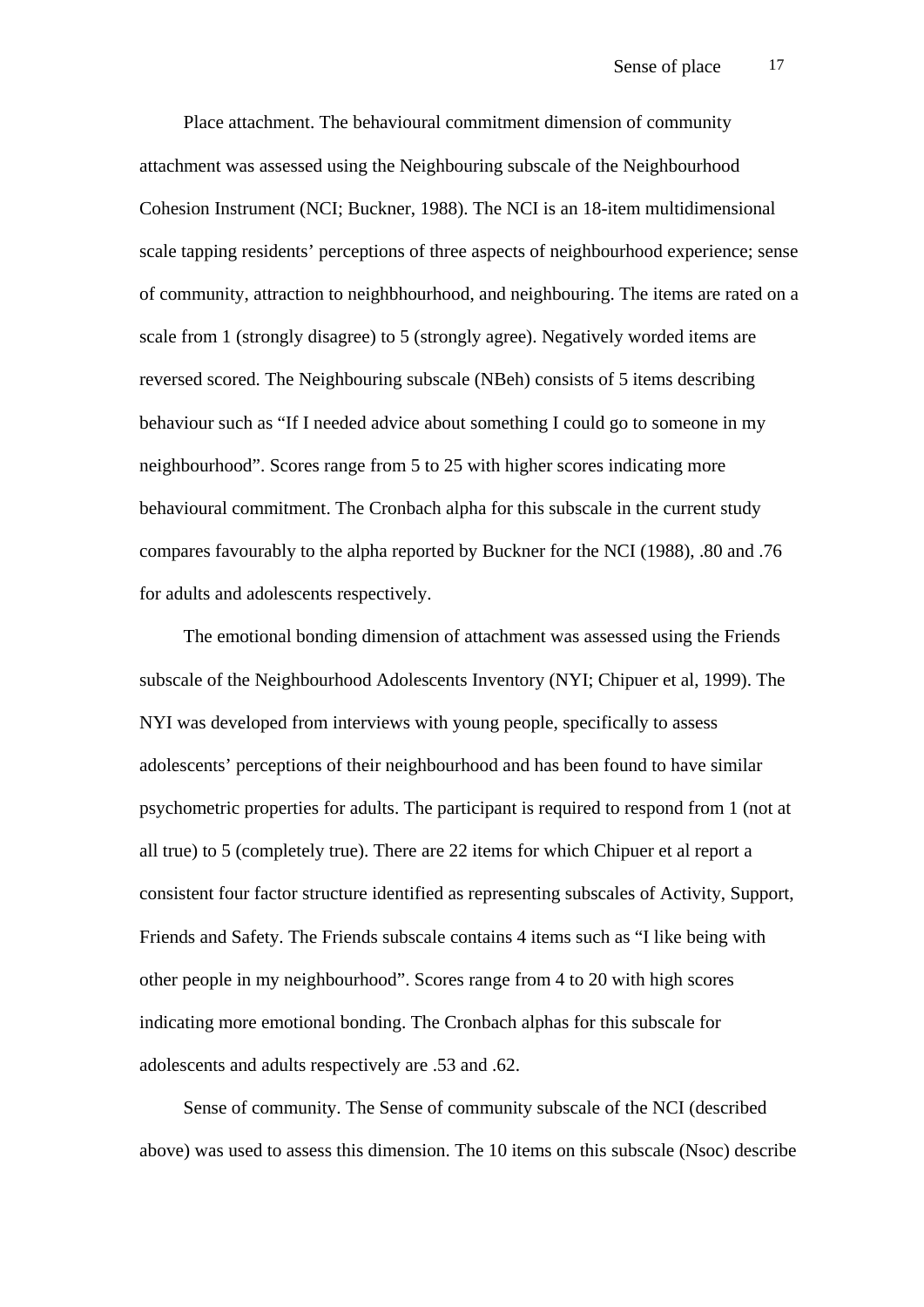feelings of belonging, "If the people in my neighbourhood were planning something, I'd think of it as something "we" were doing rather than "they" were doing." Scores range from 10 to 50, with higher scores indicating a higher sense of community. The Cronbach alphas for this subscale in the current study compare favourably to the alpha reported by Buckner (1988), .87 and .88 for adults and adolescents respectively.

 Place dependence. The quality of the community as a resource for goal-directed behaviour was assessed by the Activity subscale of the NYI (as described above). The 4 items include, for example, "There are things for people my age to do in my neighbourhood". The Cronbach alphas for this subscale for adolescents and adults respectively are .61 and .81. Scores range from 4 to 20 indicating low to high quality of resources. Quality of activity in the community was assessed using a single item "Life in this commmunity is dull". The quality of the community compared to alternative communities was assessed by the statement "All in all, life in this community will continue to improve more rapidly than in other communities in this country". Both items were rated on a response scale: 1(very true), 2 (true), 3 (undecided), 4 (untrue) and 5 (definitely untrue).

## Procedure

 Letters of introduction were sent to members of the Town Council, schools, community agencies and the local newspaper. We held meetings with community leaders and agencies to describe the project, to invite them to add any additional questions, and to get their advice regarding the most appropriate survey and focus group methods. On the basis of these consultations we developed procedures attempting to maintain the integrity of comparability of methodologies across the two towns while at the same time considering the unique concerns of each community.

## The Survey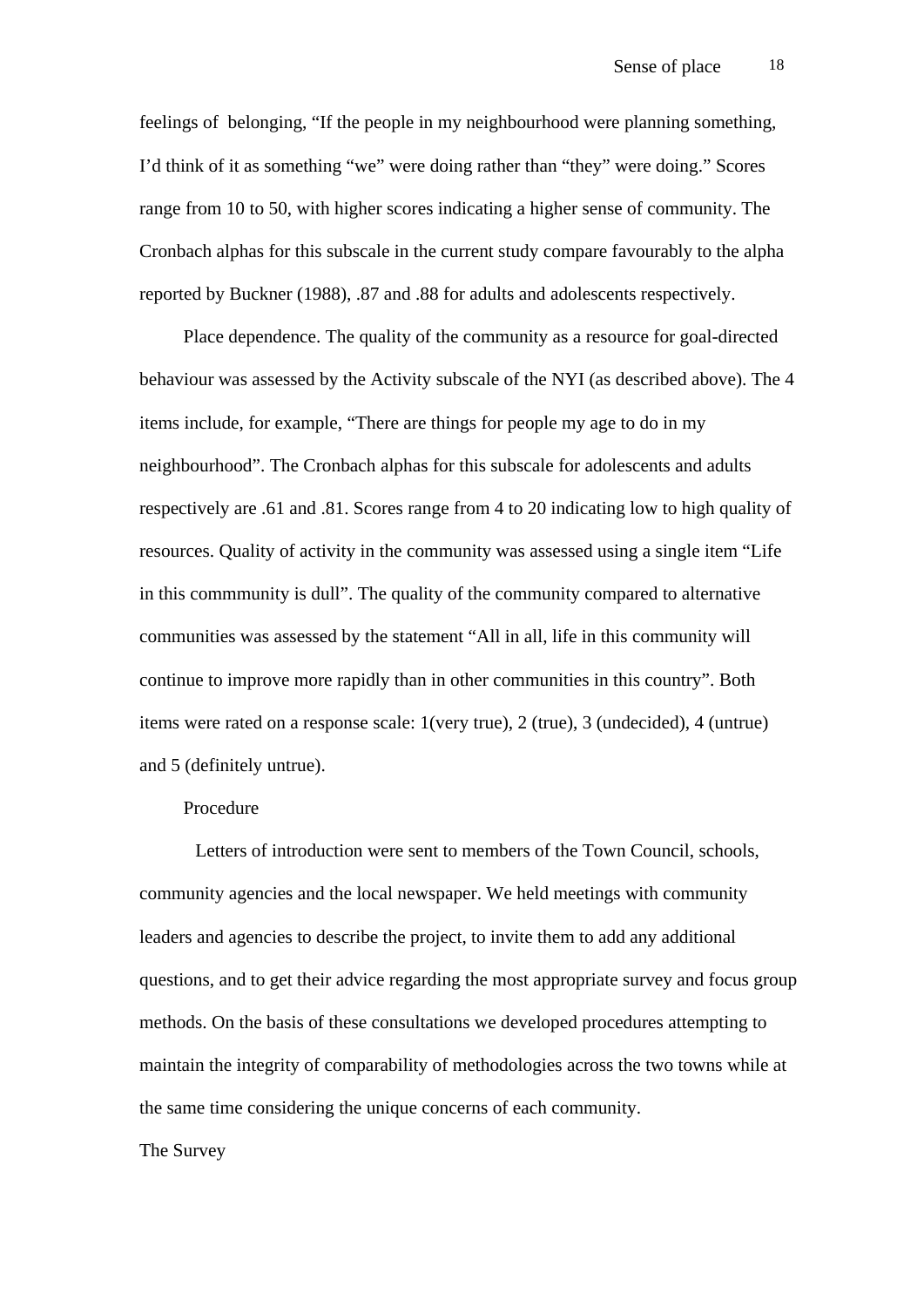Adolescents. Principals granted permission to contact young people in the schools. Letters explaining the study and consent forms were sent home with interested students. All participants were assured that their responses would be anonymous and confidential and that they could withdraw from completing the questionnaire at any time without penalty. Data collection was conducted during school time in group settings. One hundred and ninety-one and 174 young people participated from Town A and B respectively, resulting in a total of 365 participants in the adolescent group.

Adults. On advice from both communities where other surveys had been distributed recently, we used personal contact to distribute surveys rather than mailout or letterbox drops. We devised a sampling process that attempted to randomly select participants from all identified formal and informal organisations and groups in the town. We consulted with administrators of all government, health, volunteer, religious and self-help agencies, and business people, and secured their agreement to distribute questionnaires to staff and clients as appropriate. Within the schools, surveys were distributed to all teachers and support staff, and a random sample of students was given a questionnaire to take home to a parent or other adult family member. The snowball technique was also used whereby enthusiastic participants were asked to distribute surveys to five other people who were not likely to have been selected by other methods (such as those who did not have children, were not employed and not active in any community activity). Where necessary, the researcher read questions aloud to some elderly participants who had eyesight problems, and to participants who had literacy problems. Participants were given the choice of having the researcher return the next day to collect the survey, or returning it in a post-paid envelope. Return rates were 35% in Town A and 47% in Town B.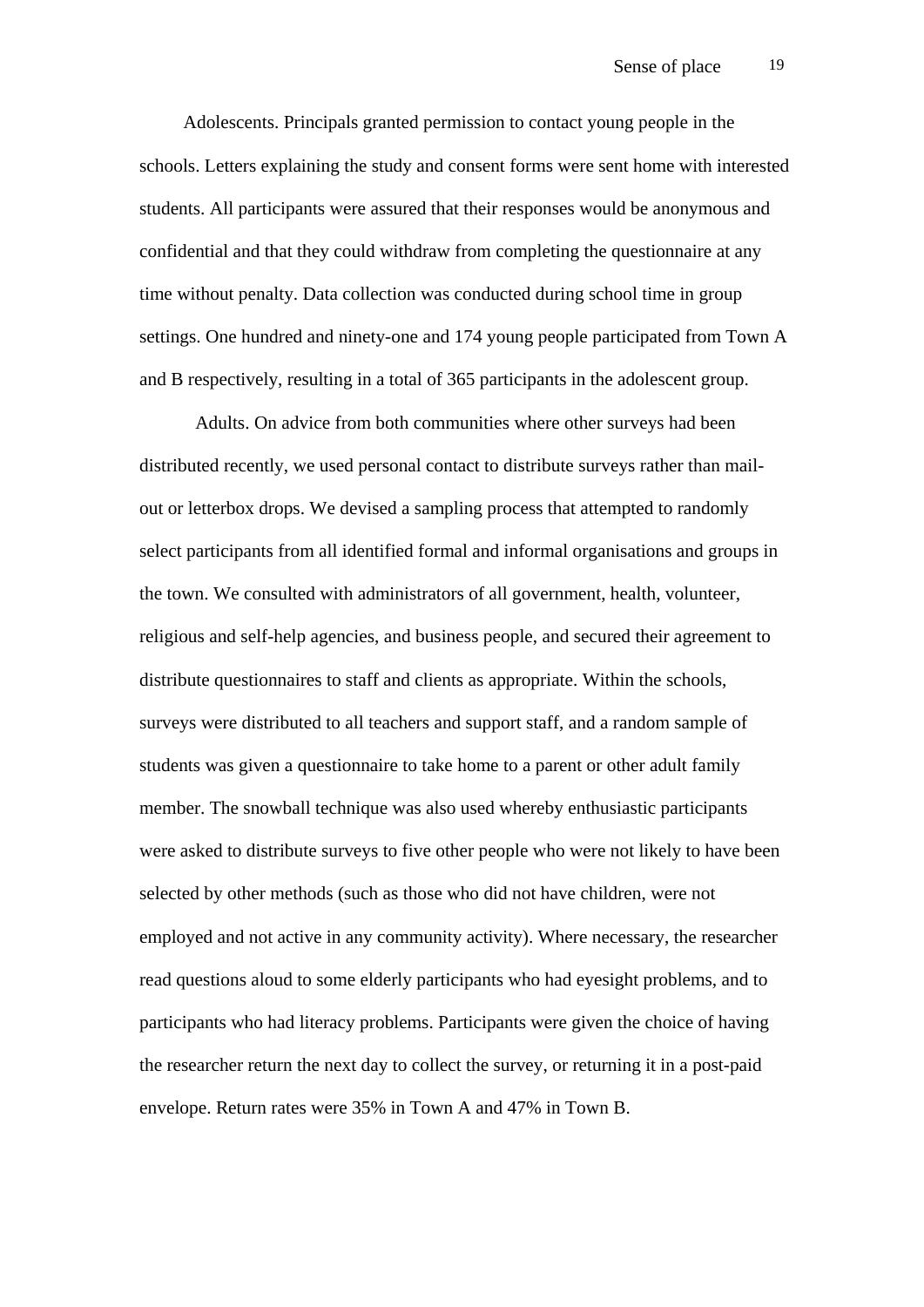We returned to the towns about two months after the survey to present the findings of preliminary analyses to focus groups in order to solicit the community interpretation of the findings. A focus group of six to eight participants was held for each age group of adolescents. Students were asked to comment on whether the findings reflected their experiences and how they would explain the findings. In Town A, three groups were held consisting of adults who volunteered from across the community sites. In Town B, at the request of the mayor, the primary focus group consisted of a town meeting to which invitations were distributed throughout community bulletin boards and in the local paper. Two other groups were held consisting of interested teachers and elderly residents unable to attend the town meeting. All focus groups were audio-taped with the permission of participants.

### Results

Data were analysed for missing values and outliers. This resulted in 30 young people being dropped because they had not completed the last page of the survey on which the survey question for grouping participants was located, and another two because multivariate outliers with p< .001 were identified. There was no identifiable pattern to these outliers to suggest non-random occurrence. Therefore, for the adolescent sample, of the original 365 participants, 333 were entered into the analyses. In the adult sample, nine were deleted from the analyses because of missing data for one of the variables. This missing data appeared to be randomly distributed throughout groups and variables. No outliers were identified in the adult sample. Therefore, for the original adult sample of 246, 237 were retained for the analyses. Comparing perceptions of adolescents and adults

 Descriptive statistics for all variables for adolescents and adults are presented in Table 1. A one-way multivariate analysis of variance indicated a statistically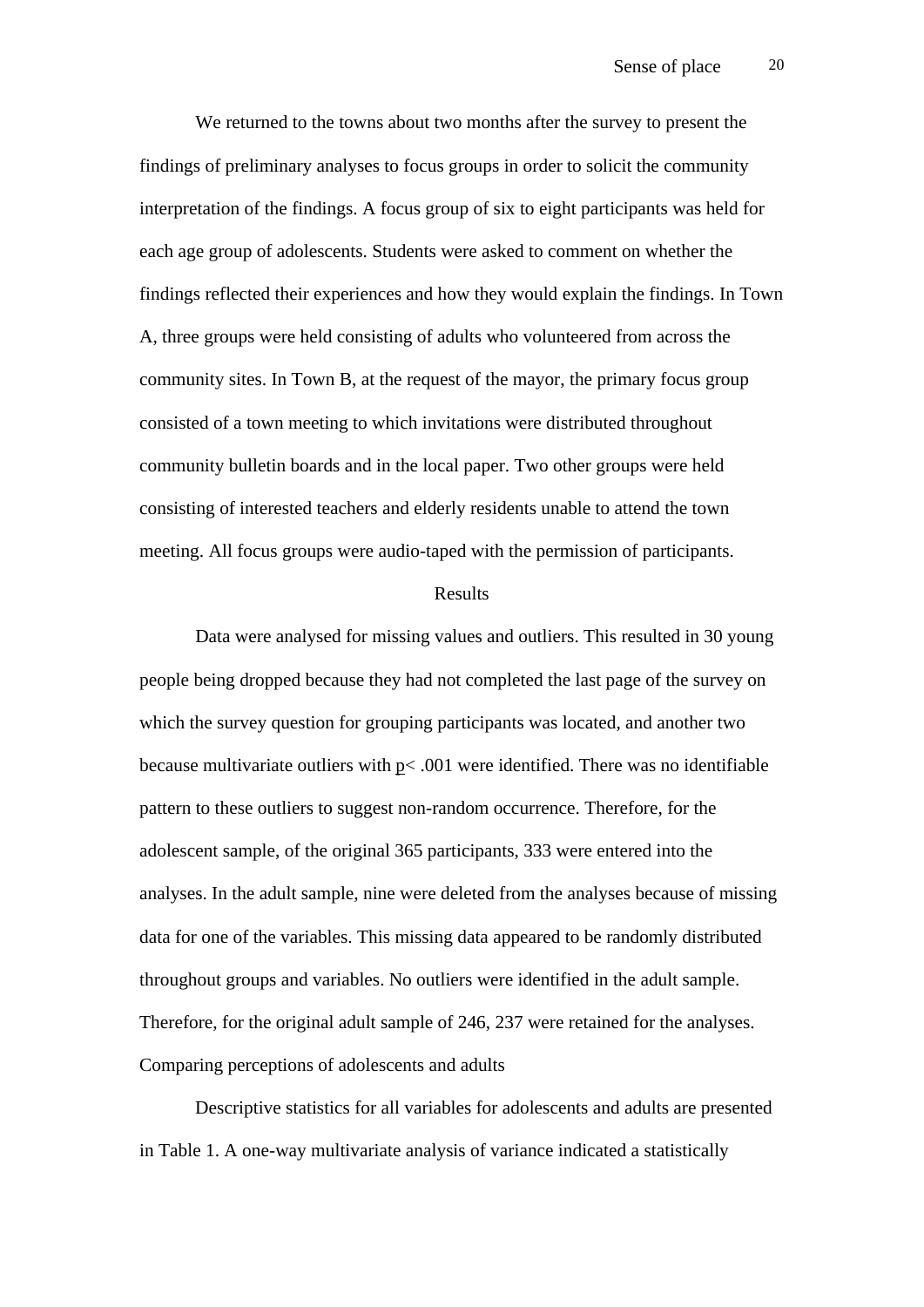significant difference between adolescents and adults on the combined dependent variables  $F(7,539) = 24.18$ , p<.0005; Wilks' Lambda = .76; partial eta squared = .24. Using a Bonferoni adjusted alpha level of .007, univariate analyses confirmed significant differences between adolescents and adults on six of the seven dimensions (see Table 1). Adults reported significantly higher levels of sense of community, friends, activity, quality and quality comparison than young people. There was no difference between adolescents and adults on perceptions of neighbouring behaviour. Discriminant analysis of community identity.

To determine whether indicators of sense of community, place attachment and place dependence could discriminate those residents with high place identity, undecided, or low place identity, and to determine the pattern of associations amongst these dimensions for adolescents and adults, a direct discriminant function analysis was performed. As there was no theoretical model or previous research to suggest particular order or preference for entry, all dimensions were entered in one step. Discriminating variables were sense of community (Bnsoc), attachment; behavioural commitment (Bnb), and emotional bonding ( Friends), and place dependence; Activity, Quality and Comparative quality. The sample was analysed for adolescents and adults separately with three groups within each; residents with high identity, undecided and low identity.

 The data for adolescents and adults were each evaluated with respect to the limitations and assumptions of discriminant function analysis. Inspection of multivariate normality and linearity was satisfactory. A Box's test of equality of variance-covariance matrices was not significant indicating homogeneity. Checks of tolerance within the discriminant function analyses indicated no concerns related to multicollinearity and singularity. Group sizes were very unequal for the adult sample,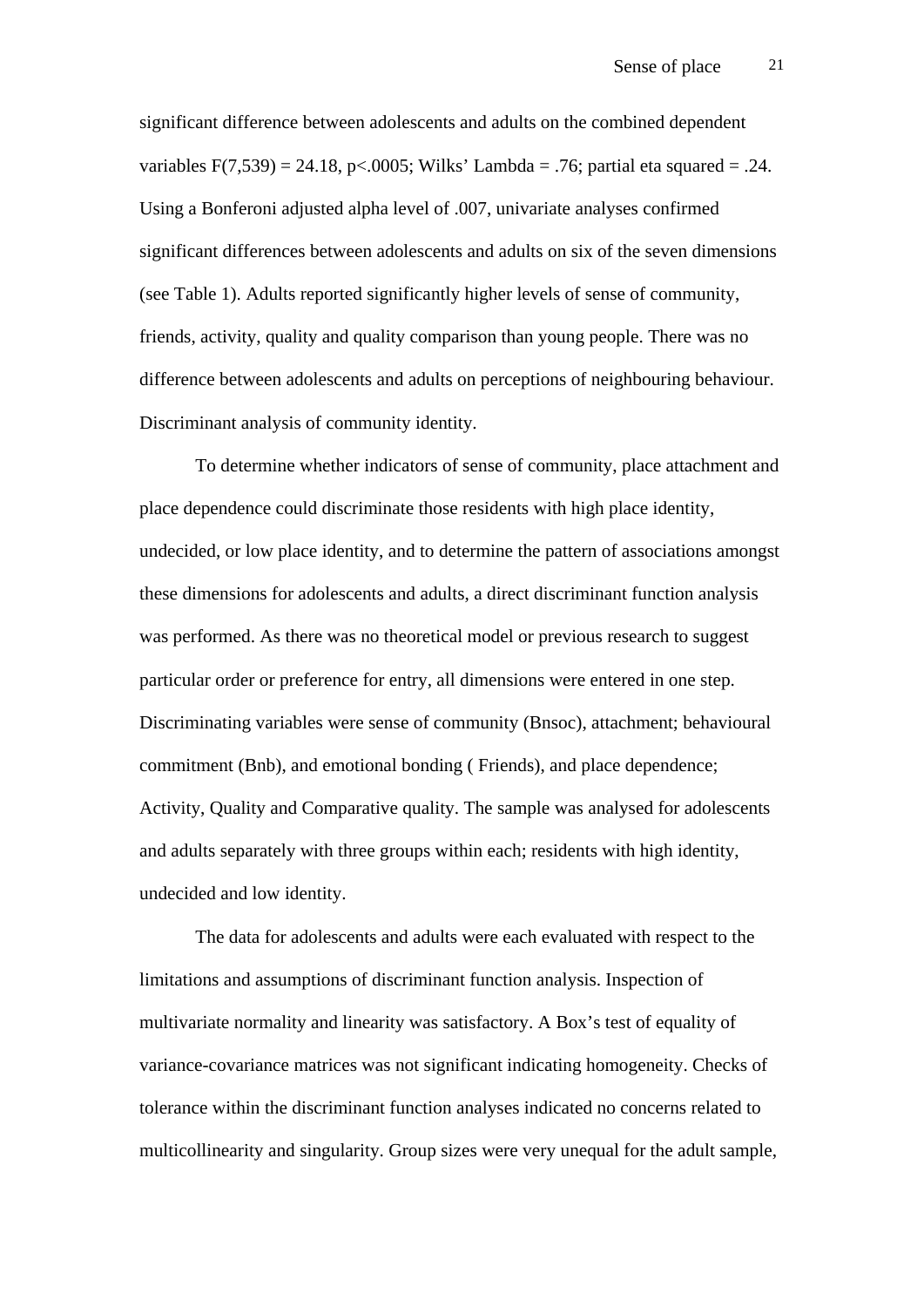however the effectiveness of the discriminant function analysis was not reduced by this as the sample size of the smallest group exceeded the number of discriminating variables. However, in light this, the *a priori* probabilities of assignment to groups were adjusted to reflect the unequal sample sizes (Tabachnick & Fidell, 1996).

 Adolescents. The results of the analyses are presented in Table 2a. For the adolescent sample, two discriminant functions were calculated. The combined  $X^2(12)$ was 167.64, p<.001. After removal of the first function there was a nominal, though significant, association between the groups and predictors and the second function,  $X^2(5) = 13.23$ , p<.02. These two discriminant functions accounted for 93.6 and 6.4 % of the between group variance. The first function maximally divides those young residents who identify with their town and are preferring to stay from those who are either undecided or do not identify and prefer to leave. The second function indicates some discrimination between those undecided from those not preferring to stay but it does not account for a meaningful portion of the variance to warrant interpretation.

Table 2a shows that 206 adolescents (61.9 %) could be correctly classified as high identity (preferring to stay), undecided, or low identity (not preferring to stay) on the basis of the sense of community and place dependence dimensions. The analysis was repeated suppressing the second function for classification, but this did not improve the classification rate. The residents in the high identity and low identity categories were most accurately predicted (77.8% and 73% respectively), but the predictor dimensions were not as useful in discriminating those who were undecided from the other two groups (only 20.5% correctly classified). A jackknifed classification method was also used as it eliminates bias when all predictor variables are forced into the equation, as in this analysis (Tabachnick & Fidell, 1996). The case that is being classified is left out of the calculation of the function, resulting in the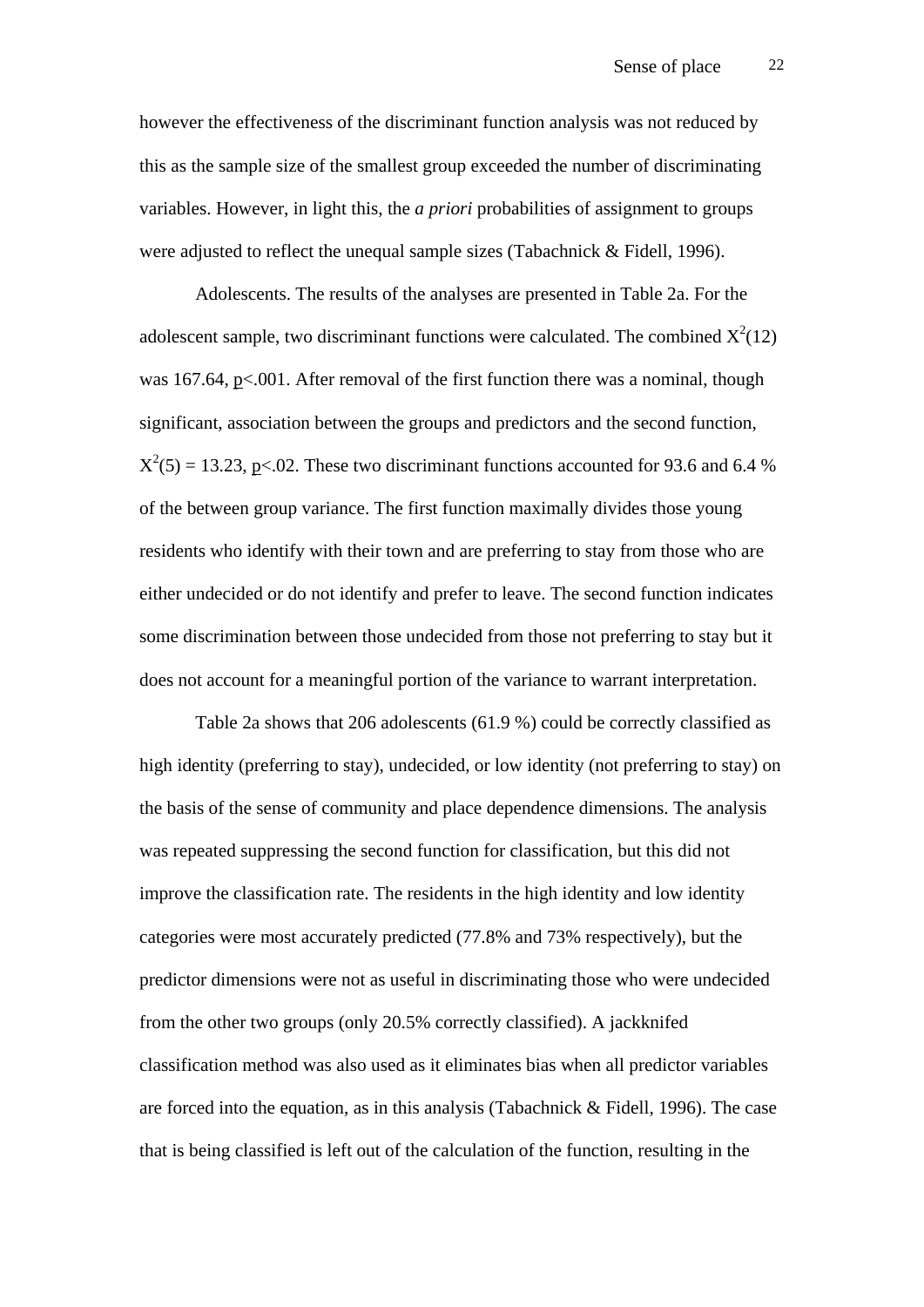observed misclassification rate being a less biased estimate of the true one. Results shown in Table 2a indicate no substantial change in any of the individual categories  $(\%$ jk) or in the overall classification rate (59.5%). It is therefore concluded that the predictor variables were successful in discriminating those with high identity preferring to stay and low identity - preferring to leave at a rate significantly different from that occurring by chance.

The loading matrix of correlations between predictors and discriminant functions is presented in Table 2a. Only dimensions with loadings over .45, which are considered a fair measure of the factor represented by the discriminant function, were interpreted (Comrey & Lee, 1992). This value, which is higher than the conventional .33 correlation, was chosen because of the high correlations between predictors and that this analysis is based on full, not partial correlations (Tabachnick & Fidell, 1996). The best predictors for distinguishing those preferring to stay and those wanting to leave are, firstly the quality aspect of place dependence, secondly the sense of community and thirdly the comparative quality aspect of place dependence. More adolescents who perceive their community not to offer the physical and social resources to satisfy their behavioural goals are wanting to leave (M= 4.13) compared to those preferring to stay ( $M = 2.44$ ) or undecided ( $M = 3.25$ ). Those who have a higher sense of community wanted to stay (M=36.24) compared to those wanting to leave ( $M = 29.75$ ) or undecided ( $M = 32.85$ ). Those who perceive their community as providing a better quality of resources compared to other alternative communities also wanted to stay ( $M = 2.43$ ) compared to those wanting to leave ( $M = 3.24$ ) or undecided (M= 3.04). These findings suggest that for the adolescents from these rural communities the overall quality of resources for living in the community, and their sense of belonging to the community have greater potential to predict identity and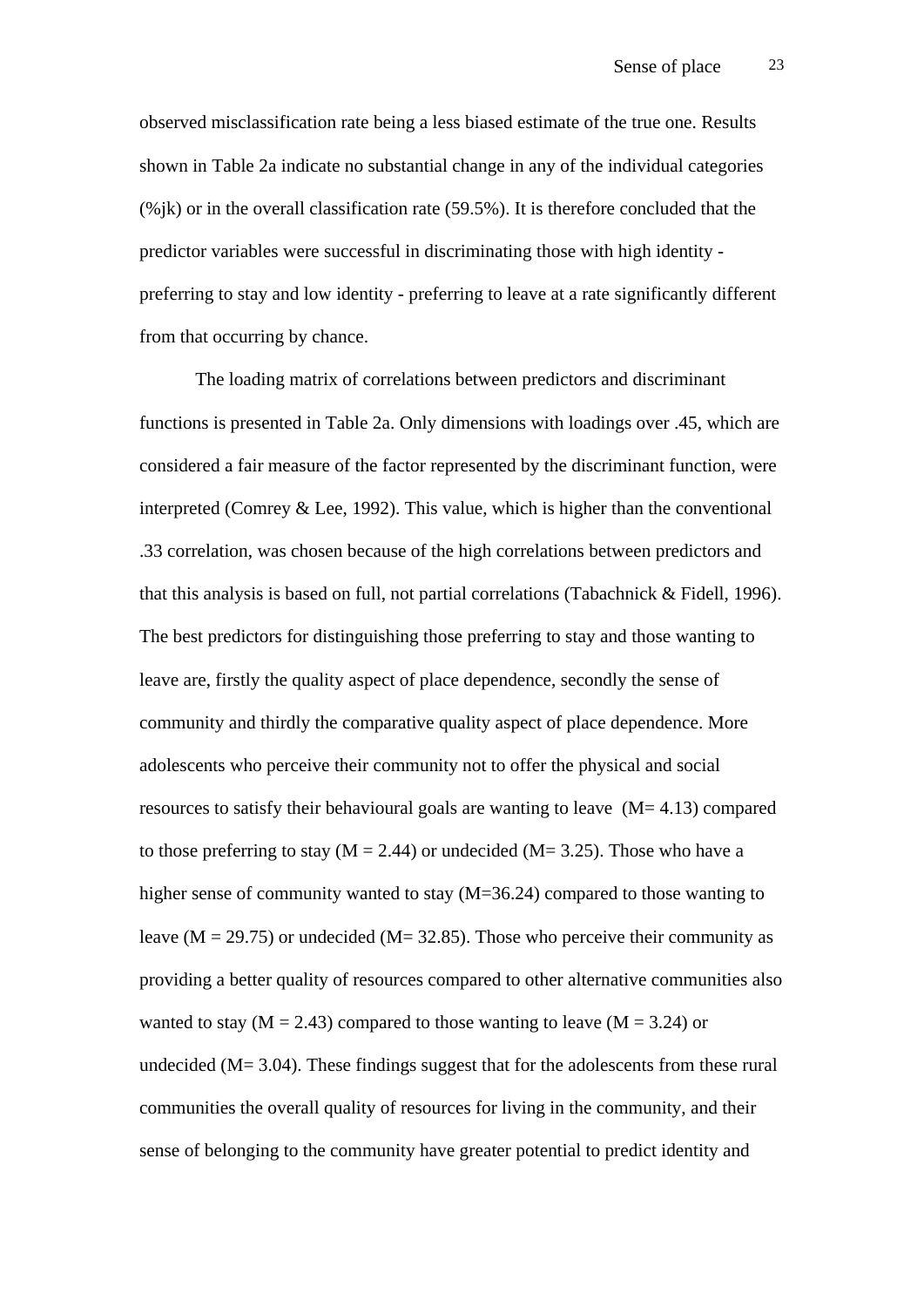willingness to stay than indicators of attachment, that is emotional bonding and behavioural commitment, and activity.

Pooled within-group correlations amongst subscale scores are shown in Table 3a. As discussed earlier in this paper there were significant correlations between the indicators of sense of community and place attachment. However the dimensions indicative of place dependence were not inter-related with each other, or as strongly related to sense of community and attachment.

Adults. The results of the analyses are presented in Table 2b. For the adult sample, two discriminant functions were calculated. The combined  $X^2(12)$  was 82.40, p<.0005. After removal of the first function there was no significant association between the groups and predictors remaining for the second function,  $X^2(5) = 7.64$ , p>.05. The first discriminant function accounted for 92 % of the between group variance. It maximally divides those adult residents with high identity who prefer to stay from those who are either undecided or have low identity and do not prefer to stay.

Analysis showed that of the original 237 adults, 181 (76.4 %) could be correctly classified as preferring to stay, undecided, or not preferring to stay. As with the adolescents sample, a jack-knifed classification method was also used to improve the estimate of the misclassification rate. The results did not indicate a substantial change in the overall classification rate (72.6%) or in the individual groups, as shown in Table 2b. It should be noted that because two of the groups (those undecided and those preferring to leave) are much smaller than the group of residents with high identity preferring to stay, a highly correct classification rate for the largest group is expected. In fact, for the adults, the ability of these variables to predict the undecided group was not much more than chance using the unequal N calculation of the a priori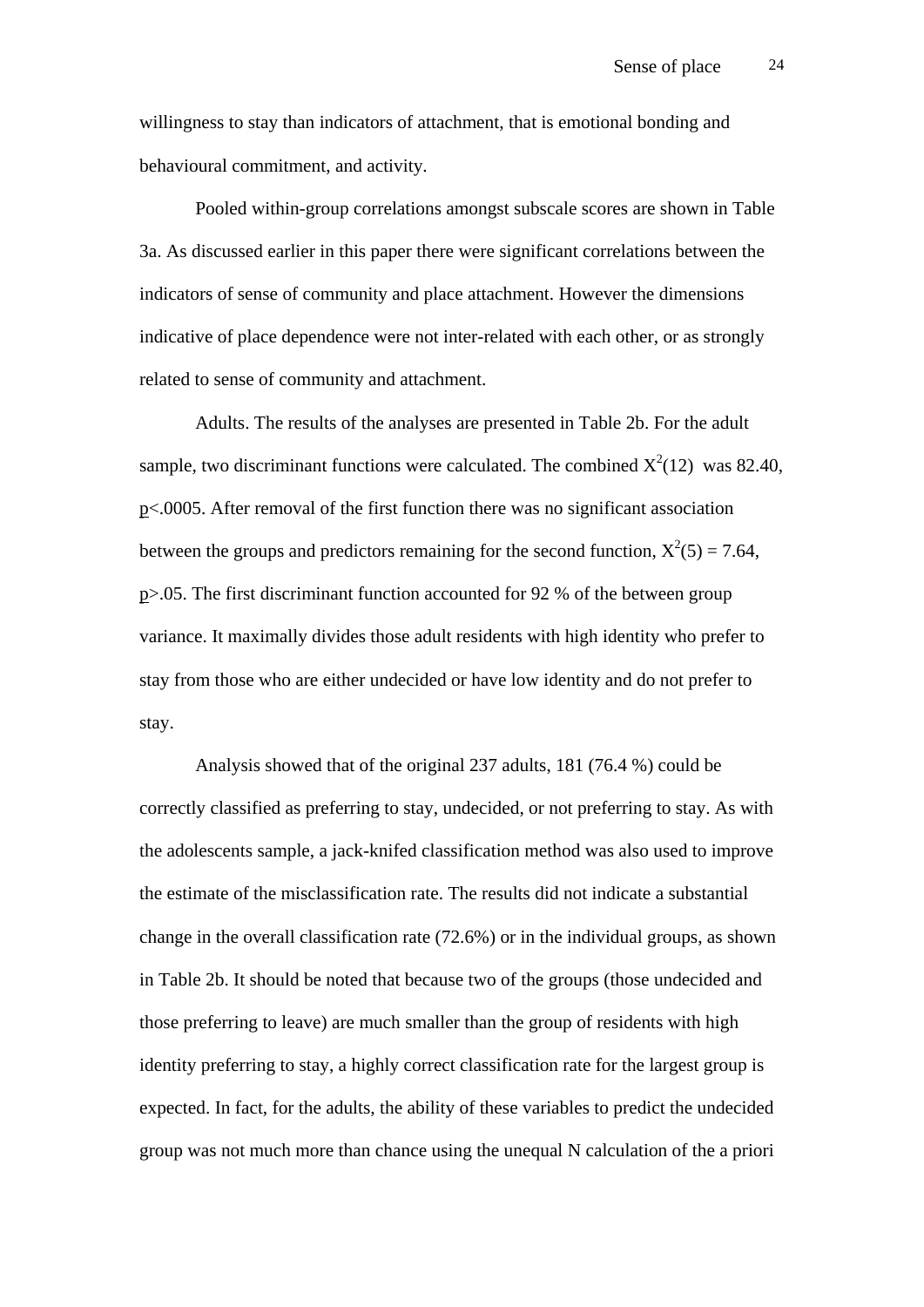probabilities (17.1% vs 15% respectively). For the group of residents with low identity and preferring to leave, the actual classification rate (43.8 %) did exceed the a priori probability rate (13.3%).

The loading matrix of correlations between predictor dimensions and discriminant functions is presented in Table 2b. As with the adolescents, the quality of resources in the town has the highest loading, and sense of community the next strongest. Unlike the younger residents, adults' perceptions of attachment dimensions, neighbouring behaviour and emotional bonding, also loaded. However the two aspects of community dependence (Activities and Comparative quality) did not. Compared to residents with high identity and preferring to stay, those undecided and wanting to leave had higher scores on the item indicating low quality of resources ( $M = 2.07$ , 2.76 and 3.23 respectively) and lower scores on the indicators of sense of community  $(M = 37.10, 32.41, and 31.37 respectively)$ , neighbouring  $(M = 17.21, 15.24, and 13.40)$ respectively), and friends ( $M = 13.94$ , 11.68 and 11.60 respectively).

Pooled within-group correlations amongst subscale scores are shown in Table 3b and indicate patterns similar to the adolescent data. There are high correlations amongst the sense of community and attachment dimensions and lower insignificant relationships amongst the community dependence indicators.

 Focus group transcript analysis. A thorough report of qualitative analysis of the content of twelve hours of focus group transcripts is beyond the scope of this paper. Rather, primary theme content with respect to each of the discriminating variables was identified and compared between adult and adolescent groups as to its content and frequency. This will be used here as points of reference to residents' contribution to our interpretation of findings.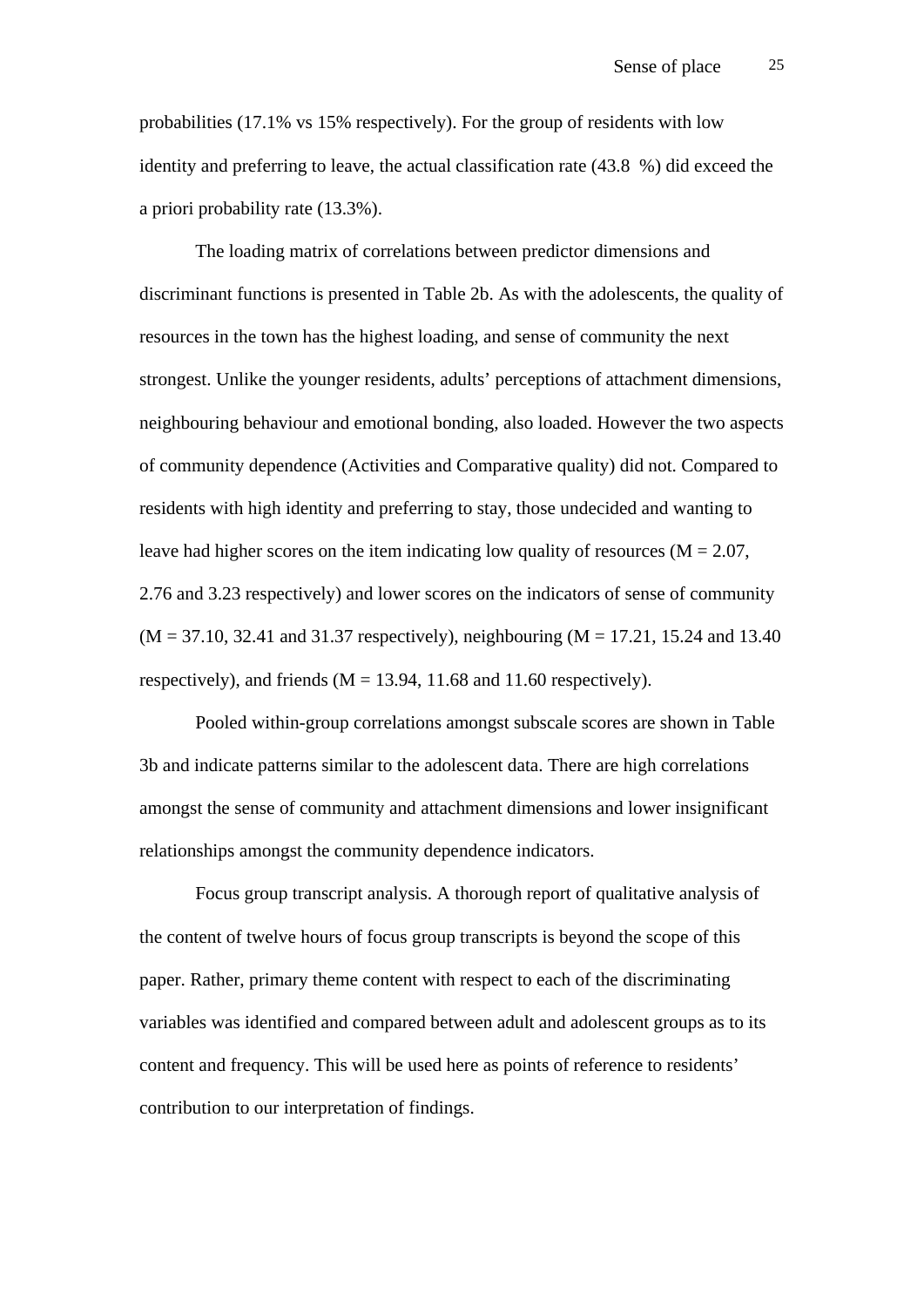#### Discussion

This study investigated residential community as "place" and addressed theoretical and practical questions regarding the relative importance of sense of place dimensions in discriminating residents with high levels of community identity (preferring to stay) from those with less community identity (preferring to leave or are undecided). Notwithstanding several methodological problems posed by research in this area, and as we did not hope to provide a parsimonious description of complex sense of place phenomena, we feel our findings contribute to the ongoing discussion surrounding the uniqueness and commonality of its dimensions.

As expected several sense of place indicators were significantly related to each other, especially sense of community and the behavioural commitment measure (neighbouring) of place attachment. However, less variance was shared between the sense of community and the bonding measure (friends) of place attachment. Also, aspects of place dependence, the quality and comparable quality of goal-directed activity, was distinctive from sense of community and place dependence, with the exception of bonding (friends) which was related to activity. Therefore despite our attempts to use distinctive measures of these concepts, we continue to face the statistical (and phenomenological) reality of the inseparable nature of sense of place dimensions. These findings are comparable to those of Jorgenson and Stedman (2001), despite the differences in our procedural and statistical methodologies.

The individual dimensions of sense of place show differences in ability to discriminate residents' identity with the community, even though there is overlap in conceptual representations and empirical indicators of the dimensions. However this ability to discriminate was limited to separating those with high from those with low community identity, but not those who were still undecided.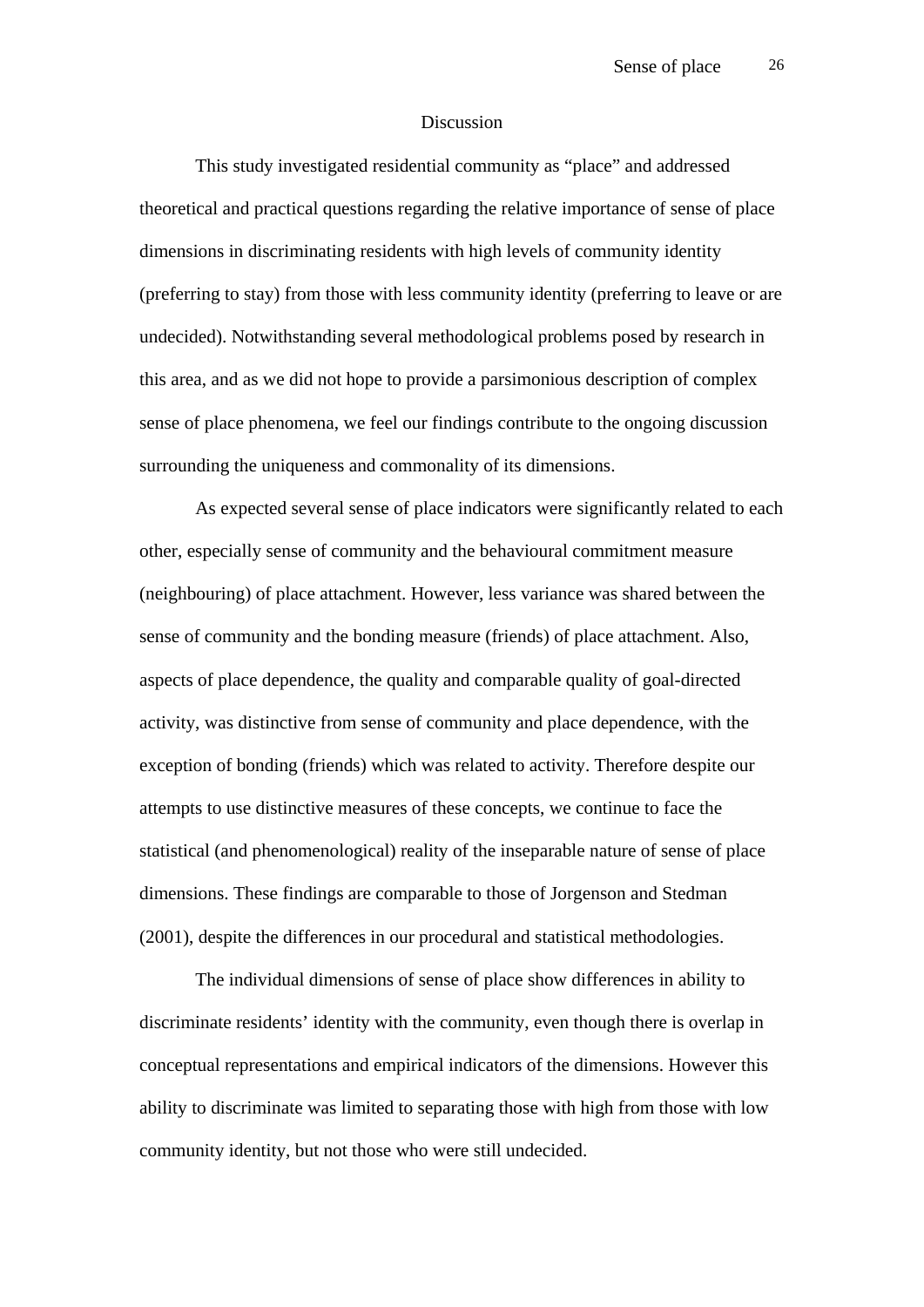The age of the resident seems to be an important factor, both in the amount of sentiment held toward the community and in the relative importance of the different dimensions in discriminating those who situate their sense of self within their community and those who do not. The dimensions of sense of community, place attachment and place dependence were able to account for more of the variance in place identity for adults than for adolescents. This implies that there are other aspects of community sentiment not included here which are important to an adolescent's feeling that "this town is the place for me". Alternatively this finding may indicate that other objective dimensions of a community, such as its economic opportunities, may be more instrumental to identity during the adolescent life-stage. The inclusion of more objective characteristics of a town, in addition to residents' psychological perceptions, is an obvious next step in this research.

For the rural towns in this study, preference to stay was determined most strongly by place dependence dimensions, particularly the quality of goal directed activity available to residents. Whether life in the town was experienced as dull was highly discriminating for adolescent and adult's place identity. We interpret these findings in light of comments made by participants in our focus groups. Those who found life in rural areas interesting and diverse enough to meet their behavioural goals had the strongest identity. Focus group participants who expressed this sentiment seemed to be oriented to the natural environment. These residents, young and old, described the best places to fish, hunt, walk and ride. We noted most of these comments came from the male participants, and we wondered whether more representation from this group in our adult survey sample would have resulted in higher responses on the Quality scale. Those less satisfied with the community in our focus groups, were mostly adolescent girls and female adults. They indicated their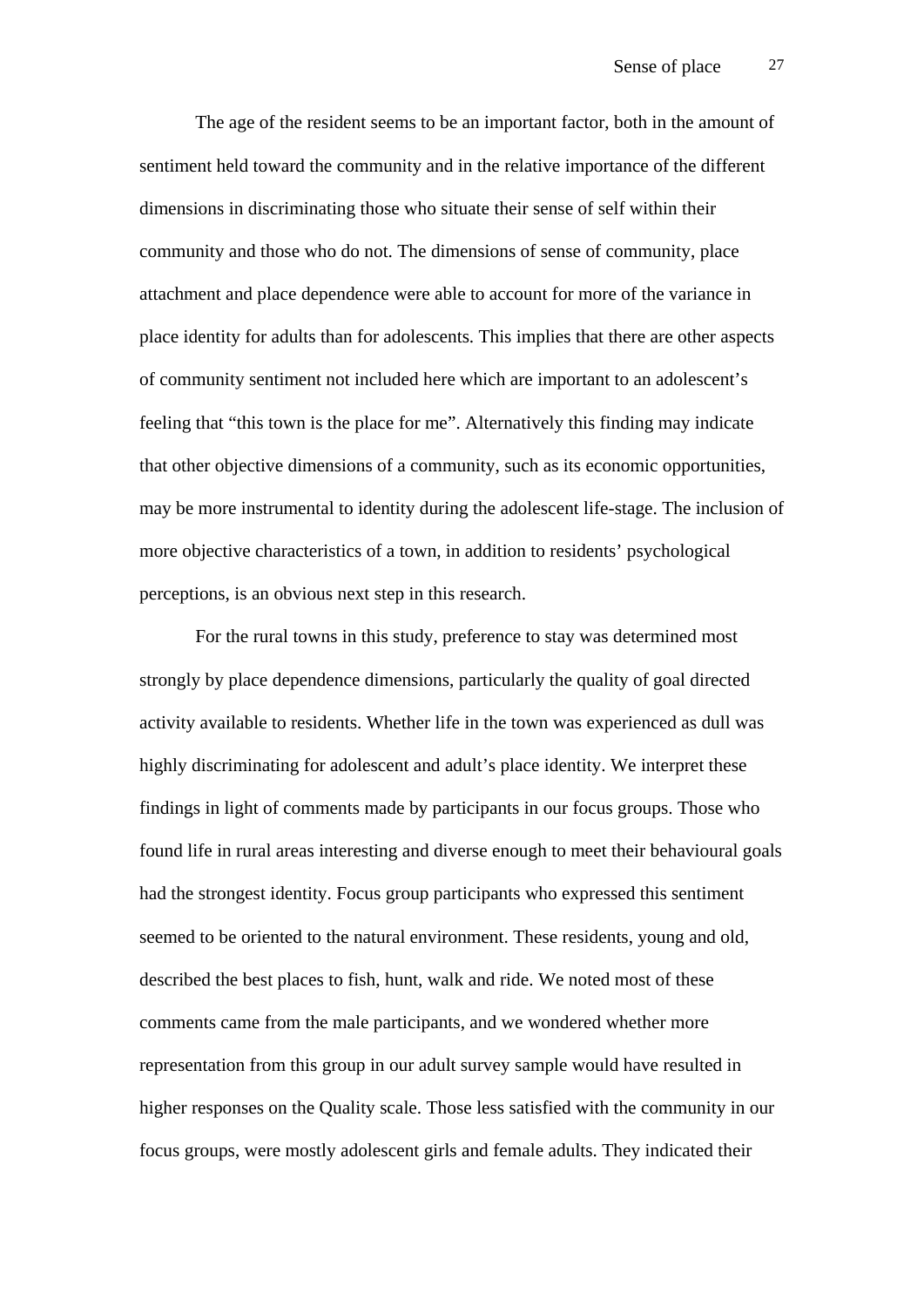frustration with the diminishing number of sites for diversity in recreation and entertainment. In one town the movie theatre had closed and in the other the local swimming pool had closed, and in both towns a number of shops had closed, due to lack of financial resources to maintain the businesses. Our participants described general community sites where they enjoyed informal and formally organised gatherings (parks, sports grounds and public meeting halls), with many indicating the ability of rural people to "make their own entertainment". However, younger adults and adolescents indicated that these were less important to them than opportunities for variety, rather than the mundane. These comments are reflected in the finding that the Activities indicator of place dependence did not load on the discriminant function for adolescents or adults.

The other aspect of community dependence, Quality comparison, was a significant discriminating variable only for adolescents. This may reflect the future orientation of the question, which would be of more salience to the younger participants, given the majority of our adult sample was middle-aged. It would seem that the younger adults have already "voted with their feet" (as one participant suggested) and had left these rural towns after completing high school. Few adult participants offered comments about their intentions to leave, while many referred to the need for young people to leave to secure future careers and jobs. They did not see this issue as being particular to their towns, but a consequence of living anywhere in rural Australia. Many of the youth who expressed their determination to maintain a rural lifestyle in the future, indicated that they would probably have to develop agricultural opportunities other than the traditional sheep, dairy and beef industries, or start alternative industries, such as tourism, if they stayed. These young people considered their own towns to be as good as any others in rural Australia. From these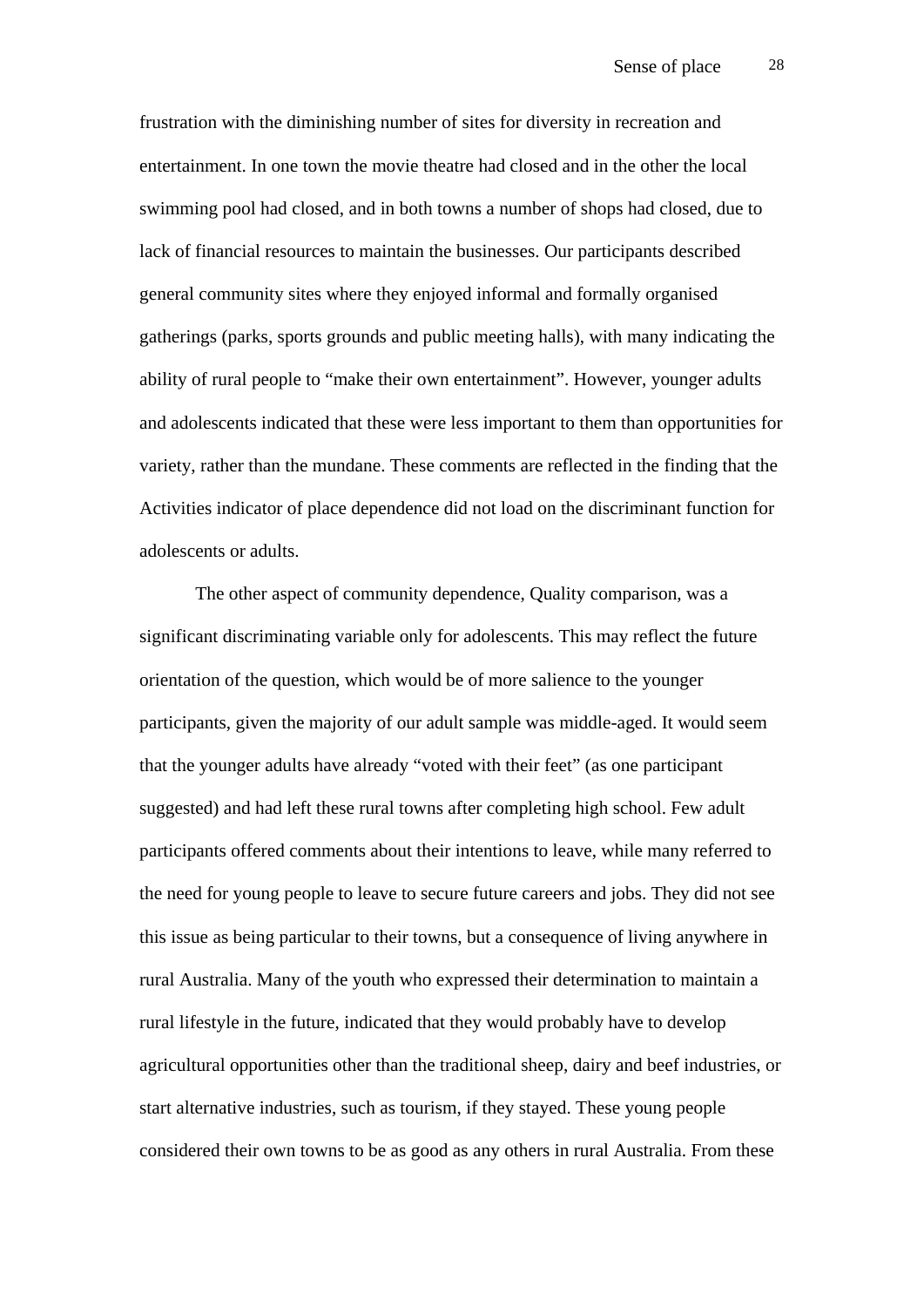conversations we wondered if individual characteristics such as optimism might be a perceptual lens through which some rural residents view their community experiences and sustain a positive identity. This was noted for future study.

Sense of community, or feeling like one belonged, was a discriminating factor for both adolescents and adults. This suggests the importance of collective social identity to one's individual place identity. There were many comments from adults and adolescents that one could rely on others in the town for assistance, whether or not they were friends. Related to this were comments from adolescents and adults that they knew most residents by sight and could not imagine not helping anyone who was in need of assistance. We note however that this study did not consider the influence of residents' having a sense of community with relational communities outside of their own residential. Anecdotal evidence from some adolescent focus group participants suggested they felt less isolated with internet access to interest groups and regular email contact with friends and family in other regions. Whether having outside relational communities supplements a sense of belonging, or exacerbate feelings that a town is not meeting one's needs because of the physical absence of these people in daily life, is an interesting question for further research.

Attachment dimensions were important to place identity for adults only. Young people tended not to report as many instances of neighbours helping each other, as did the adults, who had experienced difficult times during prolonged droughts and economic hardship. While young people and adults perceived the same level of behavioural commitment to the community, this was of less importance to adolescents' identity with it.

In summary, the content of the focus groups mirrored the discriminant function analyses findings. Adult and adolescent preferences to leave or stay were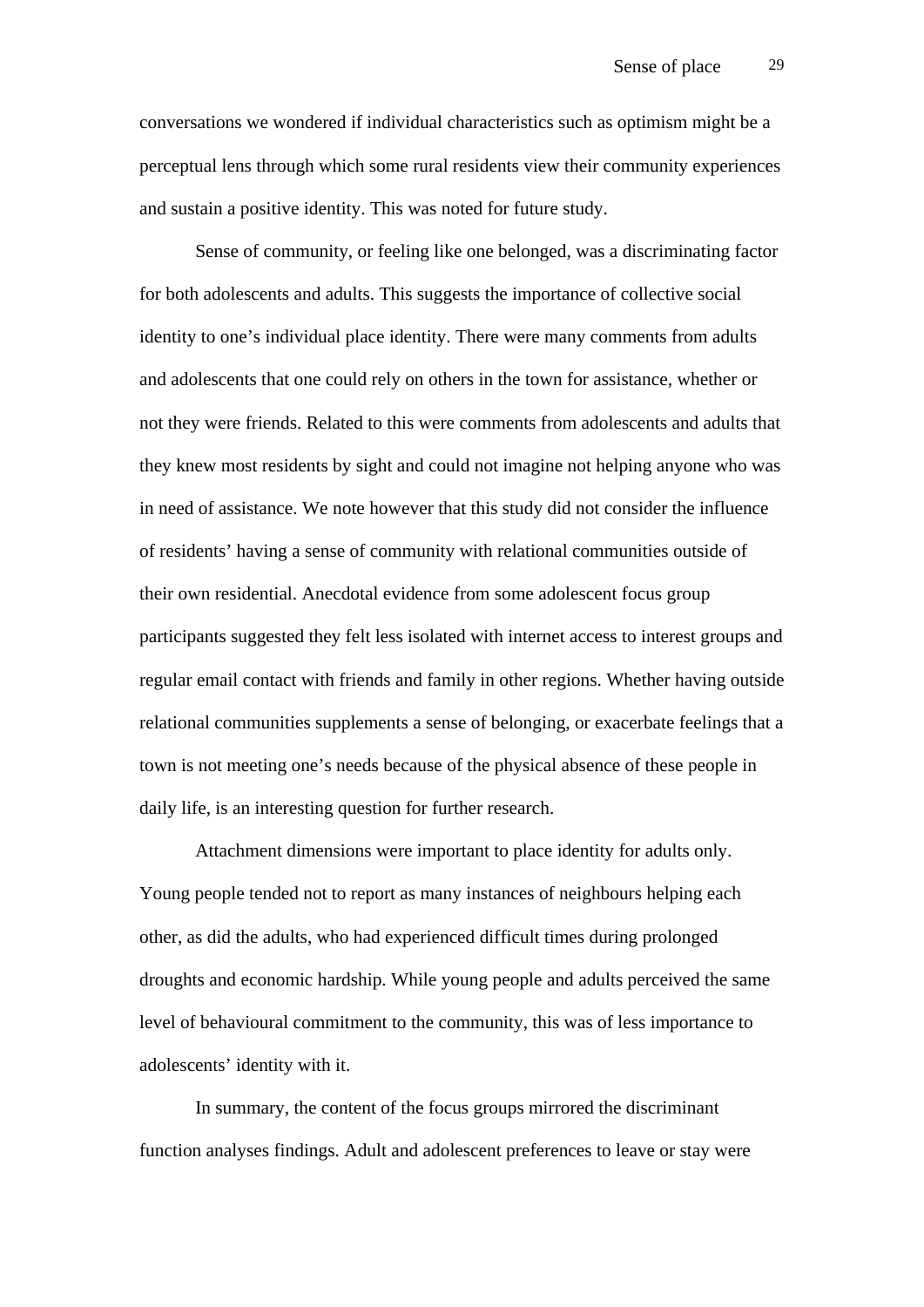associated with the quality of activities that they found to be diverse and interesting, and their sense of belonging in the community. In addition, adults' preferences were discriminated on place attachment, both emotional bonding and behavioural commitment. Adolescents' preferences were discriminated on their perception that the opportunities offered in their community in the future were positive compared to those offered in alternative communities.

#### Limitations of the study and considerations for future research

Based on our outcomes in this study we are now addressing three particular issues in our research program: better methods to measure or capture the subtle distinctive elements of identity, attachment and sense of community; how gender influences people's relationships to place; and how positive community sentiments may be stressful.

## Methodological concerns

Many methodological difficulties are incurred when investigating concepts subsumed under "sense of place". These have been described earlier in this paper, as have our attempts to address them. Still, this study would have been greatly improved if measures of place dependence with demonstrated construct validity had been available, and if measures of attachment with construct validity clearly distinctive from sense of community, had been accessible. With the exception of sense of community, which has had extensive attention in measurement development (Chipuer & Pretty, 1999), sense of place concepts require further delineation before we can advance a model of how they relate to each other in the totality of sense of place phenonena.

While making choices of measures that were available, we realised we had not captured all the features of the concepts we hoped to investigate. For example, our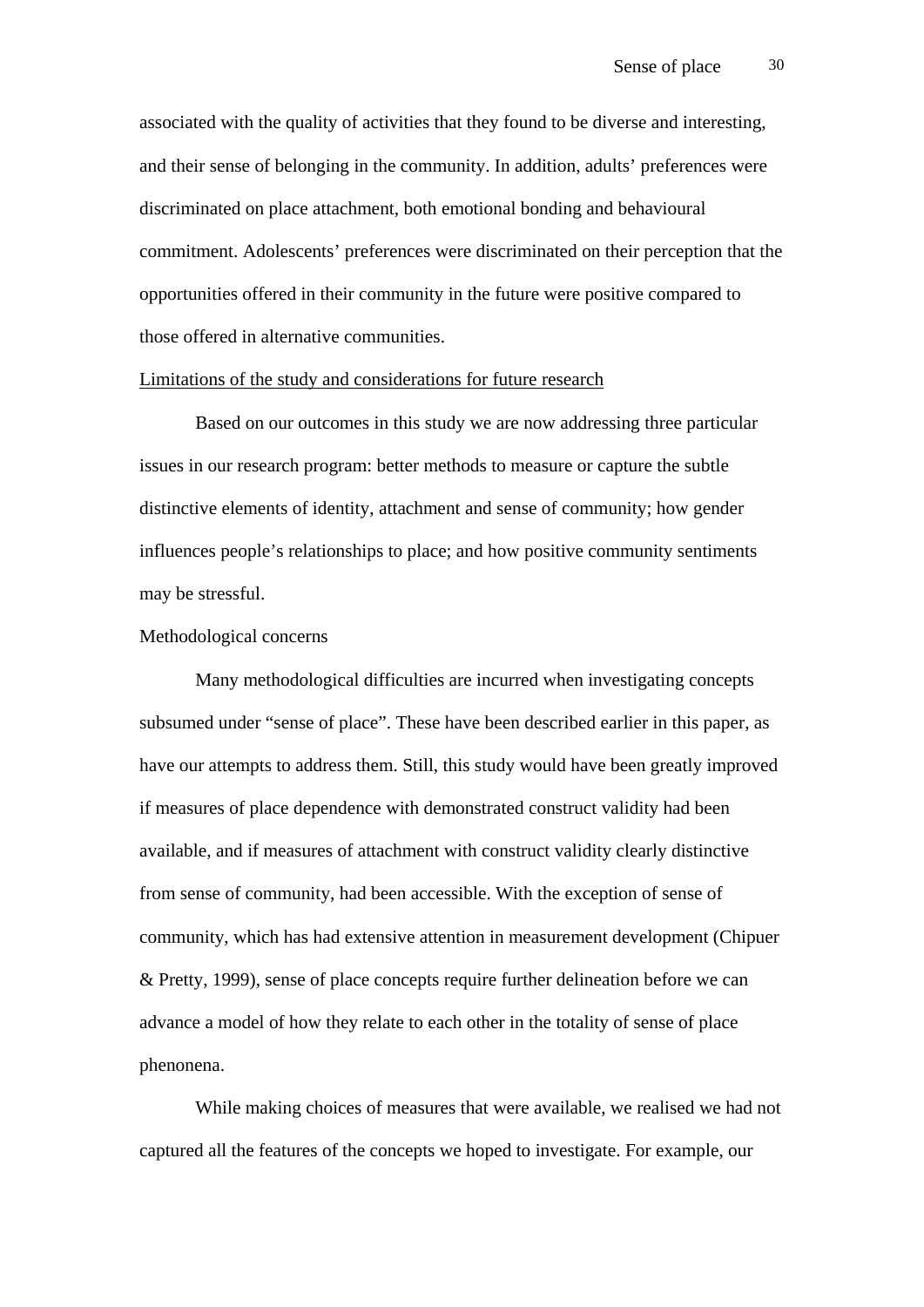place attachment items indicated only residents' perceptions of their community as a setting where neighbouring behaviour occurred or would be possible. Future research should include measures that reflect the resident's actual behavioural commitment in their community, or at least their intentions. Further to conceptual measurement issues, our work has begun to incorporate methods from social identity and self categorisation domains as suggested by Obst et al (2002). The integration of these theories and methods with community and environmental psychology will add depth to understanding the individual and social processes implicated in relationships with place.

The richness of the data from our focus groups suggests that discursive methodologies can enhance survey investigations of place. People's talk about place captures subtle distinctions in describing and reflecting on different dimensions in their relationships to place. Such subtle distinctions may not be represented in general questionnaire items as these items are proscribed by theoretical models and lack the particularity of how participants construct the contexts to which they are referring. As previously contended by Rapley and Pretty (1999) and Dixon & Durrheim (2000), a person is not "placed" in an environment, but rather actively constructs a position in that environment. Hence from a discourse perspective it is not assumed that every participant is in the "same place", even when issues of boundary identification and familiarity have been addressed. A response to survey items about place is related to how the respondent constitutes place in reading the survey. This may be different to how the researcher has constructed place in writing the survey items. For example, an item worded in terms of "my community" may receive a response different from an item referring to "the community". The former presumes a positioning of the respondent in terms of the community (my), which may not reflect the respondent's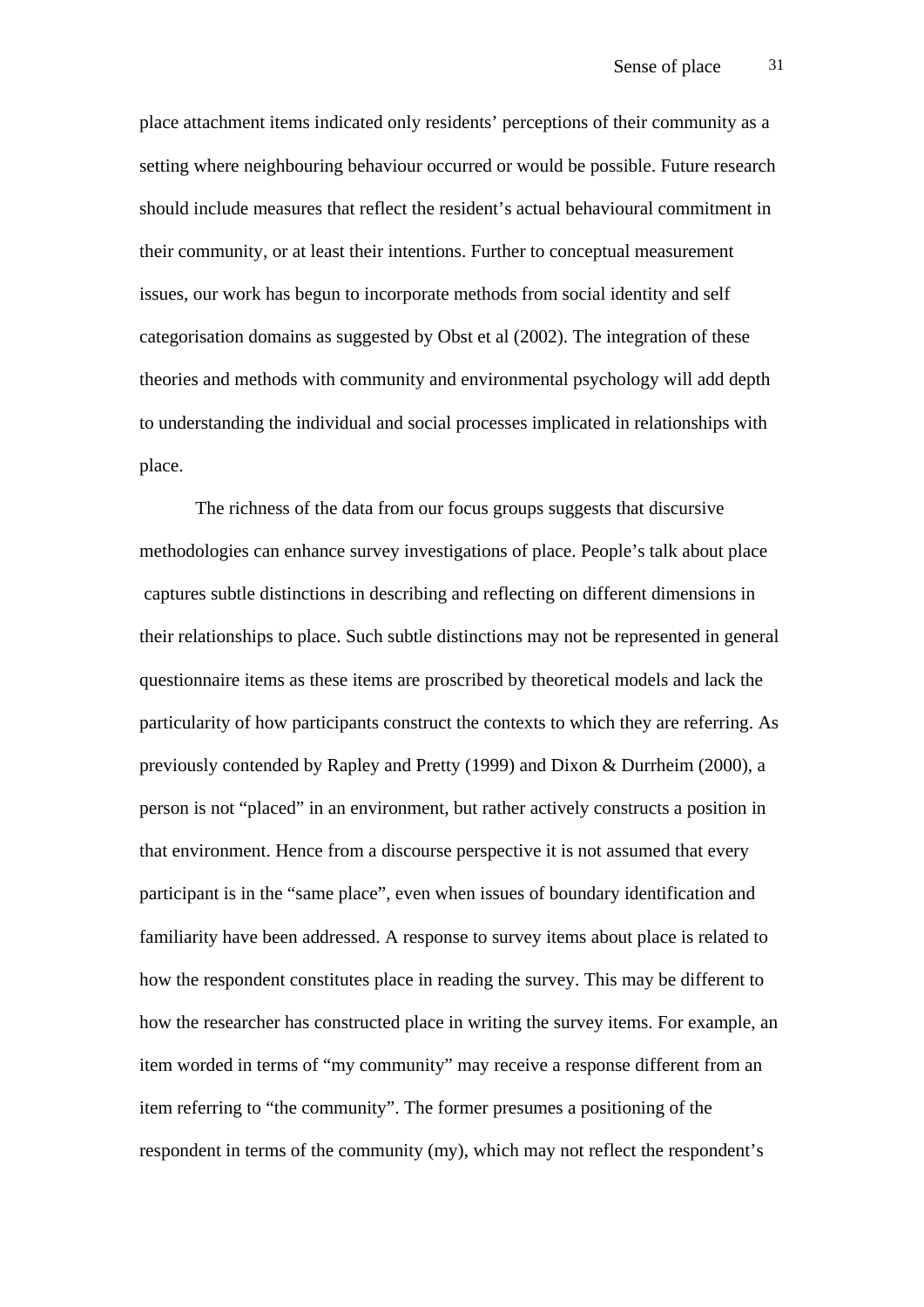construction of their relation to the community. When using discursive methods, the participant's construction of place involves, amongst other things, using words, linguistic mechanisms and descriptions to develop a particular version of the place in an interactional context; in this case, one's residential place as constituted within a researcher-resident social interaction (Potter & Wetherell, 1987). The language used in this interaction shows the researcher, in the here and now, how the individual constructs self-in-place. Indeed analysis of our focus group data shows the consistent use of possessive phrases with positive emotive descriptors by some participants, while others make reference to their community without such discourse. While participants in both groups described volunteer activities to support the community, indicative of attachment, the discourses used in constructing these descriptions differed. Some participants constructed this participation with indicators of personal identity and emotive ties, while others did not. Such distinctions may not be captured on the measures of place attachment and identity currently in use.

Gender considerations. Our sample was seventy-nine percent women, mostly middle-aged and older, and either employed or retired. Despite our attempts to recruit participants representative of both genders, our sampling techniques were not successful in obtaining responses from a representative group of men. Focus group considerations of reasons for this suggested that men who received the survey had "handed it on to the women-folk" in the family, school or business to complete.

The relevance of gender as a factor in the social construction of, for example, place attachment has been suggested by other researchers (Ahrentzen, 1992), as has gender differences in degrees of attachment to place (Hidalgo & Hernandez, 2001). We found that women in our focus groups were more likely to construct quality of community in terms of sites for social engagement, whereas men were more likely to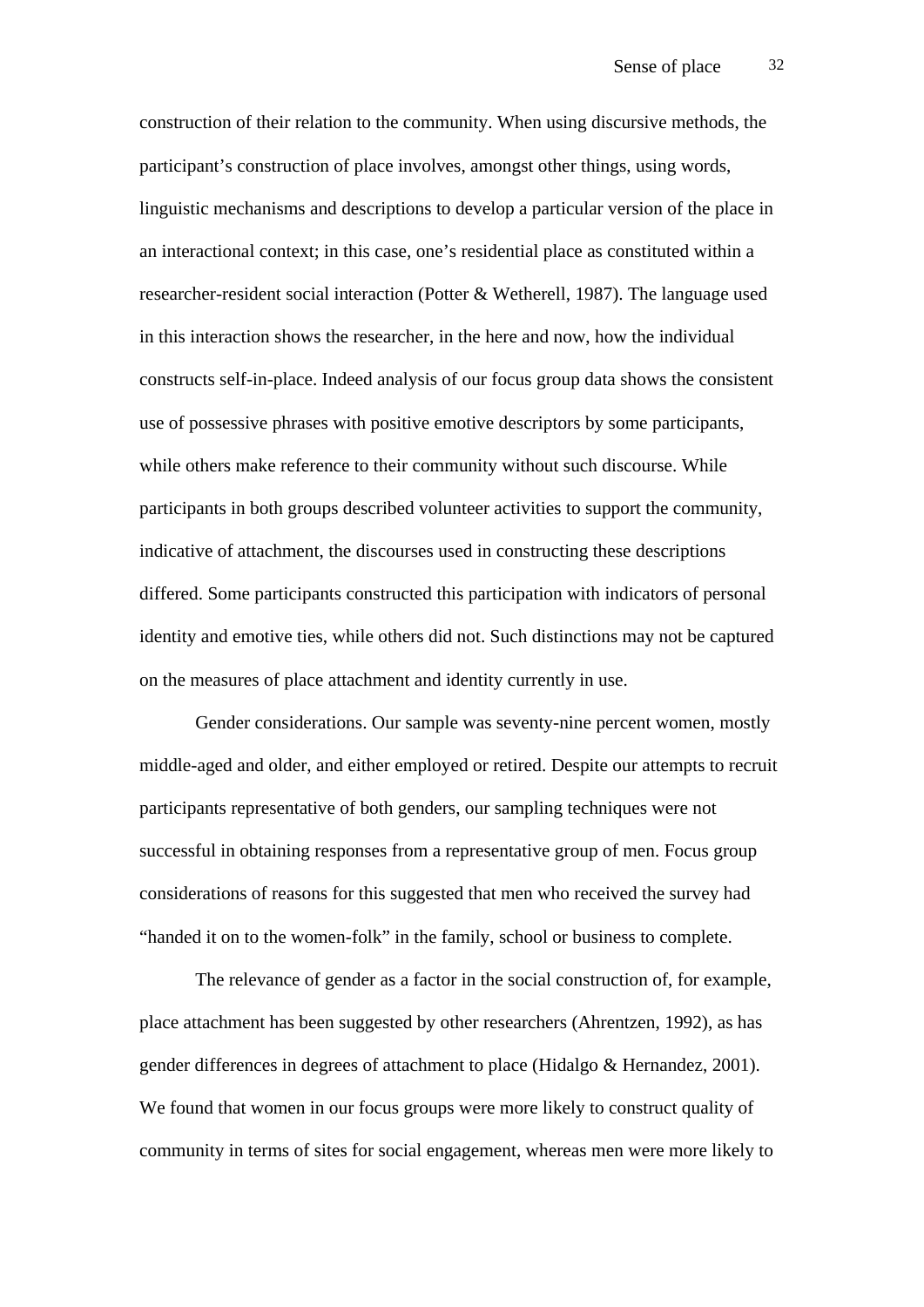construct quality of community in terms of doing specific activities. Hence the outcomes of this study for the adult sample, and in comparing the adult with the adolescent data, may reflect more the experiences of the older women in these towns than adults in general. For example, given there were significantly fewer adults in the undecided and preferring to leave categories of place identity, we can only speculate whether this reflects the absence of the male residents of these towns. Clearly there is a need for more investigation of how people of both genders experience sense of place, and indeed how they constitute "place".

The negative side of strong community sentiments

An underlying assumption of this study may be a presumption that strong community sentiment is necessarily a positive thing. However, from our focus group data the negative consequences of strong community identity is also evident. Several middle-aged residents made the comment that they wished they could leave to enjoy retirement by the sea and younger adult residents preferred to sell the farm and move to more promising jobs elsewhere, but because of elderly family and their own roots, both groups felt they had to stay. Similarly younger residents expressed distress at facing future choices in terms of remaining "where they belonged" or having a steady job. Fried (2000) has argued that the development of a sense of "spatial identity" in attachment processes can be dysfunctional for several reasons. A person may be unable to take advantage of other opportunities and life changes because of their commitment to a particular locale. Or a person may be unable to recognise that a place no longer provides the resources they require, because their needs have changed at that point in their lifespan, or because of the decline in the locale itself. Hence, while place attachment and identity can contribute to a sense of well-being it can also result in entrapment and drudgery (Brown & Perkins, 1992). In these instances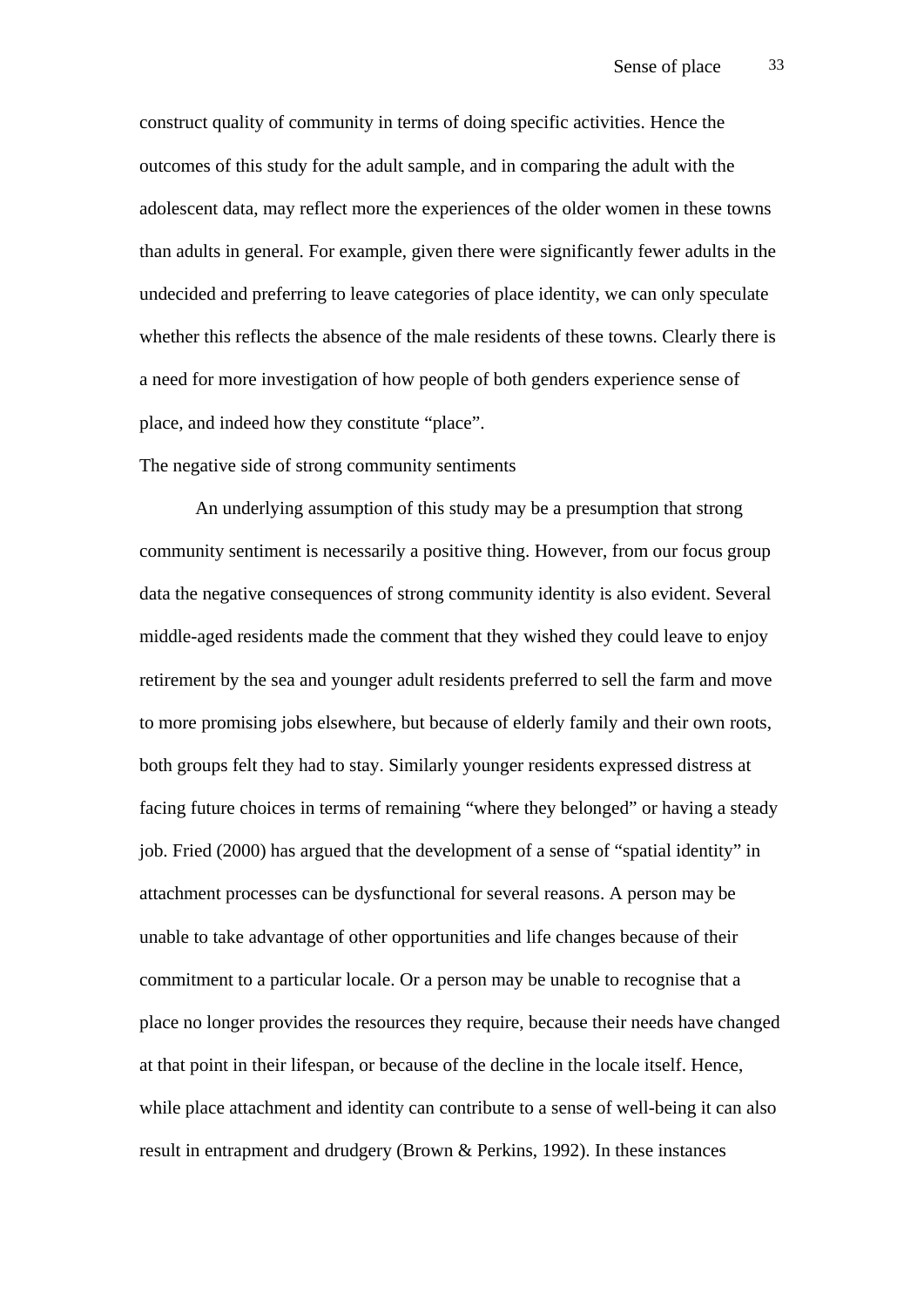identity and attachment may result in behaviour that does not have positive consequences for residents or the community, which Brodsky (1996) called a "negative sense of community".

### Conclusion.

 This study provides initial indication of the utility of assessing sense of place dimensions as separate, but related, constructs when investigating community identity. Individual and shared community sentiments contributed to residents' intention to stay in their town, that it was an acceptable place in which to situate their sense of self. We also see the importance of considering the life-stage of residents when contemplating the most significant community sentiments linking the resident with the community. As we ponder the influence of economic prospects on the viability of remote rural towns and on residents willingness to stay in these towns, further explorations of sense of place dimensions might tell us more about the lifestyle and identification processes that encourage people to stay against all odds.

### Acknowledgements

The authors wish to thank the reviewers of this paper for their helpful suggestions. This research was supported by funds from the Australian Research Council University Small Grant scheme.

## References

Ahrentzen, S. B. (1992). Home as a workplace in the lives of women. In Altman, I & Low, S. M. (Eds) (1992). Place Attachment. New York: Plenum.

Altman, I & Low, S. M. Eds. (1992). Place Attachment. New York: Plenum. Bonnes, M. & Secchiaroli, G. (1995). Environmental Psychology. Sage: London.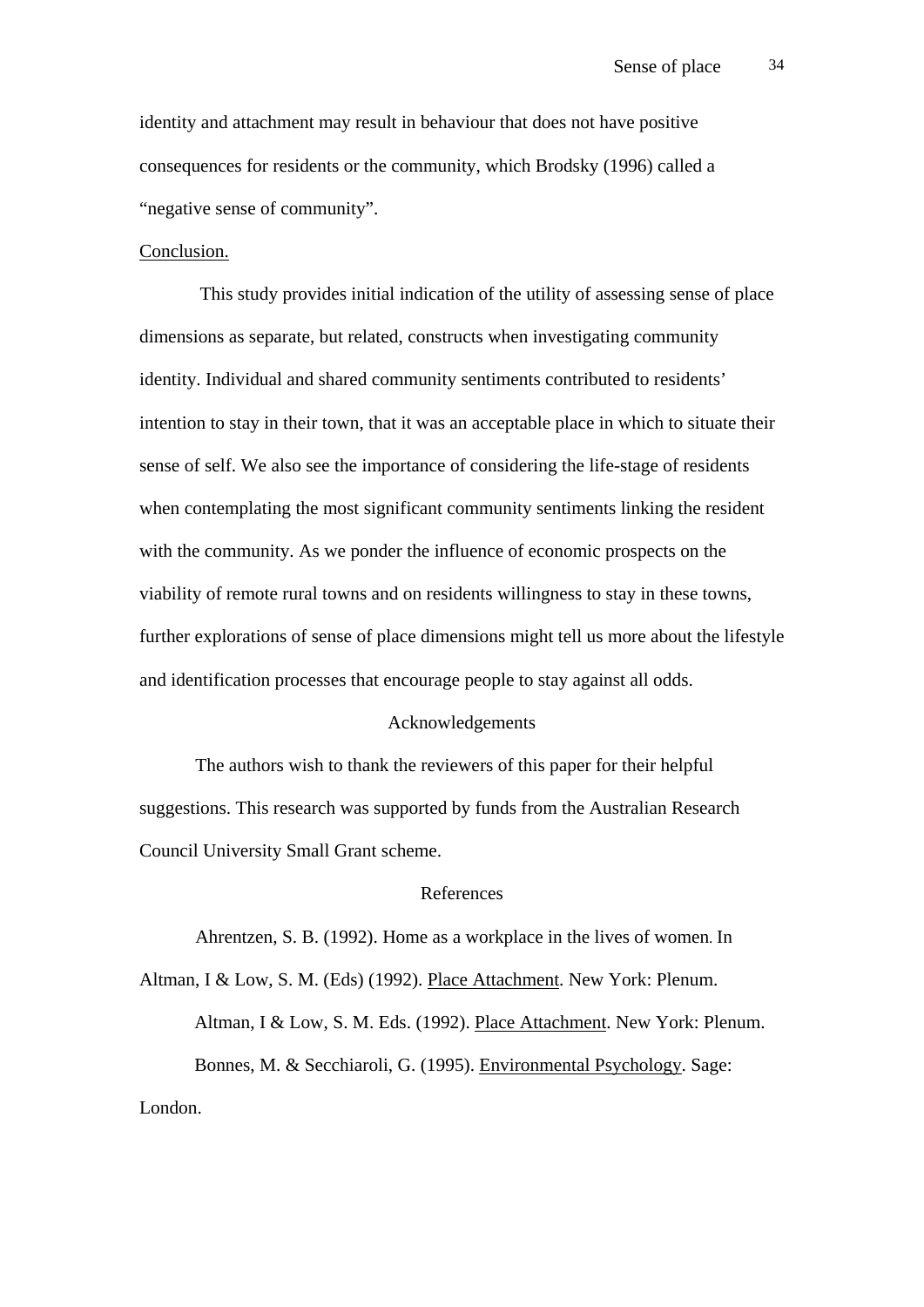Breakwell, G. M. (2000). Social representational constraints upon identity. In

K. Deaux & G. Philogene (Eds) Representations of the Social. Blackwell:Oxford.

Brodsky, A. (1996). Resilient mothers in risky neighbourhoods: Negative

psychological sense of community. Journal of Community Psychology, (24) 347-363.

Brown, B. B., & Perkins, D. D. (1992). Disruptions in place attachment. In I.

Altman and S. M. Low (Eds.). Place Attachment. Plenum Press: New York.

Brown, R., Condor, S., Mathews, A., Wade, G. & Williams, J. (1986).

Explaining intergroup differentiation in an industrial organisation. Journal of

Occupational Psychology, 59, 273-286.

Buckner, J. (1988). The development of an instrument to measure neighbourhood cohesion. American Journal of Community Psychology, 16, 771-791.

Canter, D. (1986). Putting situations in their place: Foundations for a bridge between social and environmental psychology. In A. Furnham (Ed), Social Behaviour in Context. Allyon and Bacon: London.

Canter, D. (1991). Understanding, assessing and acting in places: Is an integrative framework possible? In T. Garling & G. Evans, (Eds), Environmental Cognition and Action: An Integrated Approach. New York: Plenum.

Cantrill, J. G. & Senecah, S. L. (2001). Using the 'sense of self-in-place' construct in the context of environmental policy-making and landscape planning. Environmental Science and Policy, 4, 185-203.

Chavis, D & Wandersman, A. (1990). Sense of community in the urban environment: A catalyst for participation and community development. American Journal of Community Psychology, 18(1), 55-81.

Chawla, L. (1992). Childhood place attachments. In I. Altman and S. M. Low (Eds) Place Attachment. Plenum Press: New York.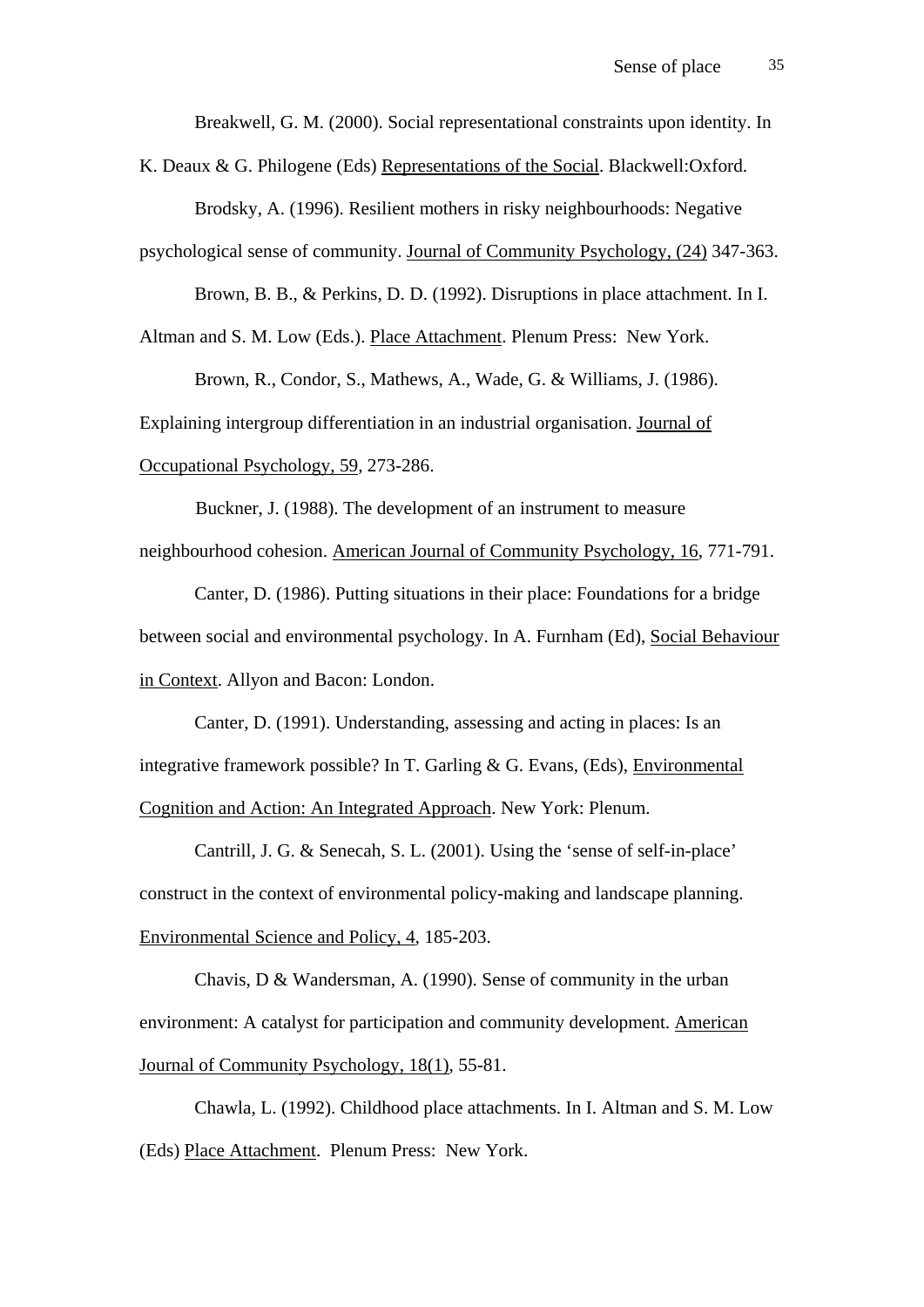Chipuer, H.M. (2001). Dyadic attachments and community connectedness:

Links with youths' loneliness experiences. Journal of Community Psychology, 29, 1- 18.

Chipuer, H.M., & Pretty, G.H. (2000). Facets of adolescents' loneliness: A study of rural and urban Australian youth. Australian Psychologist, 35, 233-237.

Chipuer, H.M., & Pretty, G.H. (1999). A review of the Sense of Community Index: Current uses, factor structure, reliability and further development. Journal of Community Psychology 27 (6). 643-658.

Chipuer, H.M., Pretty, G.H., Delorey, E., Miller, M., Powers, T., Rumstein, O., Barnes, A., Cordasic, N., & Laurent, L. (1999). The Neighbourhood Youth Inventory: Development and validation. Journal of Community and Applied Social Psychology, 9, 355-368.

Comrey, A. L. & Lee, H. B. (1992). A First Course in Factor Analysis. (2<sup>nd</sup> Ed.). Hillsdale, New Jersey: Erlbaum.

Coulton, C., Korbin, J., Chan, T. & Su, M. (2001). Mapping residents perceptions of neighbourhood boundaries: A methodological review. American Journal of Community Psychology, 29(2), 371-383.

Cuba, L & Hummon, D. M. (1993). A place to call home: Identification with dwelling, community and region. Sociological Quarterly, 34, 111-131.

DeVellis, R. (1991). Scale Development: Theory and Applications. London: Sage.

Dixon, J. & Durrheim, K. (2000). Displacing place-identity: A discursive approach to locating self and other. British Journal of Social Psychology, 39, 27-44.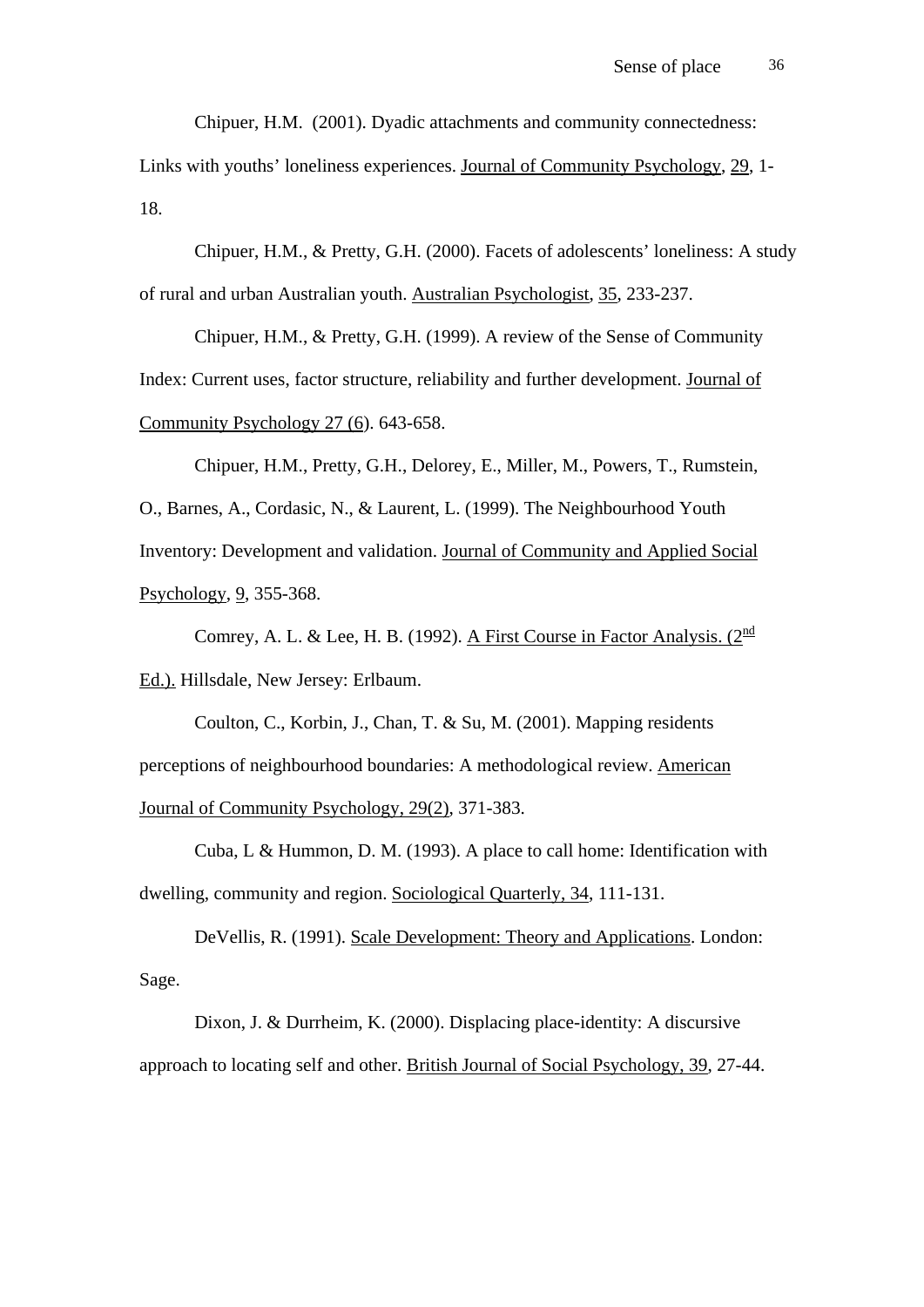Elder, G. H., King, V., & Conger, R. D. (1996). Attachment to place and migration prospects: A developmental perspective. Journal of Research on Adolescence, 6 (4), 397-425.

Fried, M. (2000). Continuities and discontinuities of place. Journal of Environmental Psychology, 20, 193-205. doi:10.1006/jevp.1999.0154.

Gerson, K., Stueve, C. A. & Fisher, C. S. (1977). Attachment to place. In C. S.

Fisher, R. M. Jackson, C. A. Stueve, K. Gerson, L. M. Jones & M. Baldassare (Eds),

Networks and Places: Social Relations in the Urban Setting. New York: Free Press.

Goudy, W. (1990a). Community attachment in rural regions. Rural Sociology, 55, 178-198.

Goudy, W. (1990b). The ideal and the actual community: Evaluations from small-town residents. Journal of Community Psychology, 18, 277-288.

Giuliani, M. V. & Feldman, R. (1993). Place attachment in a developmental and cultural context. Journal of Environmental Psychology, 13, 267-274.

Gustafson, P. (2000). Meanings of place: Everyday experience and theoretical conceptualisations. Journal of Environmental Psychology, 21, 5-16. doi:10.1006/jep2000.0185

Hart, R. A. (1979). Children's Experience of Place. New York: Irvington.

Hay, R. (1998). Sense of place in developmental context. Journal of Environmental Psychology, 18, 5-29.

Hidalgo, M. C. & Hernandez, B. (2001). Place attachment: Conceptual and empirical questions. Journal of Environmental Psychology, 21, 273-281. doi:10.1006/jevp.2001.0221.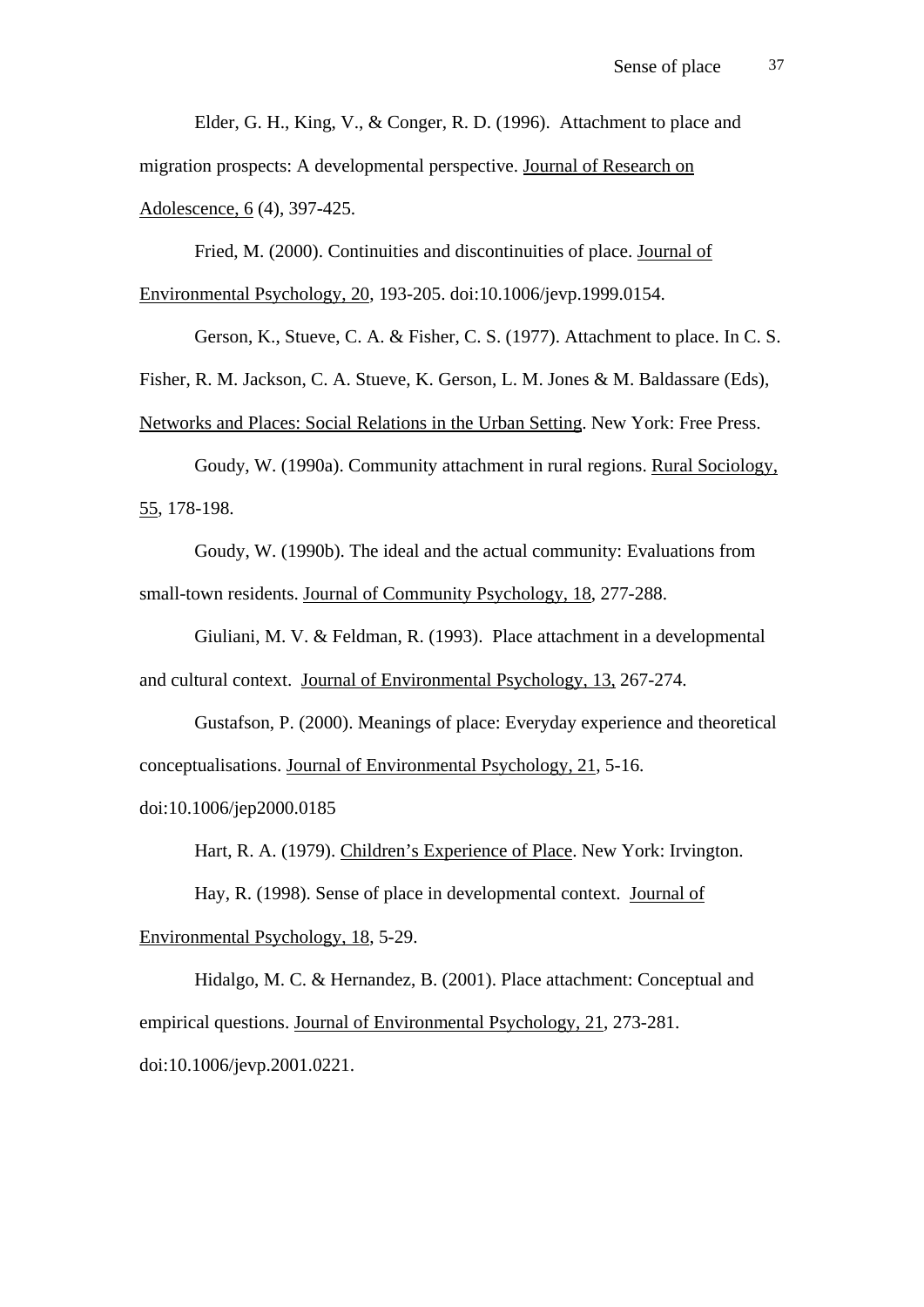Hummon, D. M. (1992). Community attachment: Local sentiment and sense

of place. In I. Altman and S. M. Low (Eds). Place Attachment (pp. 253-277). Plenum Press: New York.

Jorgensen, B. S. & Stedman, R.C. (2001). Sense of place as an attitude:

Lakeshore owners' attitudes toward their properties. Journal of Environment

Psychology, 21, 233-248. doi:10.1006/jevp.2001.0226.

Kasarda, J & Janowitz, M. (1974). Community attachment in mass society, American Sociological Review, 39, 328-39.

Korpela, K. M. (1989). Place identity as a product of environmental self regulation. Journal of Environmental Psychology, 9, 241-256.

Lalli, M. (1992). Urban-related identity: Theory, measurement, and empirical findings. Journal of Environmental Psychology, 12, 285-303.

Malinowski, J. C. & Thurber, C. A. (1996). Developmental shifts in the place preferences of boys aged 8-16 years. Journal of Experimental Psychology, 16, 45-54.

McAndrew, F. T. (1998). The measurement of 'rootedness' and the prediction of attachment to home-towns in college students. Journal of Environmental

Psychology, 18, 409-417. ps980078.

McMillan, D. & Chavis, D. (1986). Sense of community: A definition and theory. Journal of Community Psychology, 14(1), 6-23.

O'Brien, D., Hassinger, E., & Dershem,L. (1994). Community attachment and depression among residents in two rural Midwestern communities. Rural Sociology, 59, 255-265.

Obst, P., Smith, S. & Zinckiewicz, L. (2002). An exploration of sense of community, Part 3: Dimensions and predictors of psychological sense of community in geographical communities. Journal of Community Psychology, 30, 119-133.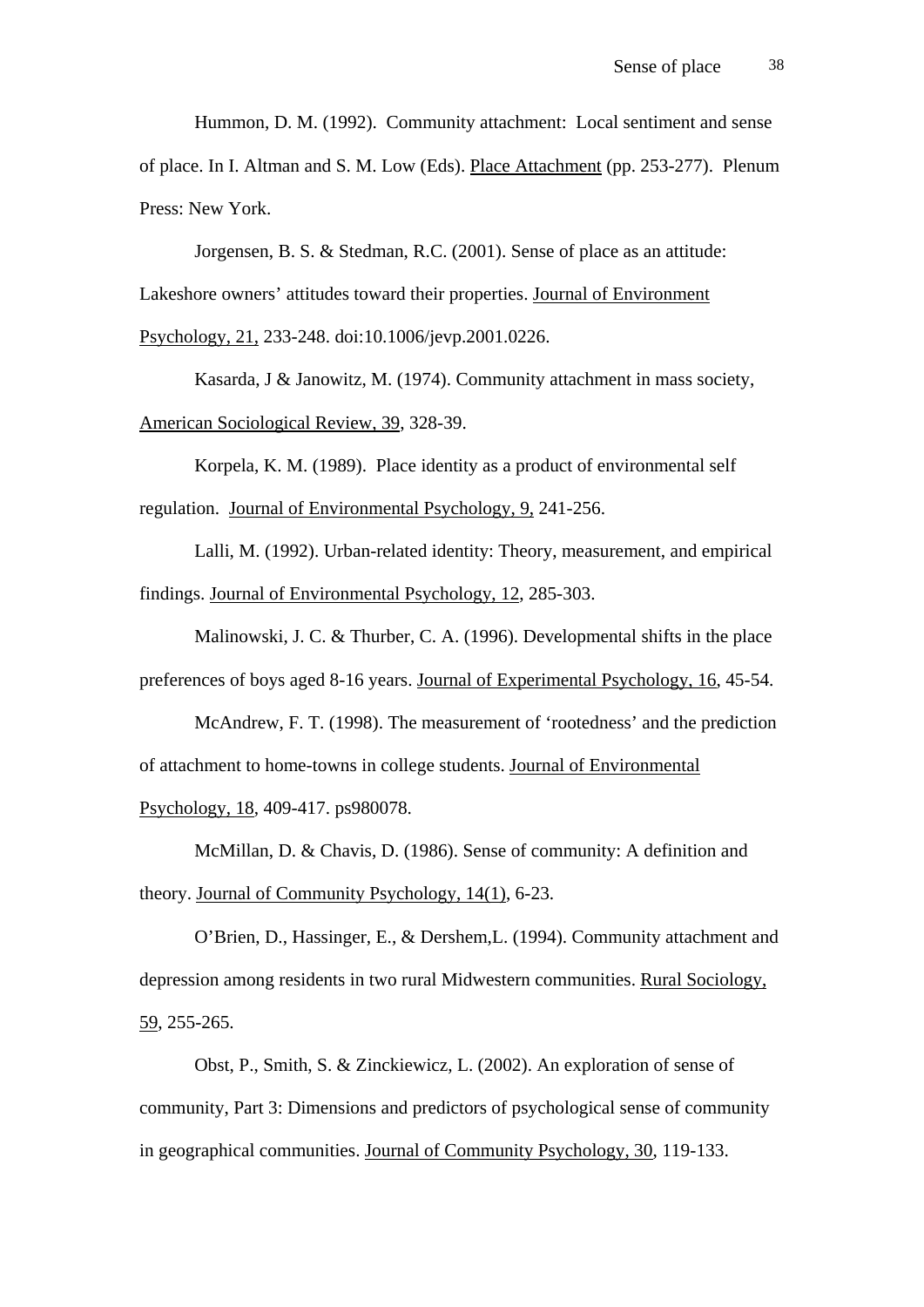Plas. J. & Lewis, S. (1996). Environmental factors and sense of community in a planned town. American Journal of Community Psychology, 24, 109-143.

Potter, J. & Wetherell, M. (1987). Discourse and Social Psychology. London: Sage.

Pretty, G. H., Andrewes, L. & Collett, C. (1994). Exploring adolescents' sense of community and its relationship to loneliness. Journal of Community Psychology, 22, 346- 358.

 Pretty, G.M.H., Conroy, C., Dugay, J., Fowler, K., & Williams, D. (1996). Sense of community and its relevance to adolescents of all ages. Journal of Community Psychology, 24(4), 365-379.

Proshansky, H. M. (1978). The city and self-identity. Environment and Behaviour, 10, 147-169.

Proshansky, H. M. & Fabian, A. K. (1987). The development of place identity in the child. In C. S. Weinstein & T. G. David (Eds), Spaces for Children, Plenum: New York.

Proshansky, H. M., Fabian, A. K., & Kaminoff, R. (1983). Place identity: Physical world socialisation of the self. Journal of Environmental Psychology, 3, 57- 83.

Puddifoot, J. E. (1995). Dimensions of community identity. Journal of

Community and Applied Social Psychology, 5, 357-370.

Rapley, M. & Pretty, G. (1999). Playing Procrustes: The interactional production of

a "psychological sense of community". Journal of Community Psychology 27 (6). 695-715.

Relph, E. (1976). Place and Placelessness. London:Pion.

Riley, R. B. (1992). Attachment to the ordinary landscape. In I. Altman and S.

M. Low (Eds.). Place Attachment. Plenum Press: New York.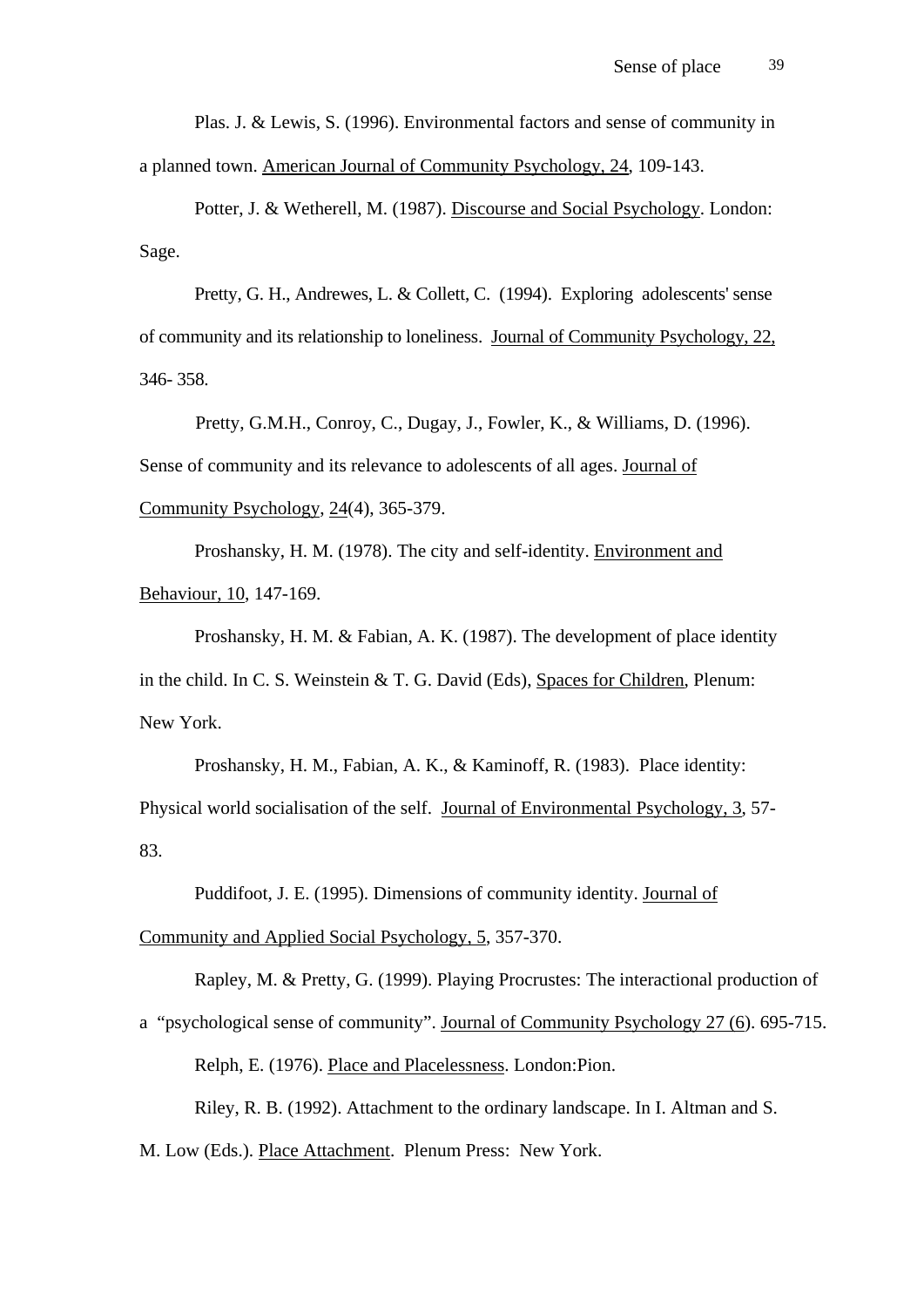Rowles, G. (1990). Place attachment among the small town elderly. Journal of Rural Community Psychology, 11(1), 103-120.

Rubinstein, R & Parmelee, P. (1992). Attachment to place and the representation of the life course by the elderly. In I. Altman and S. M. Low (Eds.). Place Attachment. Plenum Press: New York.

Sampson, R. (1988). Local friendship ties and community attachment in mass society: A multilevel systematic model. American Sociological Review 53, 766-779.

Sarabin, T. R. (1983). Place identity as a component of self: An addendum.

Journal of Environmental Psychology, 3, 337-342.

Sarason, S.B. (1974). The Psychological Sense of Community: Perspective for Community Psychology. San Francisco: Jossey-Bass.

Shamai, S. (1991). Sense of place: An empirical Measurement. Geoforum, 22, 347-358.

Stinner, W., VanLoon, M., Chung, S. & Byun, Y. (1990). Community size, individual social position and community attachment. Rural Sociology, 55(4), 494- 521.

Stokols, D. & Schumaker, S. A. (1981). People in places: A transactional view of settings. In J. Harvey (Ed), Cognition, Social Behaviour and the Environment. New Jersey: Erlbaum.

Tabachnick, B. & Fidell, L. (1996). Using Multivariate Statistics ( $3^{\text{rd}}$  Ed). New York: Harper Collins.

Twigger-Ross, C. L., & Uzzell, D. L. (1996). Place and identity processes. Journal of Environmental Psychology, 16, 205-220.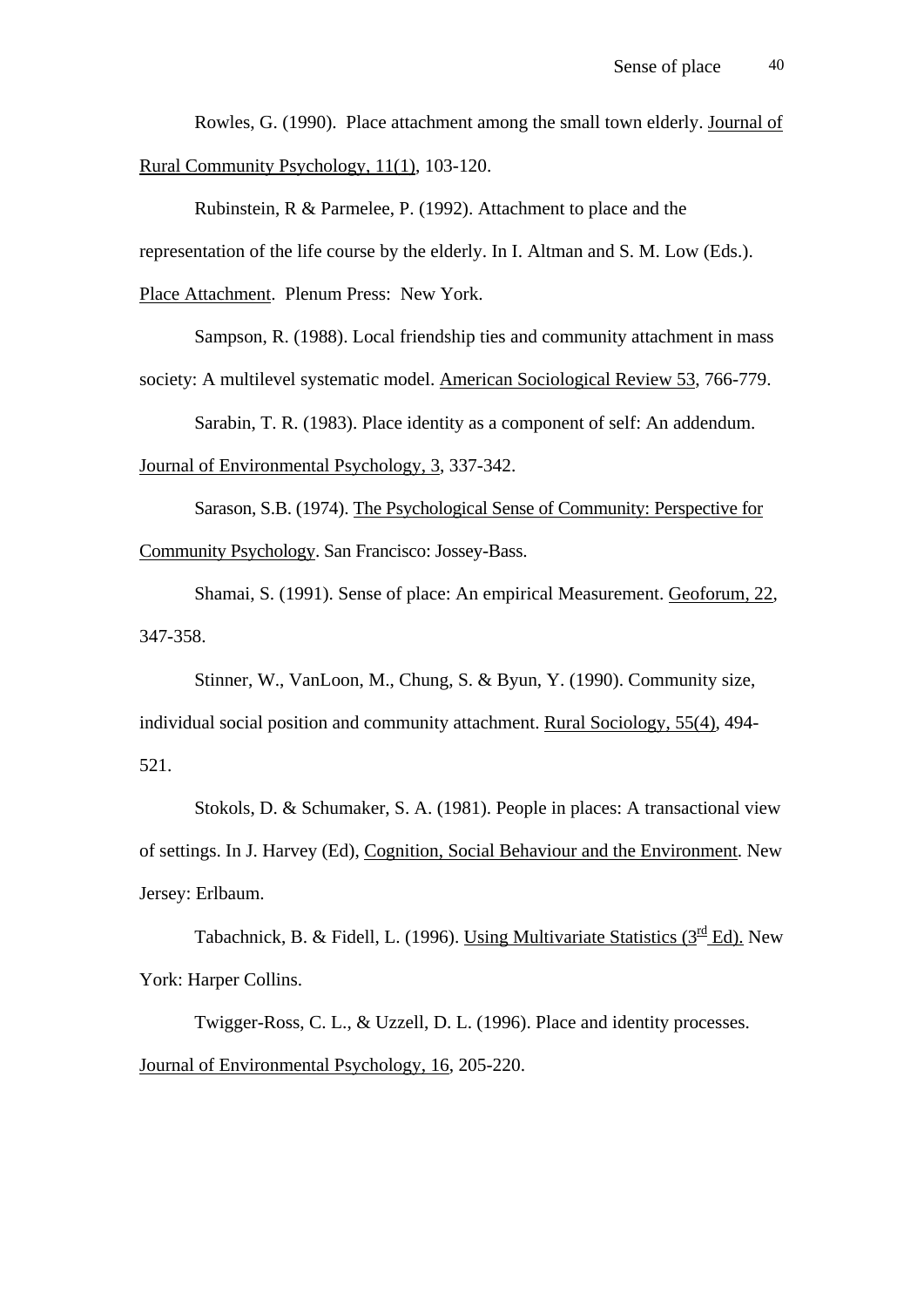Table 1

Means, Standard Deviations and Multivariate Analysis of Variance comparing

## Adolescent and Adult Residents across Sense of Place Dimensions

|                             | Adolescents              |                           | <b>Adults</b> |                          |                           |               |             |  |
|-----------------------------|--------------------------|---------------------------|---------------|--------------------------|---------------------------|---------------|-------------|--|
|                             | $\underline{\mathbf{M}}$ | $\underline{\mathrm{SD}}$ |               | $\underline{\mathbf{M}}$ | $\underline{\mathrm{SD}}$ | $F_{(1,547)}$ | $E$ ta $^2$ |  |
| Variables                   |                          |                           |               |                          |                           |               |             |  |
| Place identity <sup>a</sup> | 2.90                     | 1.39                      |               | 2.16                     | 1.09                      | 44.84*        | .08         |  |
| Sense of community          | 33.16                    | 7.61                      |               | 35.63                    | 5.80                      | 16.78*        | .03         |  |
| Place attachment            |                          |                           |               |                          |                           |               |             |  |
| Neighbouring                | 15.89                    | 4.50                      |               | 16.41                    | 3.98                      | 1.90          | .003        |  |
| Friends                     | 11.85                    | 3.51                      |               | 13.28                    | 3.45                      | 22.40*        | .04         |  |
| Place dependence            |                          |                           |               |                          |                           |               |             |  |
| Activity                    | 9.53                     | 3.54                      |               | 12.45                    | 4.05                      | 79.82*        | .13         |  |
| Quality <sup>a</sup>        | 3.22                     | 1.31                      |               | 2.33                     | .98                       | 76.01*        | .12         |  |
| Comparative                 | 2.88                     | 1.00                      |               | 3.20                     | .90                       | 14.49*        | .03         |  |
|                             |                          |                           |               |                          |                           |               |             |  |

\_\_\_\_\_\_\_\_\_\_\_\_\_\_\_\_\_\_\_\_\_\_\_\_\_\_\_\_\_\_\_\_\_\_\_\_\_\_\_\_\_\_\_\_\_\_\_\_\_\_\_\_\_\_\_\_\_\_\_\_\_\_\_\_\_\_\_\_\_\_\_\_\_\_\_\_\_\_\_\_\_\_\_\_\_\_\_\_\_\_\_\_\_\_\_\_\_\_\_\_\_\_\_

<sup>a</sup> Lower means indicate higher levels of the dimension.

 $*_{p<.0005}$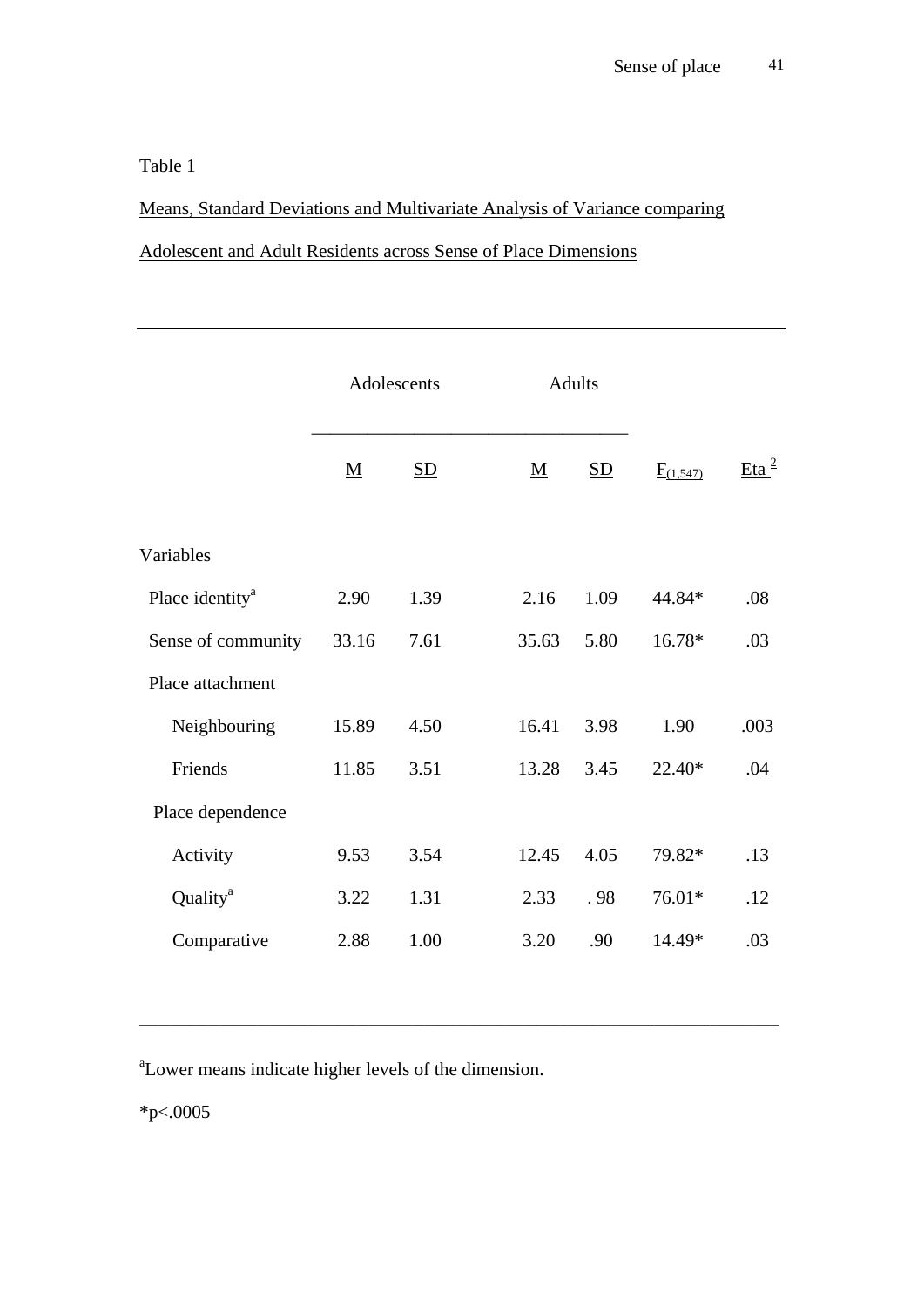## Table 2a

Results of Discriminant Function Analyses of Sense of Place Dimensions for

## **Adolescents**

## Correlations of

\_\_\_\_\_\_\_\_\_\_\_\_\_\_\_\_\_\_\_\_\_\_\_\_\_\_\_\_\_\_\_\_\_\_\_\_\_\_\_\_\_\_\_\_\_\_\_\_\_\_\_\_\_\_\_\_\_\_\_\_\_\_\_\_\_\_\_\_\_

## Discriminating Variables with

## Discriminant Functions

 $\frac{1}{\sqrt{2}}$  ,  $\frac{1}{\sqrt{2}}$  ,  $\frac{1}{\sqrt{2}}$  ,  $\frac{1}{\sqrt{2}}$  ,  $\frac{1}{\sqrt{2}}$  ,  $\frac{1}{\sqrt{2}}$  ,  $\frac{1}{\sqrt{2}}$  ,  $\frac{1}{\sqrt{2}}$  ,  $\frac{1}{\sqrt{2}}$  ,  $\frac{1}{\sqrt{2}}$  ,  $\frac{1}{\sqrt{2}}$  ,  $\frac{1}{\sqrt{2}}$  ,  $\frac{1}{\sqrt{2}}$  ,  $\frac{1}{\sqrt{2}}$  ,  $\frac{1}{\sqrt{2}}$ 

| Discriminating variable | $\mathbf{1}$ | $\overline{2}$ | Wilks' Lambda | $\underline{F}(2,319)$ |
|-------------------------|--------------|----------------|---------------|------------------------|
| Sense of Community      | $-.50$       | .07            | .95           | 7.89**                 |
| Neighbouring            | $-.28$       | .12            | .86           | 25.30**                |
| Friends                 | $-.14$       | .84            | .96           | $6.84*$                |
| Activity                | $-.36$       | .35            | .92           | 13.66**                |
| Quality                 | .86          | $-.25$         | .68           | 74.62**                |
| Comparative quality     | .45          | .29            | .88           | $20.91**$              |
|                         |              |                |               |                        |
| Canonical R             | .62          | .20            |               |                        |
| Eigenvalue              | .63          | .04            |               |                        |

\*p<.001 \*\*p<.0005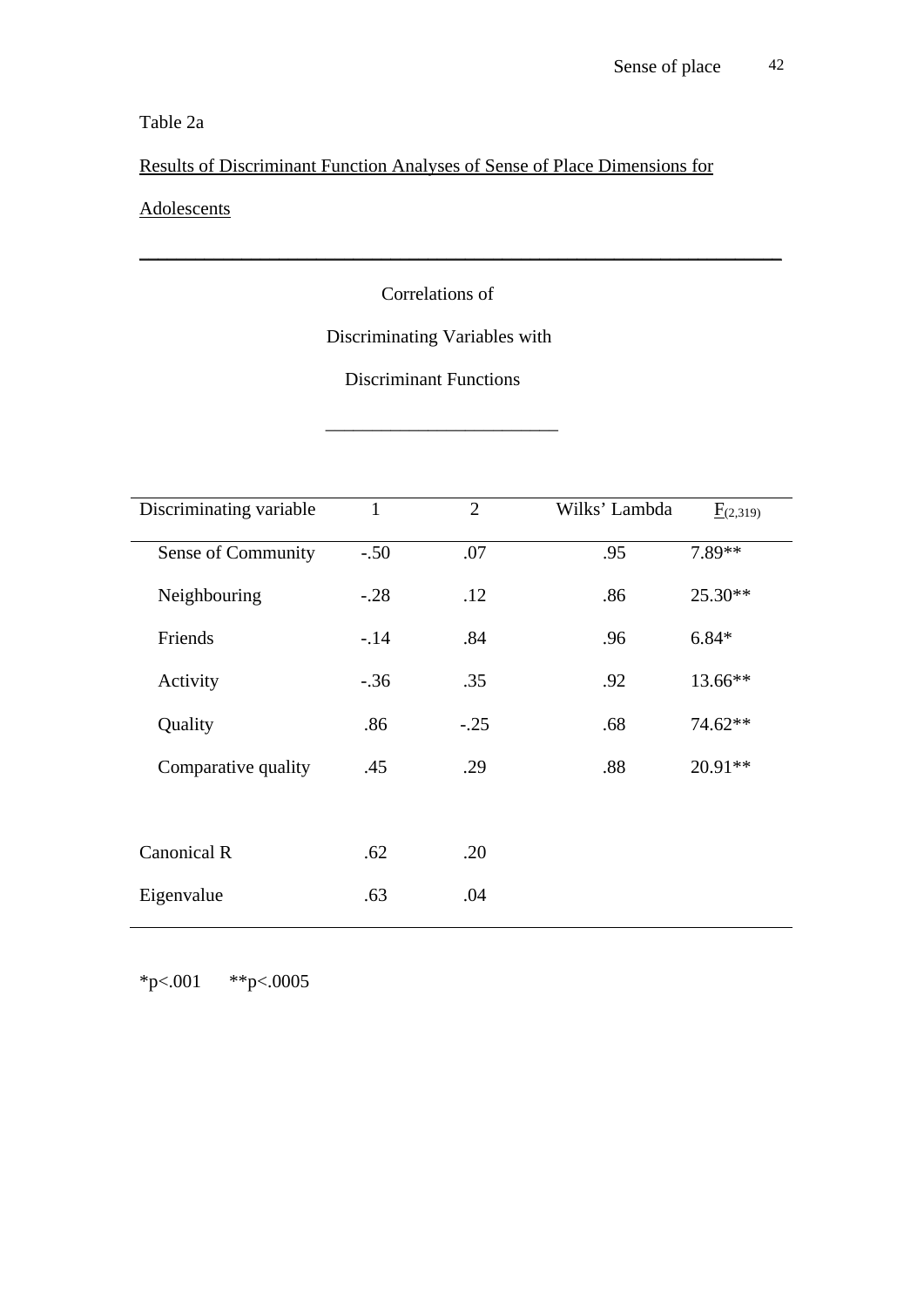| <b>Actual Group</b> | No of | Predicted high  |      |           | Predicted |          |         | Predicted low |      |         |
|---------------------|-------|-----------------|------|-----------|-----------|----------|---------|---------------|------|---------|
|                     | cases | identity        |      | Undecided |           | identity |         |               |      |         |
|                     |       | $\underline{n}$ | $\%$ | % $ik^*$  | n         | %        | $\%$ jk | $\mathbf n$   | %    | $\%$ ik |
| High identity       | 135   | 105             | 77.8 | 76.2      | 11        | 6.7      | 7.4     | 21            | 15.6 | 16.3    |
| Undecided           | 83    | 33              | 39.8 | 39.8      | 17        | 20.5     | 18.1    | 33            | 39.8 | 42.2    |
| Low identity        | 115   | 21              | 18.3 | 18.3      | 10        | 8.7      | 12.2    | 84            | 73.0 | 69.6    |

Table 2a cont'd

\*Note jk = jack-knifed classification procedure result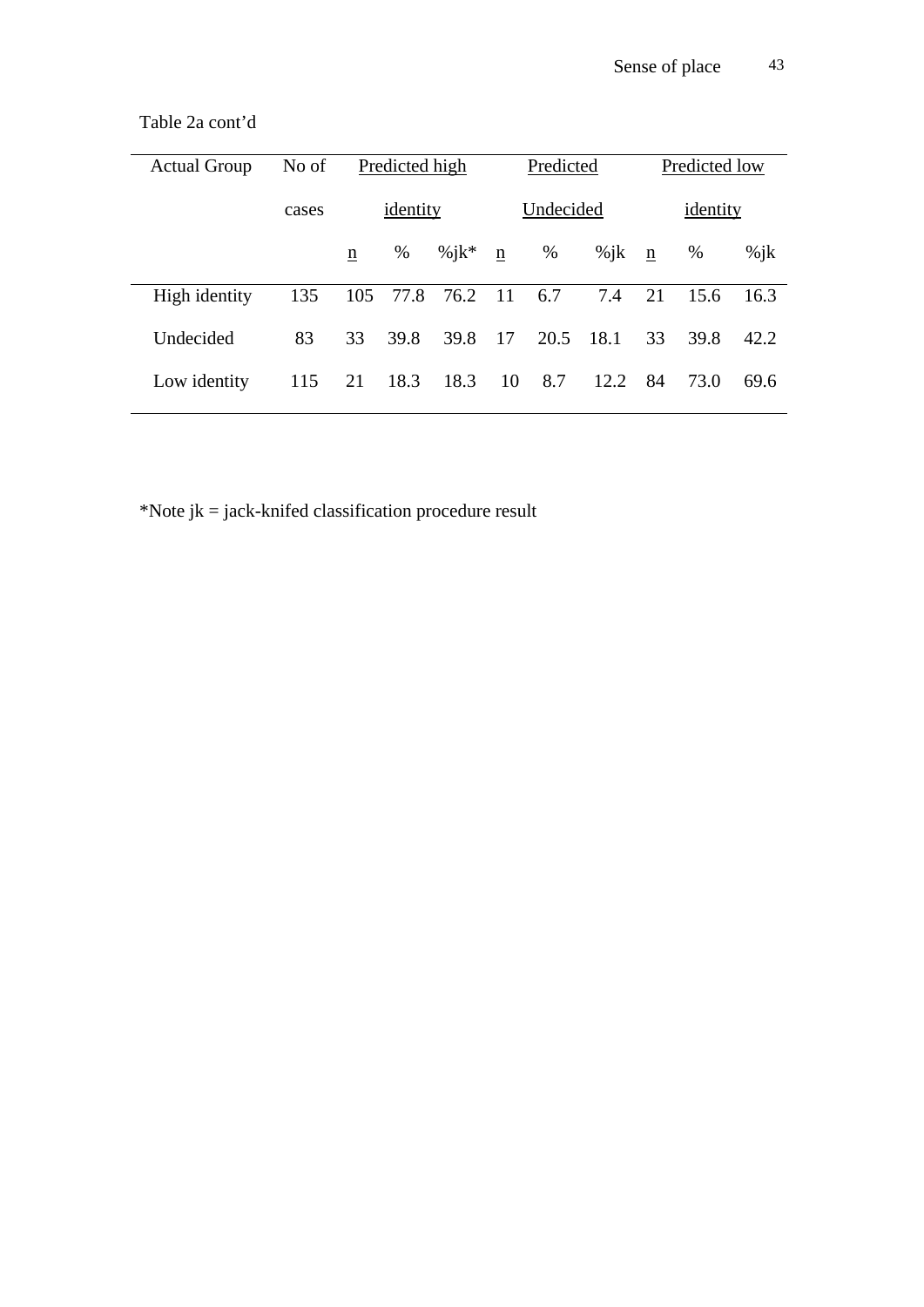Table 2b

Results of Discriminant Function Analyses of Sense of Place Dimensions for Adults

## Correlations of

## Discriminating Variables with

## Discriminant Functions

 $\frac{1}{\sqrt{2}}$  ,  $\frac{1}{\sqrt{2}}$  ,  $\frac{1}{\sqrt{2}}$  ,  $\frac{1}{\sqrt{2}}$  ,  $\frac{1}{\sqrt{2}}$  ,  $\frac{1}{\sqrt{2}}$  ,  $\frac{1}{\sqrt{2}}$  ,  $\frac{1}{\sqrt{2}}$  ,  $\frac{1}{\sqrt{2}}$  ,  $\frac{1}{\sqrt{2}}$  ,  $\frac{1}{\sqrt{2}}$  ,  $\frac{1}{\sqrt{2}}$  ,  $\frac{1}{\sqrt{2}}$  ,  $\frac{1}{\sqrt{2}}$  ,  $\frac{1}{\sqrt{2}}$ 

| Discriminating variable | $\mathbf{1}$ | $\overline{2}$ | Wilks' Lambda | $E_{(2,319)}$ |
|-------------------------|--------------|----------------|---------------|---------------|
| Sense of Community      | $-.66$       | .04            | .89           | 13.89***      |
| Neighbouring            | $-.53$       | $-.40$         | .85           | $20.22**$     |
| Friends                 | $-.45$       | .10            | .92           | 9.46***       |
| Activity                | $-.38$       | $-.25$         | .94           | $6.99*$       |
| Quality                 | .76          | .42            | .80           | 27.84***      |
| Quality comparison      | .37          | $-.16$         | .94           | $6.56***$     |
|                         |              |                |               |               |
| Canonical R             | .55          | .20            |               |               |
| Eigenvalue              | .41          | .04            |               |               |

\*p<.001 \*\*p<.002 \*\*\*p<.0005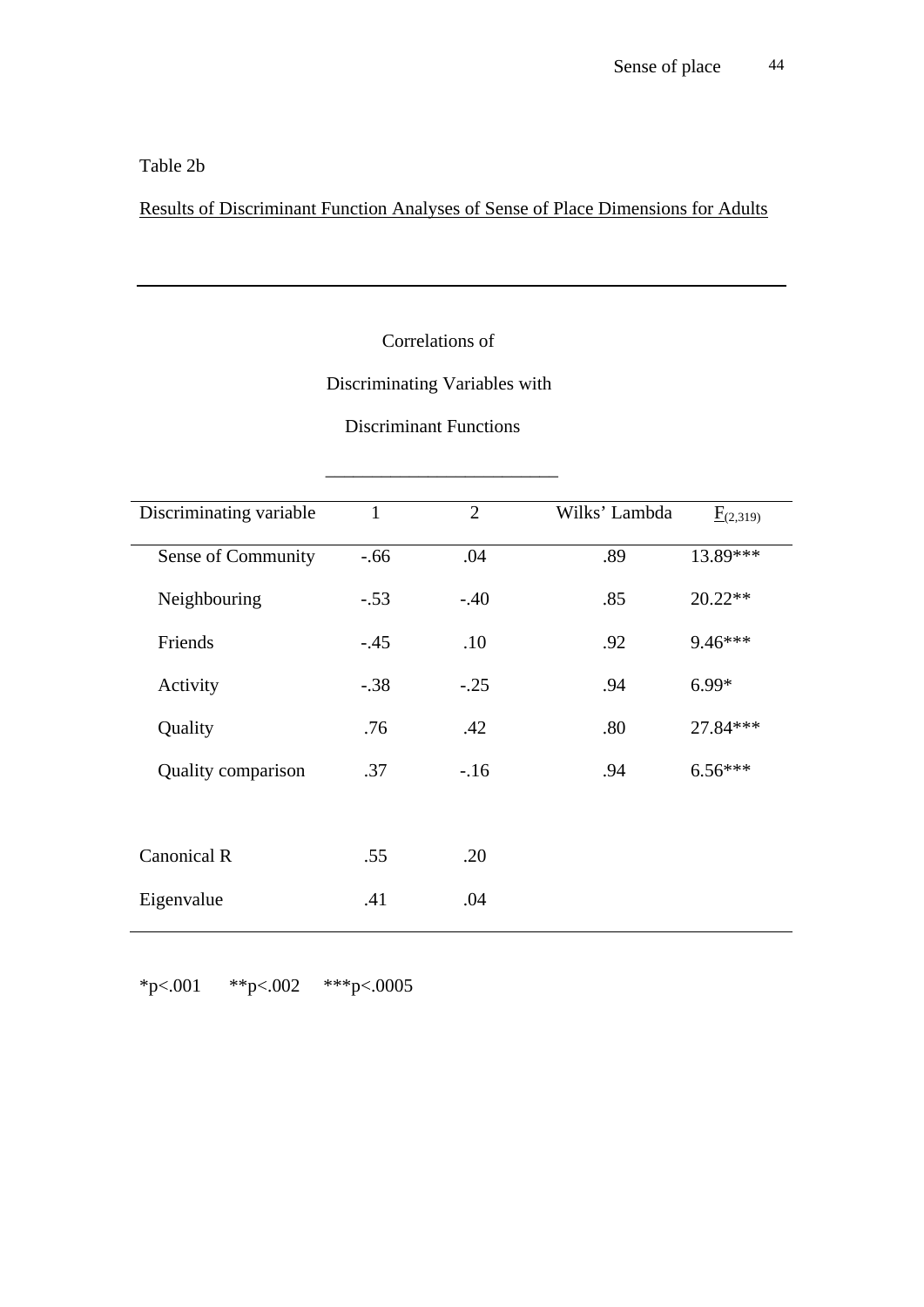| No of | Predicted high |      |          |             | Predicted                         |         |             | Predicted low     |         |  |
|-------|----------------|------|----------|-------------|-----------------------------------|---------|-------------|-------------------|---------|--|
| cases | identity       |      |          |             | Undecided                         |         |             | identity          |         |  |
|       | n              | %    | % $ik^*$ | $\mathbf n$ | %                                 | $\%$ jk | $\mathbf n$ | $\%$              | $\%$ ik |  |
| 170   |                |      |          |             | .6                                | 1.8     | 8           | 4.7               | 5.3     |  |
| 35    | 22             | 62.9 | 62.9     | - 6         | 17.1                              | 14.3    |             | 20.0              | 22.9    |  |
| 32    | 17             |      |          |             | 3.1                               | 12.5    |             |                   | 28.1    |  |
|       |                |      |          | 53.1 59.4   | 161 94.7 92.9 1<br>$\overline{1}$ |         |             | $7\phantom{.0}\,$ | 14 43.8 |  |

Table 2b cont'd

\*Note jk = jack-knifed classification procedure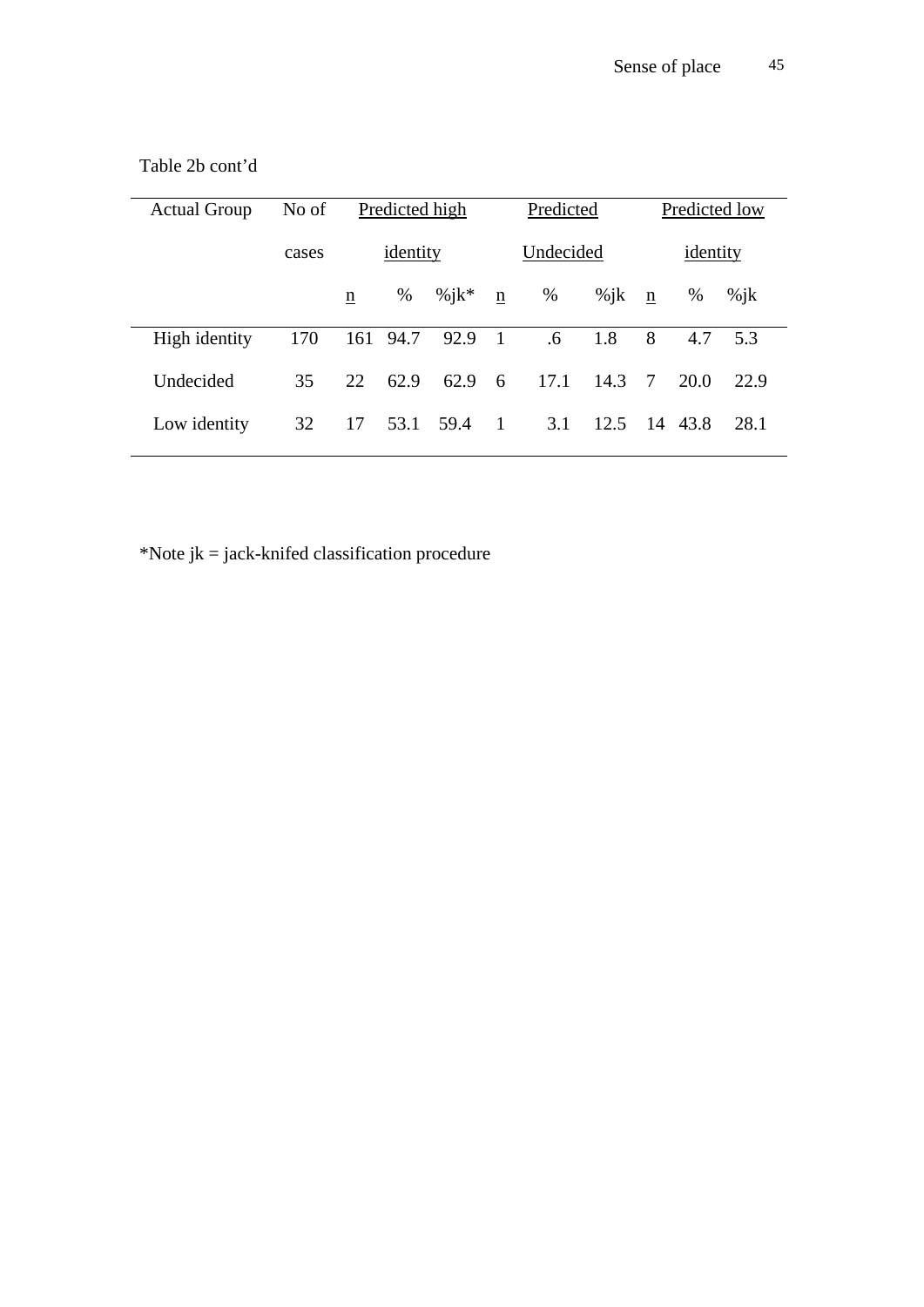## Table 3a

Pooled With-in Group Correlations Amongst Discriminating Variables for

Adolescents

| Variables              | $\overline{2}$ | 3       | $\overline{4}$ | 5       | 6      |
|------------------------|----------------|---------|----------------|---------|--------|
|                        |                |         |                |         |        |
| 1. Sense of Community  | $.73**$        | $.43**$ | $.35*$         | $-.15$  | $-.11$ |
|                        |                |         |                |         |        |
| 2. Neighbouring        |                | $.53**$ | $.38*$         | $-.25*$ | .07    |
|                        |                |         |                |         |        |
| 3. Friends             |                |         | $.57**$        | $-.14$  | $-.08$ |
|                        |                |         |                |         |        |
| 4. Activity            |                |         |                | $-.31*$ | .04    |
|                        |                |         |                |         |        |
| 5. Quality             |                |         |                |         | .14    |
|                        |                |         |                |         |        |
| 6. Comparative quality |                |         |                |         |        |
|                        |                |         |                |         |        |

\*\*p<.01 \*p<.05